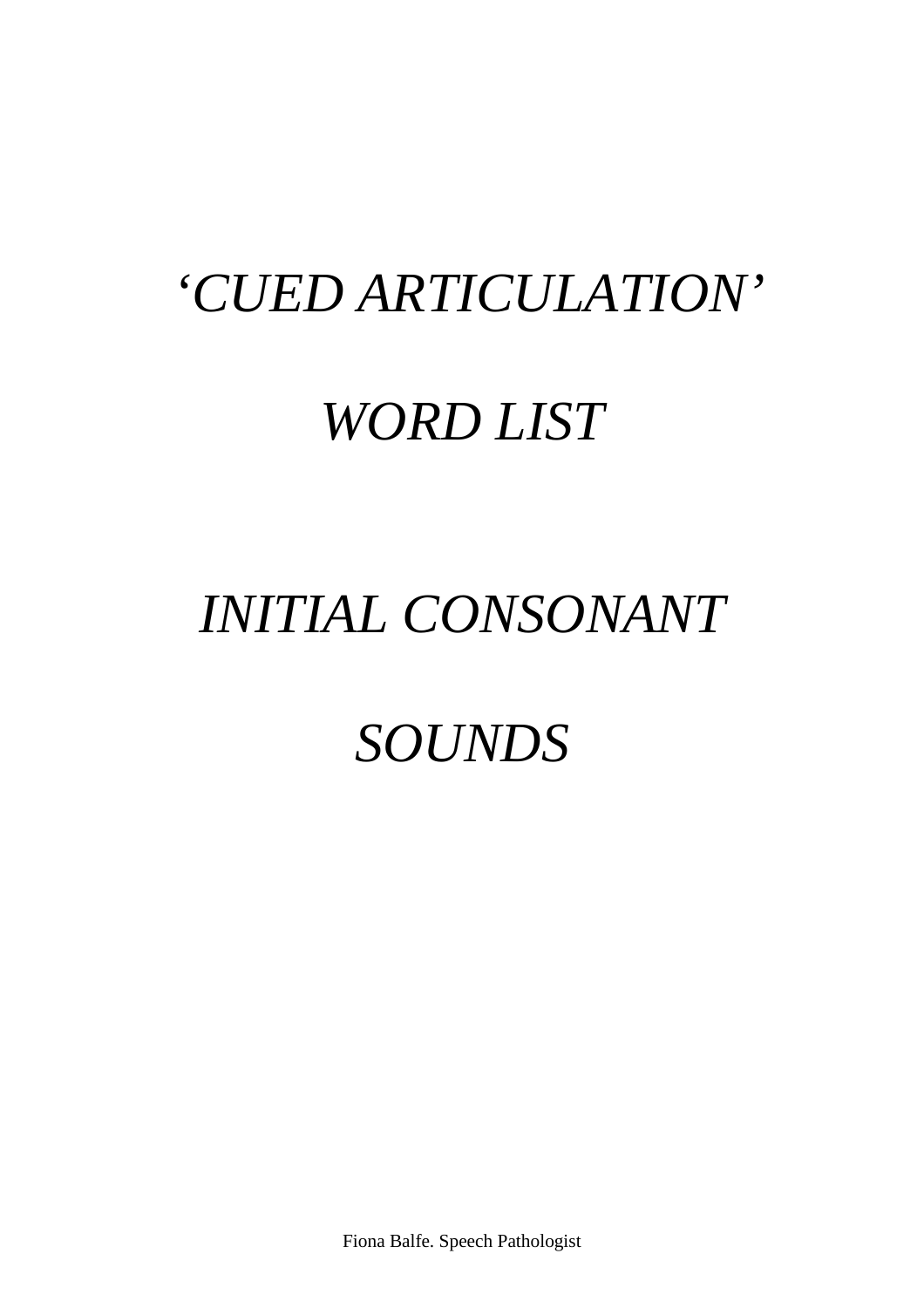#### INFORMATION ABOUT THE WORD LIST

*This book was written to accompany the activity book 'Cued Articulation. Classroom Activities to Teach Children About Sound'.*

*To assist class teachers in selecting the objects and pictures for an activity or in selecting the best activities for focusing on a particular sound the following word list has been compiled.*

*As the starting point in sound analysis usually involves listening to and identifying the first sound in a word, the word list is based on the initial consonant sounds of English.*

*The words are grouped alphabetically into themes or categories and then further categorized into single syllable words, multisyllable words and words beginning with a consonant blend. This represents the general order of difficulty in identifying the initial sound in a word.*

*Identification of the initial or beginning sound in a word can be assisted by:-*

- *elongation the long sounds e.g. sssun, mmman, fffly etc*
- *breaking the explosion sounds /p/, /b/, /t/, /d/, /k/ and /g/ from the beginning of the word, blending the word back together and discussing how the first sound slides into the next sound e.g. b-at, bat*
- *stretching out all the sounds in a word while emphasizing the initial sound by saying it more loudly. This give the student more time to hear, see and feel the sounds*
- *encourage the students to discuss what they can hear, see and feel. Discuss is the sound quiet or noisy ( voiceless or voiced), where the sound is made, what is working/moving and how does it move?*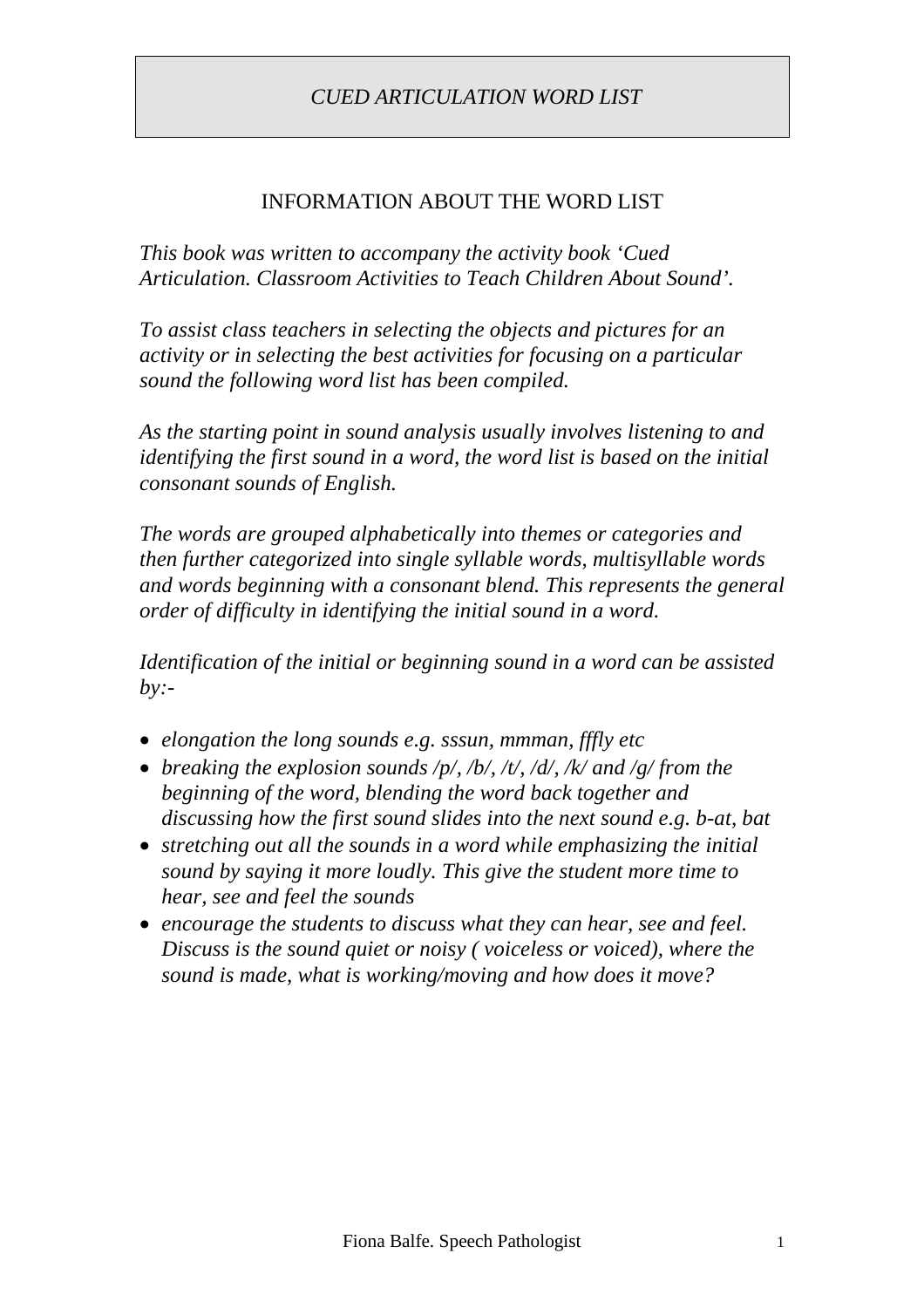*Please note that for ease of reference with the word lists phonetical symbols are used in the headings only.*

*The initial consonant sounds or phonemes are presented in the following order:*

- */b / as in boy.*
- */k / as in car, kite and quiche.*
- */d / as in dog.*
- */f / as in five and photo.*
- */g/ as in go.*
- */h / as in head.*
- */d / as in jar and ginger.*
- */l / as in love.*
- */m / as in me.*
- */n / as in no, knit and gnome.*
- */p / as in puppy.*
- */r / as in rat and wrist.*
- */s / as in see, cent, sword and scene.*
- */t / as in tea.*
- $\sqrt{v}$  *as vet.*
- */w / as in wind.*
- *and*
- */ /\* as in 'wh' words such as white, when etc.*
- */j / as in you*
- */z / as in zoo.*
- */ / as in thin.*
- */ / as in the.*
- */ / as in chair.*
- */ / as in ship, sugar and chamois.s*

*\* The use of this sound is decreasing in Australia and it is being replaced by /w /.*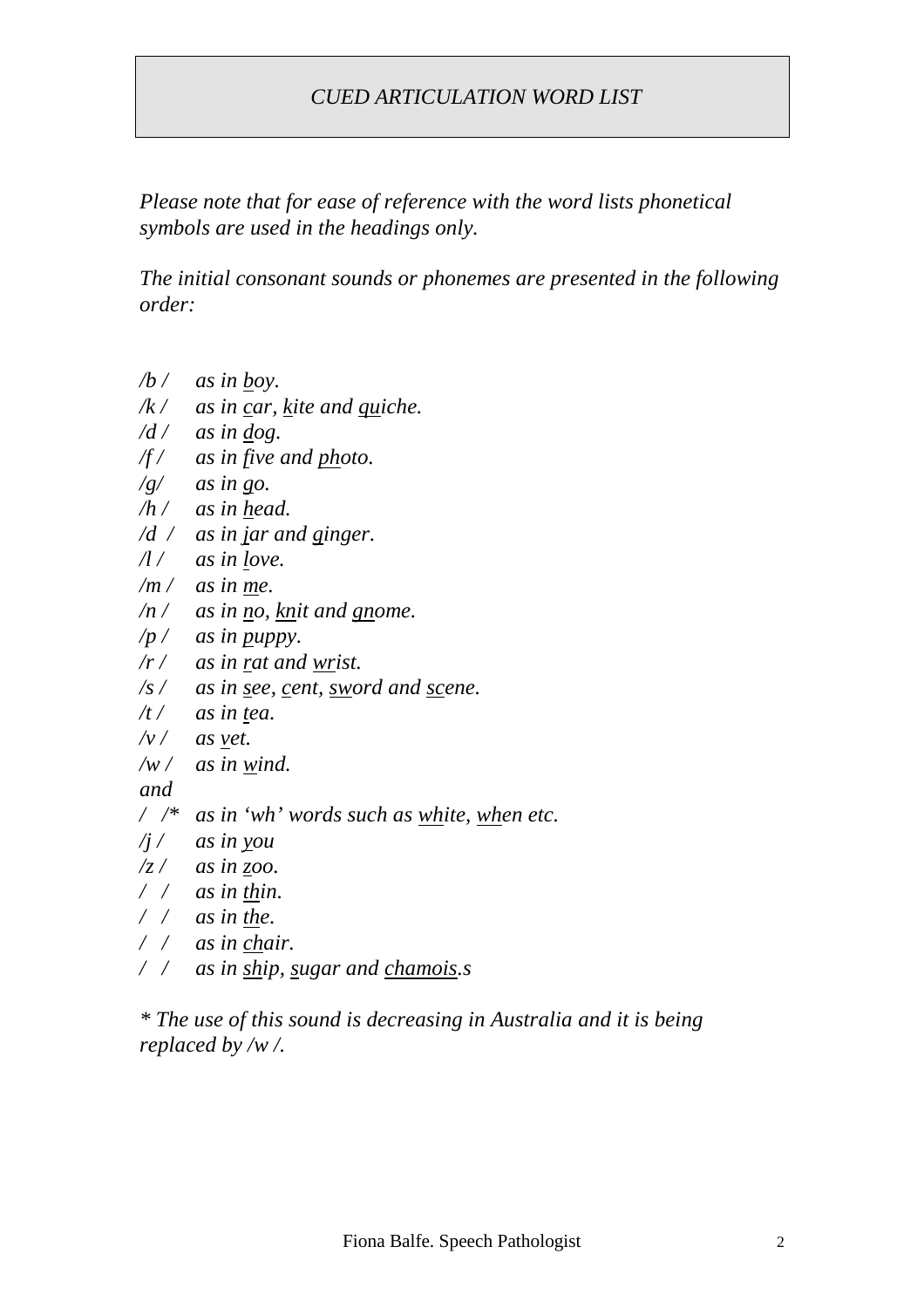#### **THEME WORD LIST - /b/**

#### *1. ANIMALS*

| hat  | hahoon            |
|------|-------------------|
| bear | beetle            |
| hee  | budgie/budgerigar |
| bird | buffalo           |
| bug  | bunny(Easter)     |
| bull |                   |
|      |                   |
| heak | hee hive          |

#### *2. FOOD*

#### *A. FRUIT AND VEGETABLES.*

| beans | baked beans | blueberries     |
|-------|-------------|-----------------|
|       | banana      | blackberries    |
|       | beetroot    | breakfast       |
|       |             | broccoli        |
|       |             | brussel sprouts |

#### *B. GENERAL FOOD/DRINK*

| beef  | baby food       |             |
|-------|-----------------|-------------|
| beer  | bacon           | bread       |
| bone  | bagel           | breadstick  |
| Big M | banana cake     | bread roll  |
| bun   | barley          | breadcrumbs |
|       | biscuit         | broth       |
|       | butter          | brownies    |
|       | butternut snaps |             |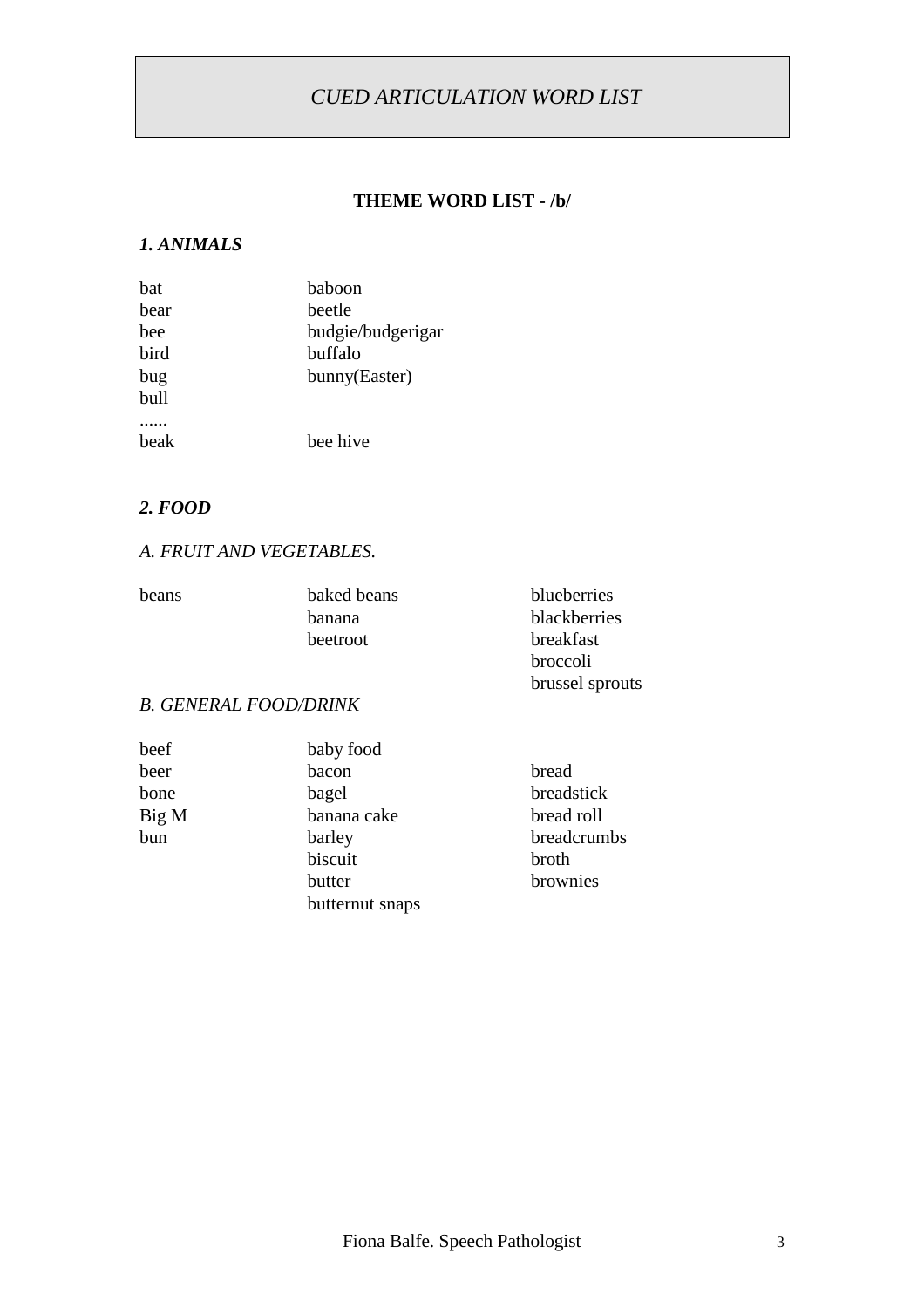#### **THEME WORD LIST - /b/**

#### *3. HOUSEHOLD AND GARDEN incl. toys*

| bag   | baby powder           | blanket      |
|-------|-----------------------|--------------|
| ball  | baking dish/tray      | blender      |
| bar   | balloon               | blind        |
| bat   | barbeque              | block        |
| bath  | barrel                | breadboard   |
| bear  | barrow                | breadknife   |
| bed   | basket                | brick        |
| bell  | basket ball           | broom        |
| bench | basin                 | broomstick   |
| bike  | basinet               | <b>brush</b> |
| bin   | bathmat               |              |
| bit   |                       |              |
| board | bathplug<br>bathroom  |              |
|       | bath towel/salts      |              |
| boat  |                       |              |
| bolt  | bathtub               |              |
| book  | battery               |              |
| bowl  | beach bag/ball/towel  |              |
| box   | beanbag               |              |
| bud   | beaters               |              |
| bulb  | bed lamp              |              |
| bunk  | bedside table/lamp    |              |
|       | bedroom               |              |
|       | bible                 |              |
|       | binoculars            |              |
|       | bicycle               |              |
|       | bicycle lights/lock   |              |
|       | biro                  |              |
|       | birthday              |              |
|       | birthday cake/ candle |              |
|       | bobbin                |              |
|       | bonbon                |              |
|       | bookmark              |              |
|       | bookshelf/stand       |              |
|       | bottle                |              |
|       | bottle top            |              |
|       | bowling ball/pin      |              |
|       | bubble                |              |
|       | bubble bath/pipe      |              |
|       | bucket                |              |
|       | buffet                |              |
|       | building              |              |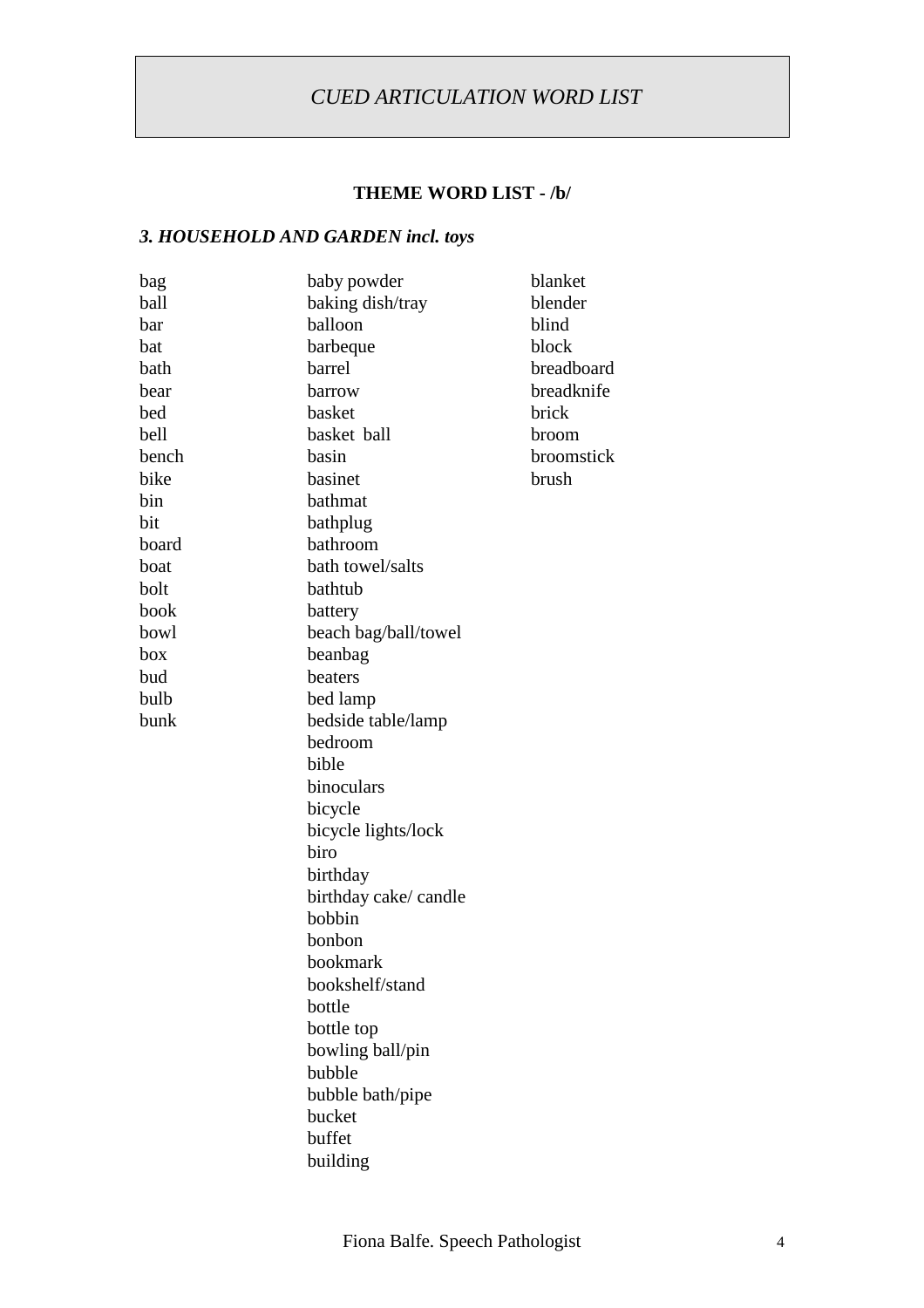#### **THEME WORD LIST - /b/**

#### *4. CLOTHES, AND RELATED ITEMS*

| badge  | backpack    | blouse   |
|--------|-------------|----------|
| bag    | bandaid     | bra      |
| bead/s | bandage     | bracelet |
| belt   | bangle      |          |
| boot   | bathers     |          |
| bow    | bank book   |          |
| bib    | beanie      |          |
|        | beret       |          |
|        | bikini      |          |
|        | bootees     |          |
|        | button      |          |
|        | button hole |          |
|        | buckle      |          |
|        |             |          |

#### *5. BODYPARTS*

| back  | body   |
|-------|--------|
| beard | bottom |

#### *6. PEOPLE AND CHARACTERS*

| i | I<br>$\sim$<br>$\sim$ | ۰, |
|---|-----------------------|----|
|   |                       |    |

baby brother baker ballerina ballet dancer Bananas in Pyjamas Big Bird Bugs Bunny bus driver butcher

#### *7. NUMBER AND TIME*

.........

#### *8. GENERAL*

| bad   | banner  | black      |
|-------|---------|------------|
| barn  | behind  | blackboard |
| beach | below   | blue       |
| beam  | beside  | bridge     |
| bomb  | between |            |
| burr  | bonfire |            |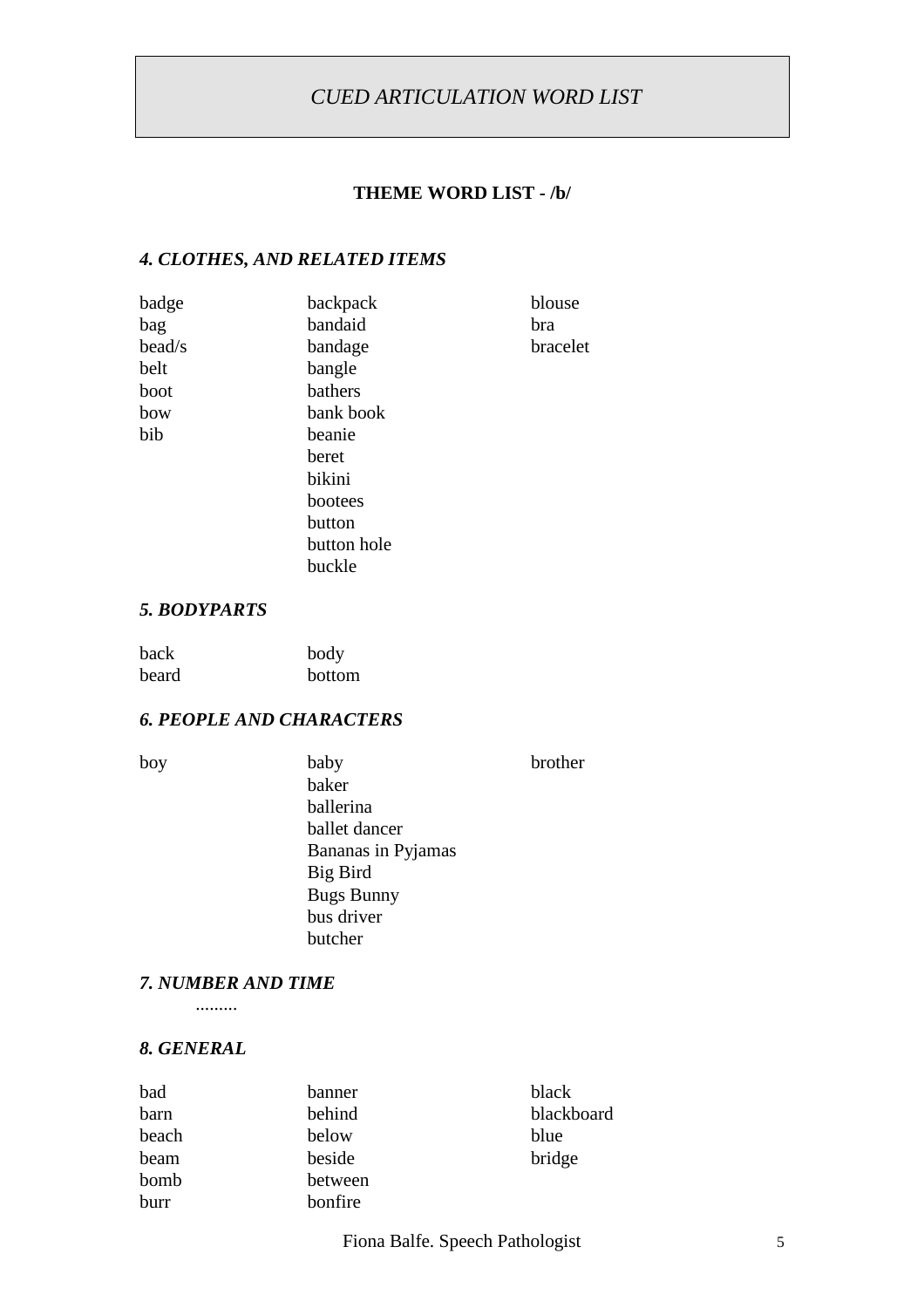#### **THEME WORD LIST - /b/**

#### *9. TRANSPORT AND VEHICLES.*

| <b>bus</b> | bicycle   |
|------------|-----------|
| bike       | bulldozer |
| boat       |           |

#### *10. BASIC ACTION WORDS*

bake begin bang bite burst bounce build burn buy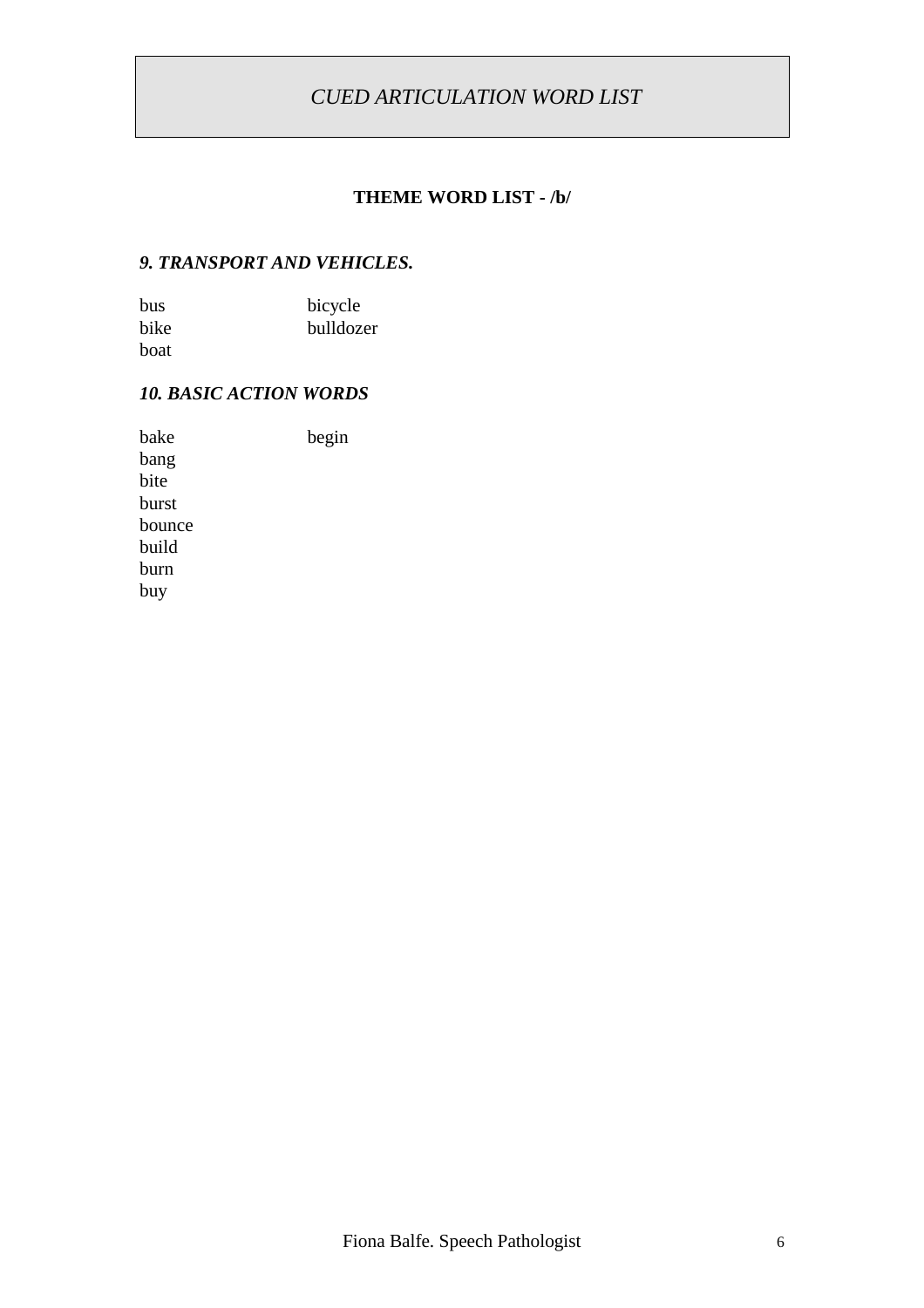#### **THEME WORD LIST - /k/** *ie. as in car, kite*

| 1. ANIMALS |             |                    |
|------------|-------------|--------------------|
| calf       | camel       | crab               |
| cat        | canary      | cricket            |
| kid        | caterpillar | crocodile          |
| kitten     | cattle      | quail              |
| cow        | cockatoo    |                    |
| cub        | cuckoo      |                    |
|            | kangaroo    |                    |
|            | koala       |                    |
|            | kookaburra  |                    |
|            |             | $\sim$ l $\sim$ vv |

claw

#### *2. FOOD*

#### *A. FRUIT AND VEGETABLES.*

corn cabbage capsicum cantaloupe carrot cashews cauliflower coconut cucumber currants kiwi fruit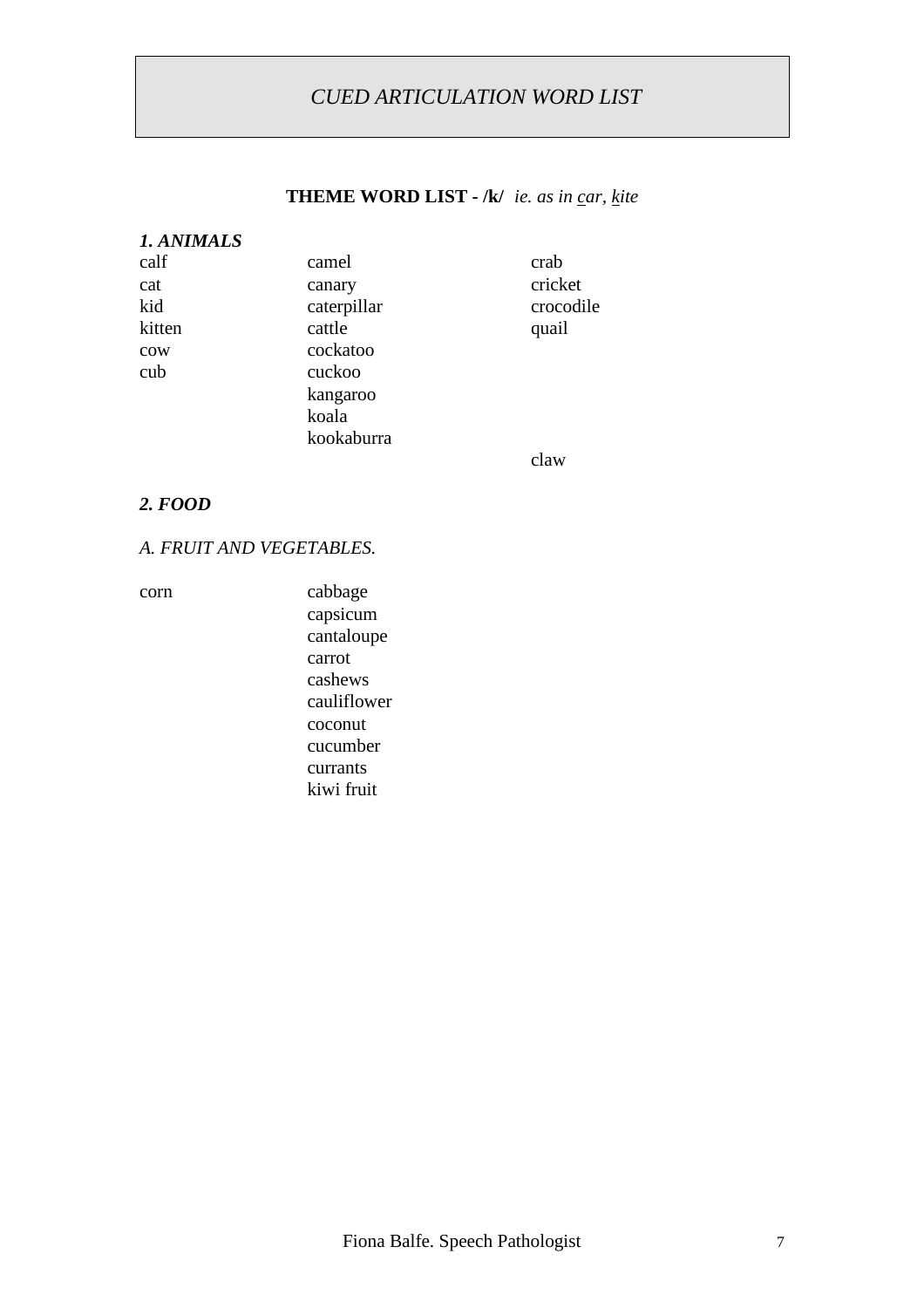# **THEME WORD LIST - /k/** *ie. as in car, kite*

#### *B. GENERAL FOOD/DRINK*

| cake | cake mix          | cream             |
|------|-------------------|-------------------|
| coke | cappuccino        | cream cheese/cake |
| cone | caramel           | crumpet           |
| core | carrot cake       | crust             |
|      | casserole         |                   |
|      | cocoa             |                   |
|      | coconut milk      |                   |
|      | coffee            |                   |
|      | coffee scroll     |                   |
|      | coleslaw          |                   |
|      | cookie            |                   |
|      | cooking chocolate |                   |
|      | copha             |                   |
|      | cordial           |                   |
|      | corn chips        |                   |
|      | cottage cheese    |                   |
|      | curry             |                   |
|      | curry powder      |                   |
|      | custard           |                   |
|      | custard powder    |                   |
|      | quiche            |                   |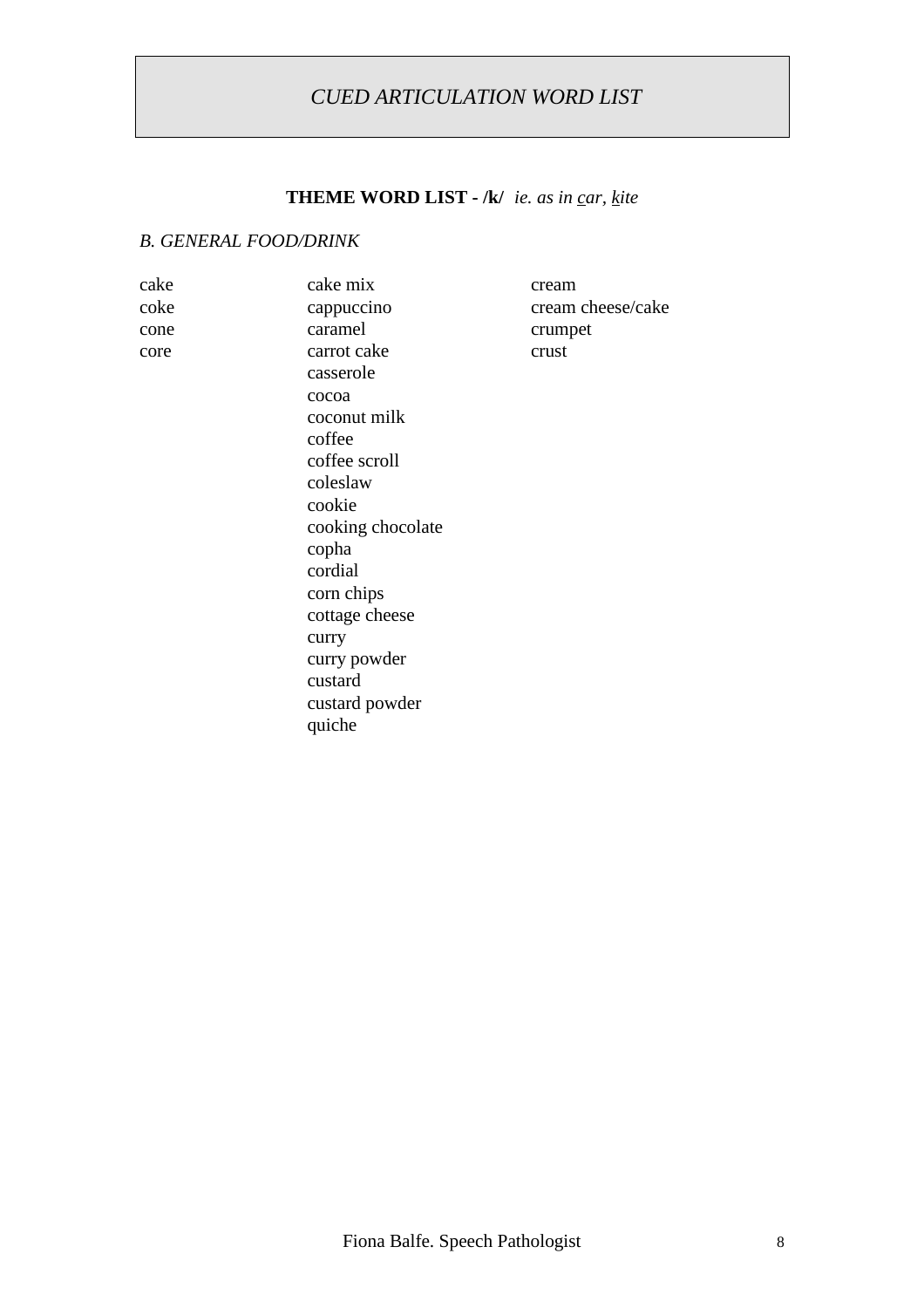# **THEME WORD LIST - /k/** *ie. as in car, kite*

# *3. HOUSEHOLD AND GARDEN include. toys*

| cable          | cabinet                      | clamp                 |
|----------------|------------------------------|-----------------------|
| cage           | cake tin                     | clothes basket/brush  |
| can            | calendar                     | clothes dryer         |
| cane (walking) | camera                       | clothes horse         |
| card           | canister                     | cricket ball/bat/pads |
| case           | can opener                   |                       |
| coin           | car polish/shampoo/wax       |                       |
| cord           | caravan                      |                       |
| cork           | carpet                       |                       |
| cot            | carport                      |                       |
| couch          | carriage                     |                       |
| cup            | carton                       |                       |
| keg            | carving dish/fork/knife/tray |                       |
| key            | casserole dish               |                       |
|                | cassette                     |                       |
|                | cassette player              |                       |
|                | coaster                      |                       |
|                | coat hanger                  |                       |
|                | colander                     |                       |
|                | comic                        |                       |
|                | compass                      |                       |
|                | compost bin/heap             |                       |
|                | computer                     |                       |
|                | conditioner                  |                       |
|                | container                    |                       |
|                | cotton                       |                       |
|                | cotton ball/bud/wool         |                       |
|                | counter                      |                       |
|                | counting frame               |                       |
|                | cubby house                  |                       |
|                | cupboard                     |                       |
|                | curtain                      |                       |
|                | curtain rod                  |                       |
|                | cushion                      |                       |
|                | cutters                      |                       |
|                | kennel                       |                       |
|                | kettle                       |                       |
|                | keyhole/holder/ring          |                       |
|                | quoits                       |                       |
|                |                              |                       |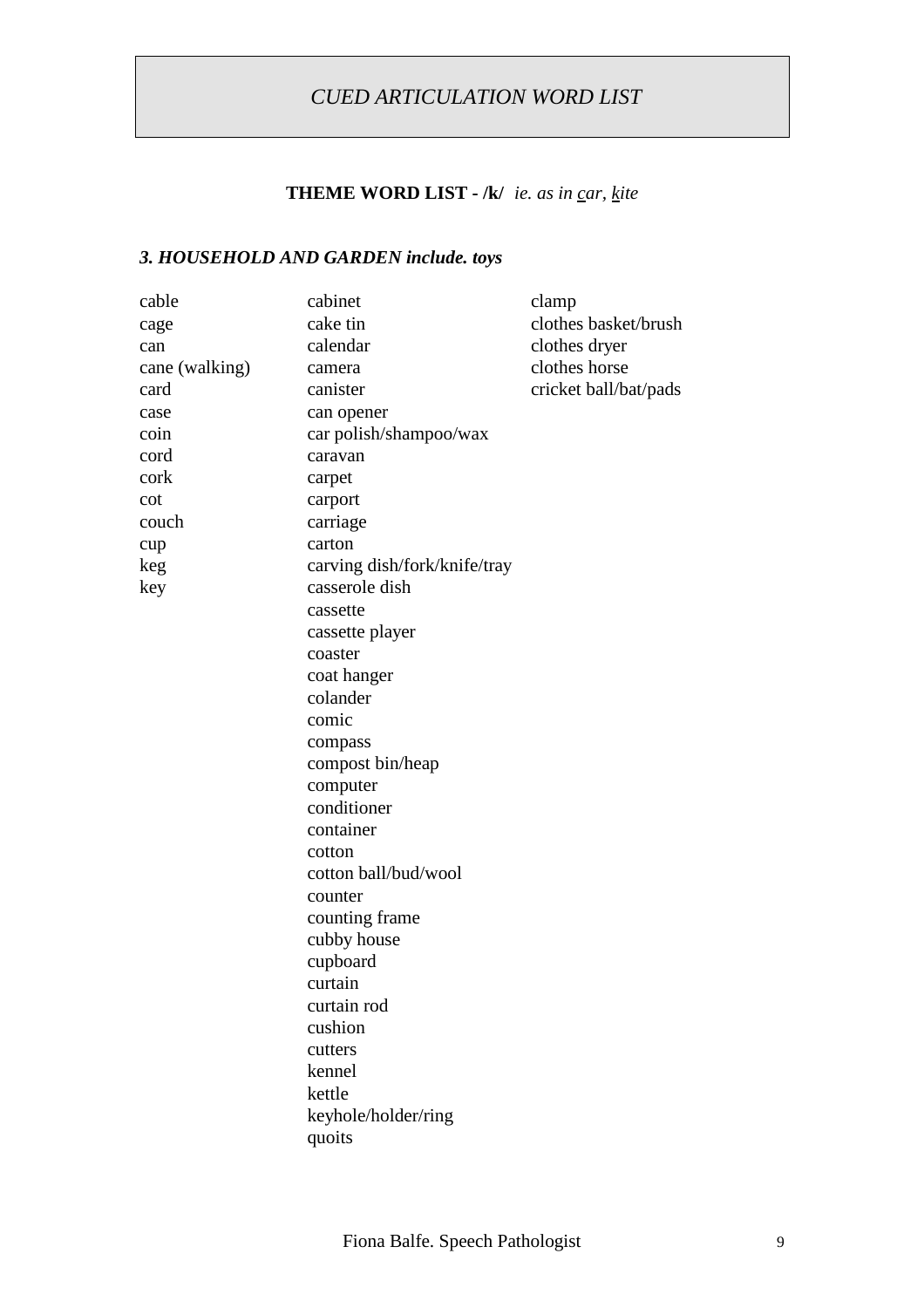#### **THEME WORD LIST - /k/** *ie. as in car, kite*

#### *4 . CLOTHES AND RELATED ITEMS*

| cap  | cardigan   | clothes |
|------|------------|---------|
| cape | collar     | crown   |
| comb | cuff links |         |
| coat |            |         |
| cuff |            |         |

#### *5. BODY PARTS*

curl

#### *6. PEOPLE/CHARACTERS*

| king | carpenter | queen |
|------|-----------|-------|
|      | chemist   |       |
|      | cowboy    |       |

#### *7. NUMBER AND TIME*

*.....*

#### *8. GENERAL*

| cabin      | cube |
|------------|------|
| cannon     |      |
| collection |      |
| comet      |      |
| corner     |      |
| country    |      |

#### *9*. *TRANSPORT/VEHICLES*

| car  | carriage       | crane |
|------|----------------|-------|
| cart | concrete mixer |       |

#### *10. BASIC ACTION WORDS*

| catch | clean |
|-------|-------|
| carry | climb |
| come  | close |
| cook  |       |
| cut   |       |
| keep  |       |
| kick  |       |
| kill  |       |
| kiss  |       |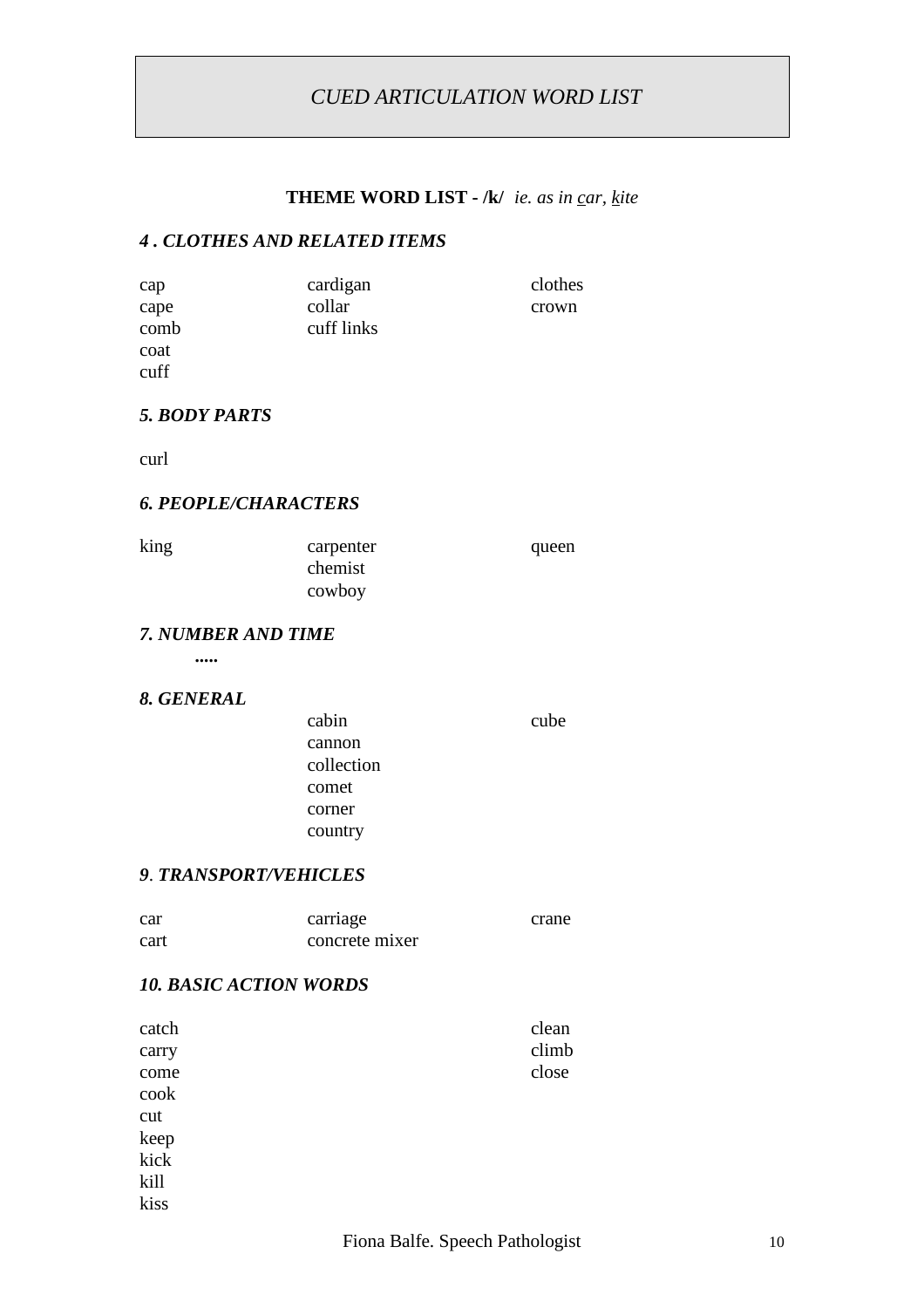#### **THEME WORD LIST - /d/**

#### *1. ANIMALS*

| deer | dingo    | dragon |
|------|----------|--------|
| dog  | dinosaur |        |
| duck | dolphin  |        |
|      | donkey   |        |
|      | duckling |        |

#### *2. FOOD*

#### *A. FRUIT AND VEGETABLES.*

date

#### *B. GENERAL FOOD/DRINK*

dough diet coke/drink drink dim sims dry biscuit dinner donut

dip dessert drumstick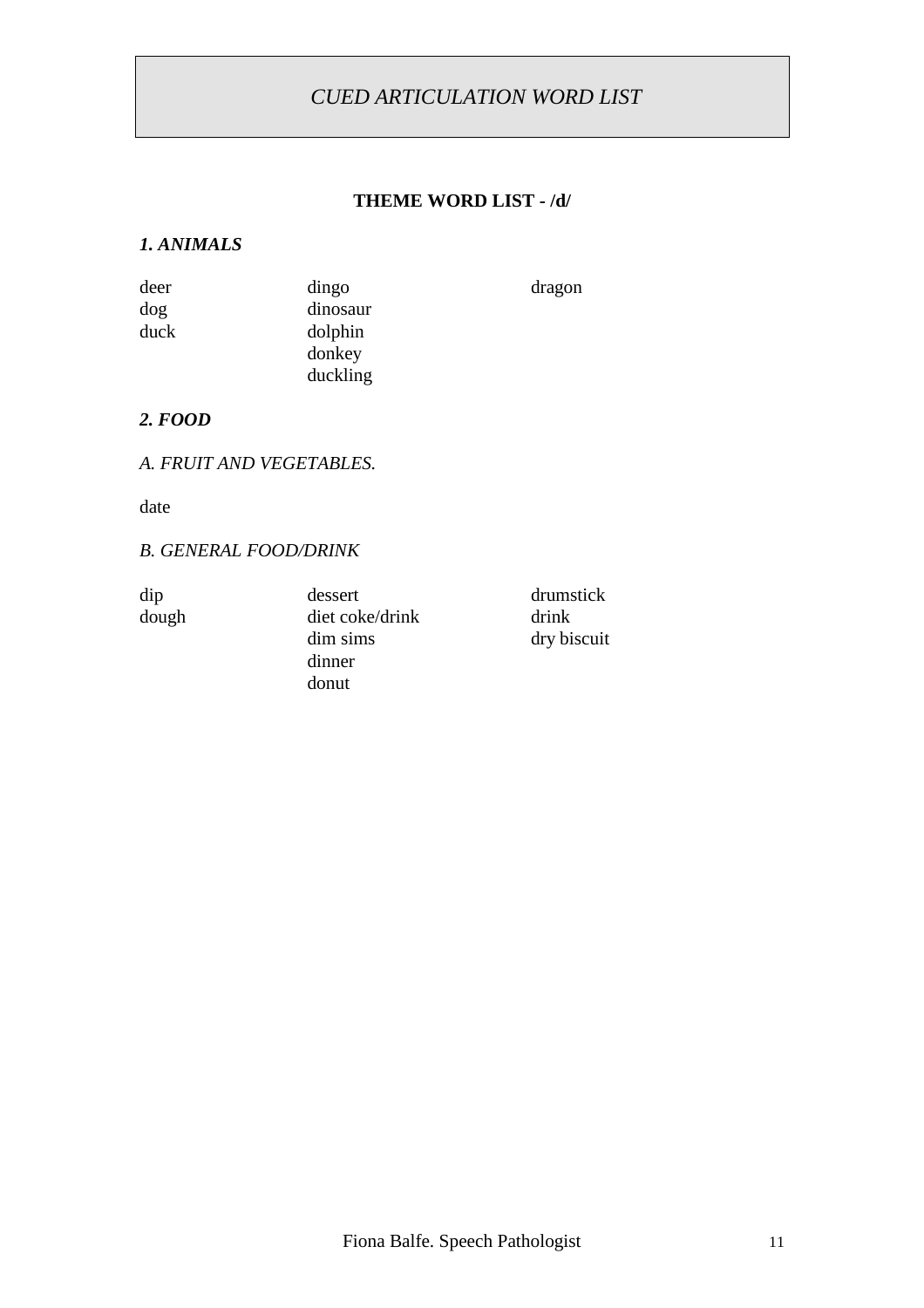#### **THEME WORD LIST - /d/**

# *3. HOUSEHOLD AND GARDEN include. toys*

| dart | daffodil                     | drawers           |
|------|------------------------------|-------------------|
| desk | daisy                        | drawing pin       |
| dice | dart board                   | drill             |
| disc | deck chair                   | drinking fountain |
| dirt | deep fryer                   | drive             |
| dish | deodrant                     | driveway          |
| doll | dettol                       | drum              |
| door | dental floss                 | drumstick         |
| dust | dial                         | dryer             |
| dye  | diary                        |                   |
|      | dinghy                       |                   |
|      | dining chair/table/room      |                   |
|      | dishes                       |                   |
|      | dish cloth/rack              |                   |
|      | disinfectant                 |                   |
|      | dishwasher                   |                   |
|      | dishwasher liquid/powder     |                   |
|      | dishwashing detergent/liquid |                   |
|      | doilie                       |                   |
|      | dog bowl/food                |                   |
|      | dollar                       |                   |
|      | domino                       |                   |
|      | doona                        |                   |
|      | door handle/mat/knob/way     |                   |
|      | duffle bag                   |                   |
|      | dustbuster                   |                   |
|      | dummy                        |                   |
|      | duster                       |                   |
|      | dustpan                      |                   |
|      |                              |                   |

#### *4. CLOTHES AND RELATED ITEMS*

| deodrant   | dress         |
|------------|---------------|
| duffle bag | dress ups     |
| dummy      | dressing gown |

#### **5. BODY PARTS**

**........**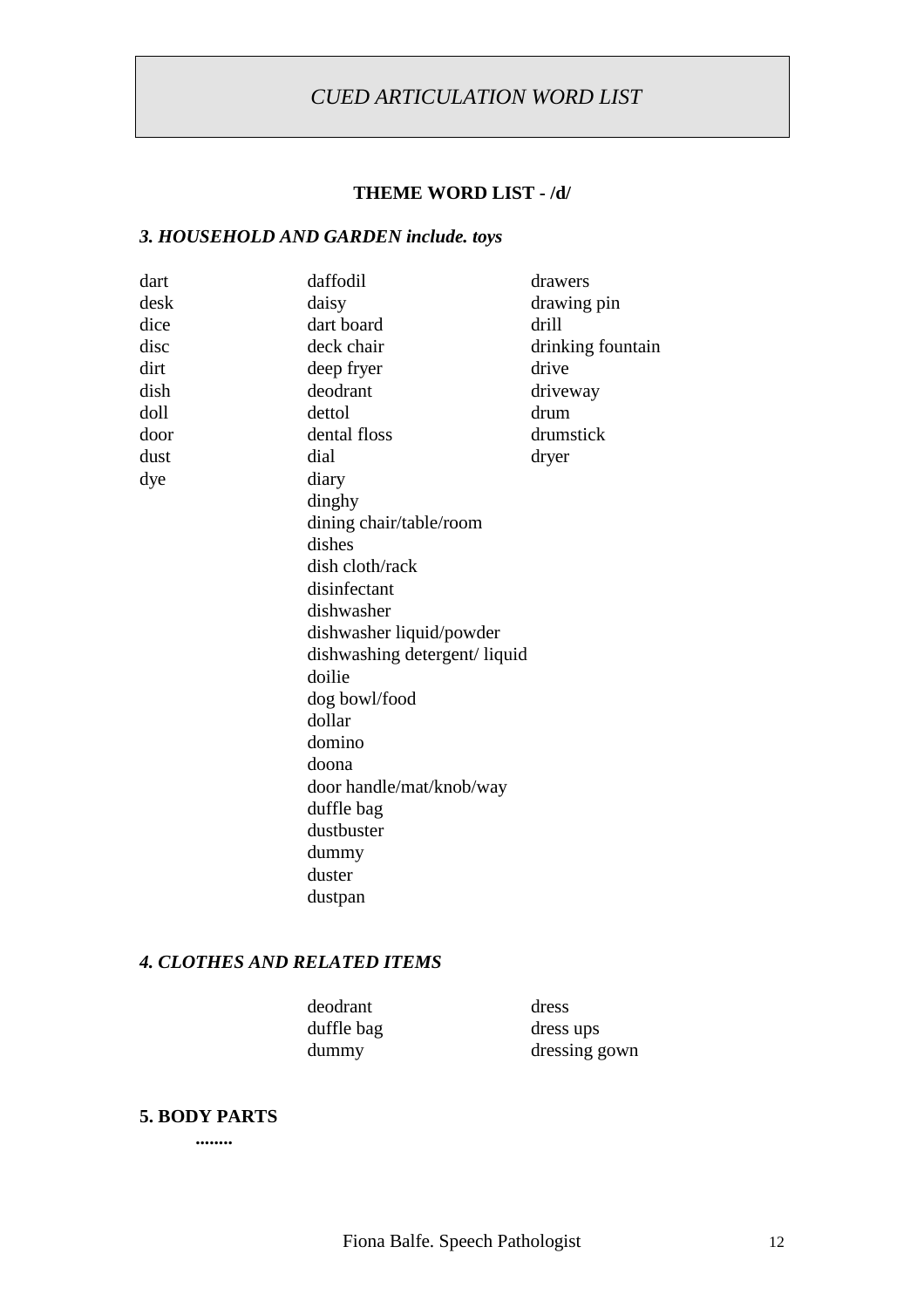#### **THEME WORD LIST - /d/**

dream

#### *6. PEOPLE/CHARACTERS*

dad dentist dwarf doctor daughter Donald Duck

#### *7. NUMBER AND TIME*

| day  | December |
|------|----------|
| date | decimal  |
|      | dozen    |

#### *8. GENERAL*

| dam  | dagger    |
|------|-----------|
| dark | different |
| deaf | dungeon   |
| dome |           |
| dot  |           |
| down |           |
| dull |           |

#### *9.TRANSPORT AND VEHICLES*

dump truck

#### *10. BASIC ACTION WORDS*

| dance | draw  |
|-------|-------|
| do    | drink |
| dig   | drive |
| dive  |       |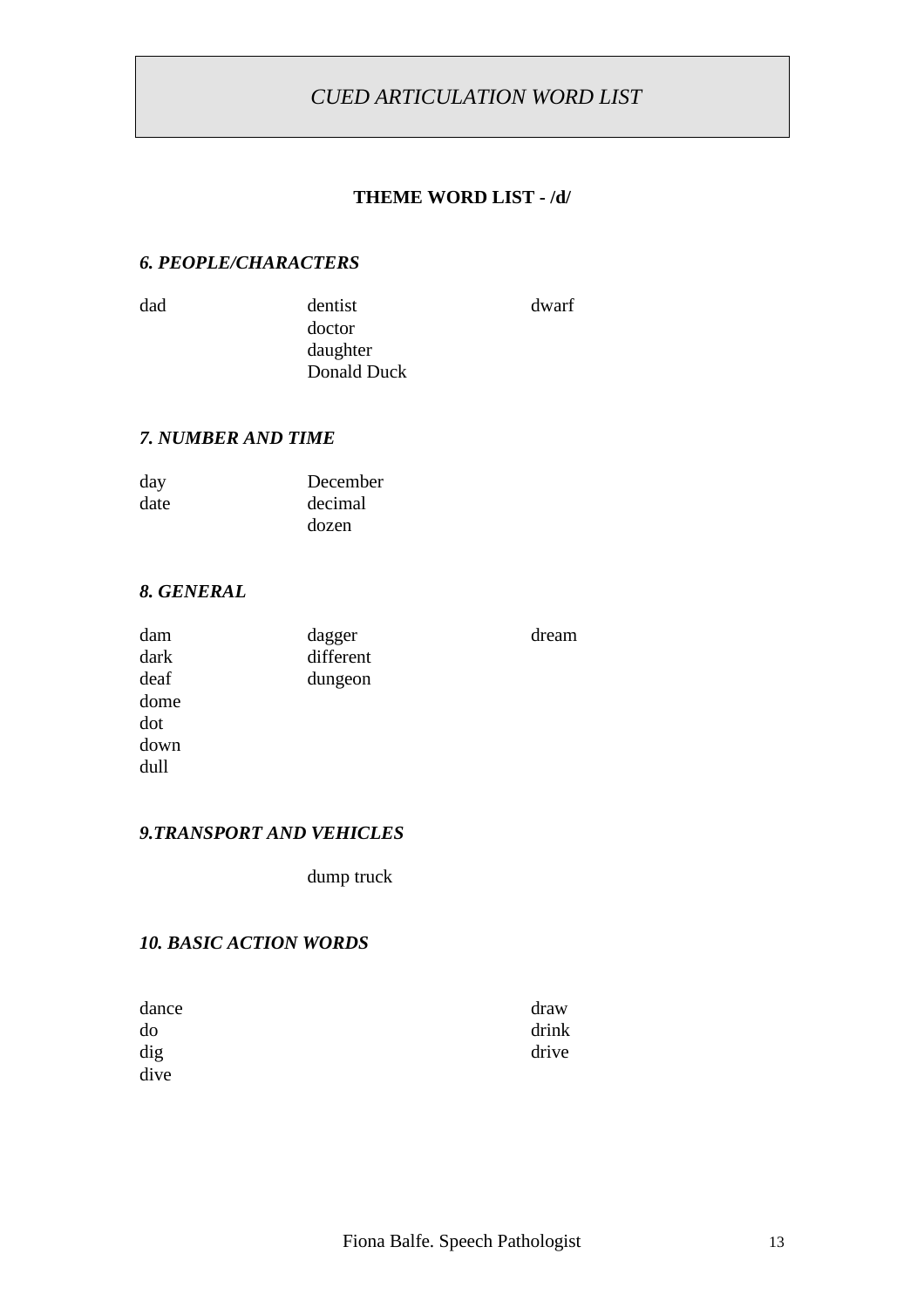# **THEME WORD LIST - /f/** *ie. as in fish, photo.*

#### *1. ANIMALS*

| fawn |         | fly                 |
|------|---------|---------------------|
| foal |         | flying fox          |
| fowl |         | frilled neck lizard |
| fox  |         | frog                |
|      |         |                     |
| fin  | feather |                     |

#### *2. FOOD*

#### *A. FRUIT AND VEGETABLES.*

fig fruit fruit salad

frozen vegetables

fruit salad

#### *B. GENERAL FOOD/DRINK*

| fat   | Fanta                | flour                     |
|-------|----------------------|---------------------------|
| fish  | fish fingers/fillets | fried rice                |
| food  | foccaccia            | fritters                  |
| fudge |                      | frozen broccoli/carrots   |
|       |                      | frozen peas/spinach/chips |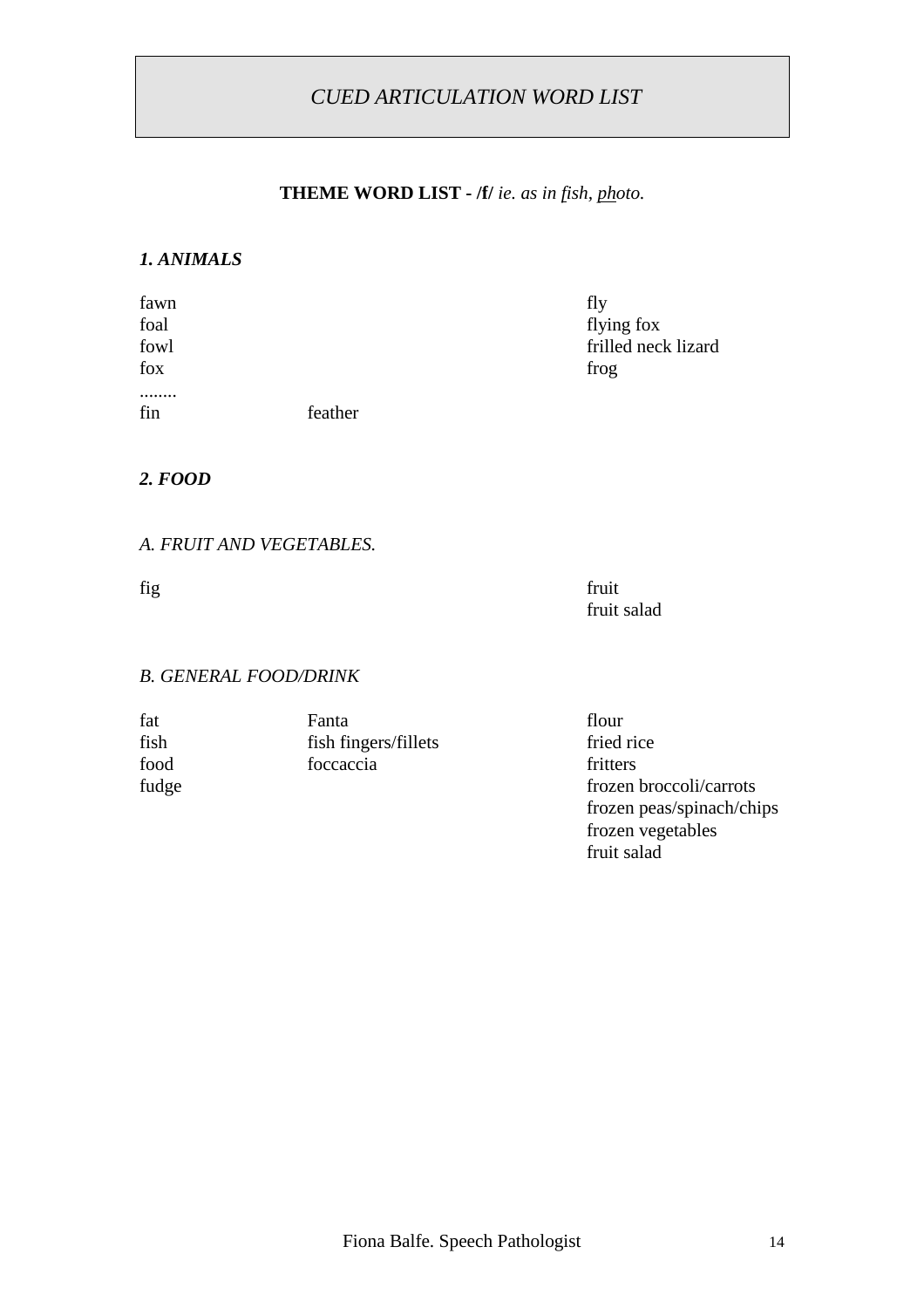# **THEME WORD LIST - /f/** *ie. as in fish, photo.*

#### *3. HOUSEHOLD AND GARDEN include. toys*

| fan        | face washer                 | flag                |
|------------|-----------------------------|---------------------|
| fax        | feather duster              | floor/board/cleaner |
| felt       | fire engine                 | flower              |
| fern       | fire hydrant/place          | fluff               |
| fence      | fishing line/net/rod/tackle | flute               |
| file(tool) | folder                      | fly spray/swat      |
| file       | folding chair               | freezer             |
| film       | football                    | fridge              |
| fir        | football sock/boot/jumper   | frying pan          |
| fire       | footprint/step/stool        |                     |
| foam       | formboard                   |                     |
| foil       | fountain                    |                     |
| fork       | funnel                      |                     |
| fuel       | furniture                   |                     |
| fuse       | furniture polish            |                     |
| phone      | photo                       |                     |
|            | photo album                 |                     |
|            | photo frame                 |                     |
|            | photograph                  |                     |
|            |                             |                     |

#### *4. CLOTHES AND RELATED ITEMS*

| r<br>г.<br>н |  |
|--------------|--|
|              |  |

fan frill

#### **5. BODY PARTS**

| face | figure     |
|------|------------|
| foot | finger     |
| feet | fingernail |
|      | forehead   |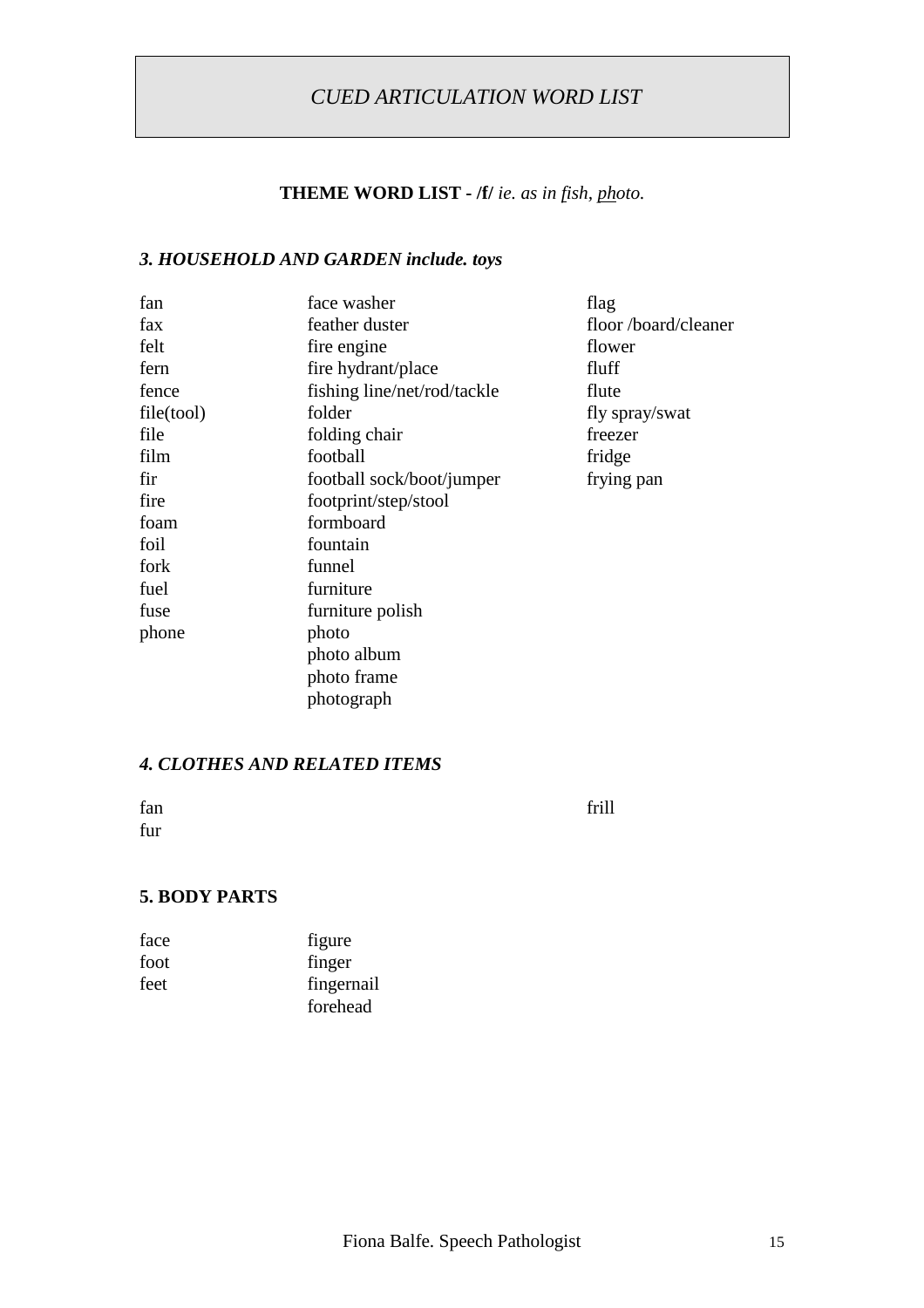# **THEME WORD LIST - /f/** *ie. as in fish, photo.*

#### *6. PEOPLE AND CHARACTERS*

| fairy                   | florist |
|-------------------------|---------|
| family                  | friend  |
| farmer                  |         |
| father                  |         |
| <b>Father Christmas</b> |         |
| female                  |         |
| fireman/fighter         |         |
| Fireman Sam             |         |
| footballer              |         |
| photographer            |         |
|                         |         |

#### *7. NUMBER AND TIME*

| few    | February    |        |
|--------|-------------|--------|
| four   | fifteen/th  | Friday |
| fourth | fourteen/th |        |
| five   | fifty       |        |
| fifth  | fiftieth    |        |
| first  | forty       |        |
|        | fortieth    |        |

#### *8. GENERAL*

| fair  | factory   | flame |
|-------|-----------|-------|
| farm  | favourite |       |
| fat   | festival  |       |
| feast | forest    |       |
| fete  | forward   |       |
| fog   | funeral   |       |
| fort  | funny     |       |
| fun   |           |       |

#### *9*. *TRANSPORT/VEHICLES*

ferry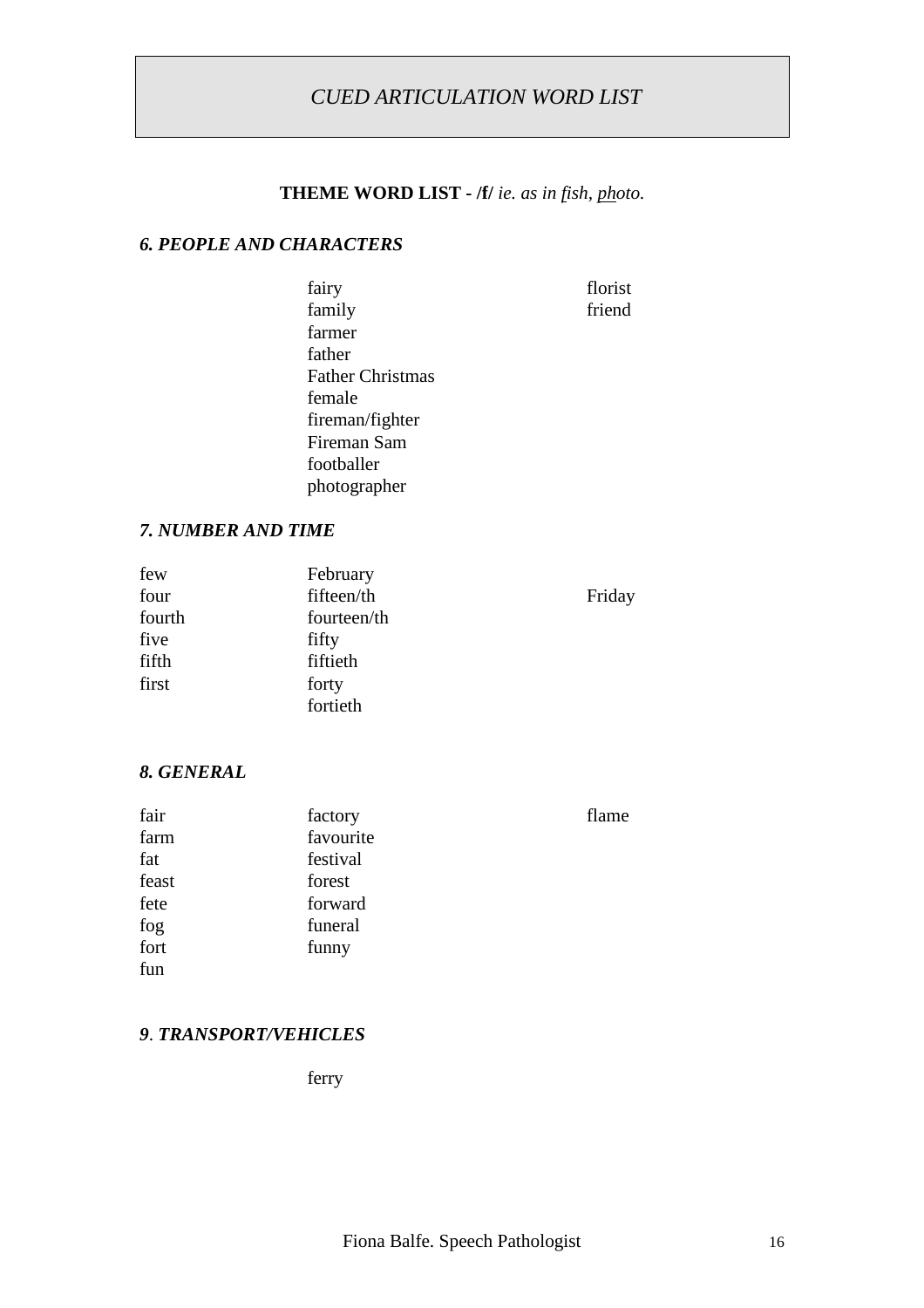# **THEME WORD LIST - /f/** *ie. as in fish, photo.*

#### *10.BASIC ACTION WORDS*

| fade  | finish |
|-------|--------|
| fail  |        |
| fall  |        |
| feed  |        |
| feel  |        |
| fight |        |
| fill  |        |
| find  |        |
| fold  |        |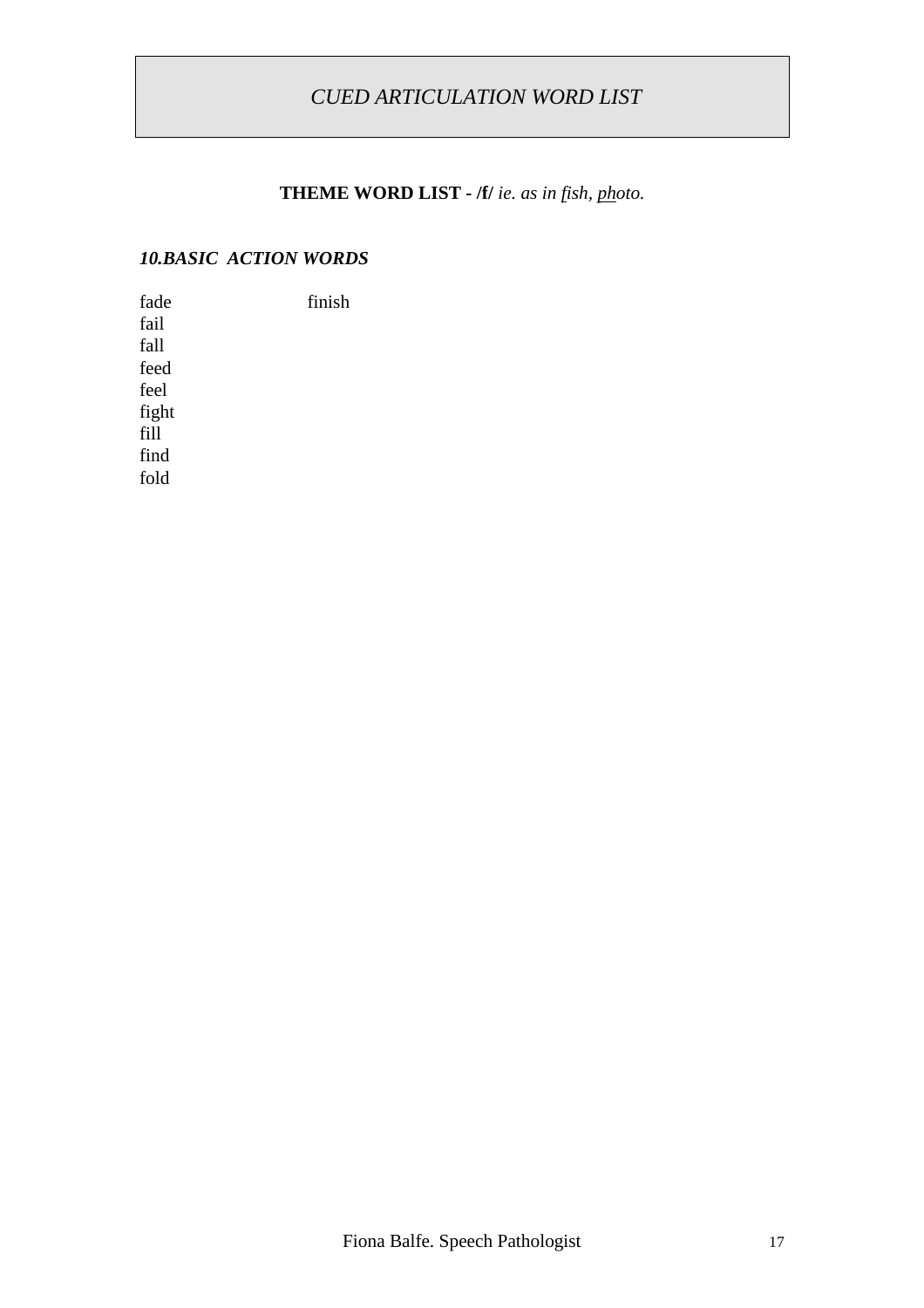#### **THEME WORD LIST - /g/**

#### *1. ANIMALS*

| greyhound |
|-----------|
|           |
|           |
|           |
|           |
|           |

#### *2. FOOD*

*A. FRUIT AND VEGETABLES.*

gerkin

garlic grapes

#### *B. GENERAL FOOD/DRINK*

| gum | golden syrup | gravy            |
|-----|--------------|------------------|
|     | gum drops    | gravy mix/powder |

#### *3. HOUSEHOLD AND GARDEN include. toys*

| game | garage                      | glass  |
|------|-----------------------------|--------|
| gas  | garbage                     | grass  |
| gate | garbage bin                 | grater |
| gift | garden                      | ground |
| golf | garden hose/fork/ furniture |        |
| gong | golf ball/club/bag          |        |
|      | golliwog                    |        |
|      | guitar                      |        |
|      | gum tree                    |        |
|      | gutter                      |        |

#### *4. CLOTHES AND RELATED ITEMS*

| gear | garden gloves | glasses |
|------|---------------|---------|
| gown | gumboots      | gloves  |

#### *5. BODYPARTS*

gum girdle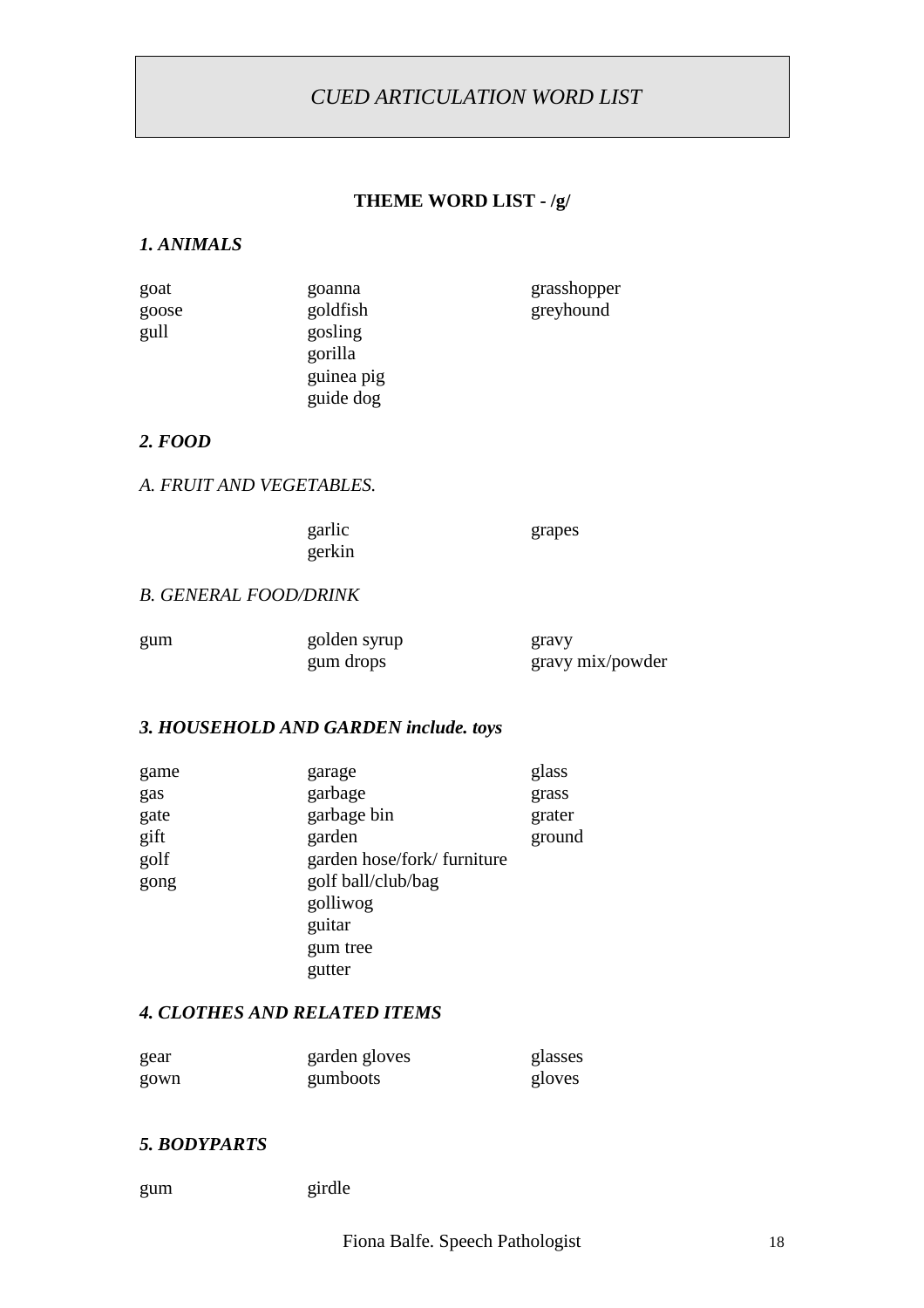#### **THEME WORD LIST - /g/**

#### *6. PEOPLE AND CHARACTERS*

| girl  | gardener | grandfather/mother       |
|-------|----------|--------------------------|
| ghost | goblin   | great grandfather/mother |
| guard | golfer   | green grocer             |
|       |          | grocer                   |

#### *8. GENERAL*

| gap  | gallery | green |
|------|---------|-------|
| gold | goodbye | grey  |
| gong |         |       |

#### *9.TRANSPORT/VEHICLES*

garbage truck glider

#### *10. ACTION WORDS*

go giggle get gobble give guess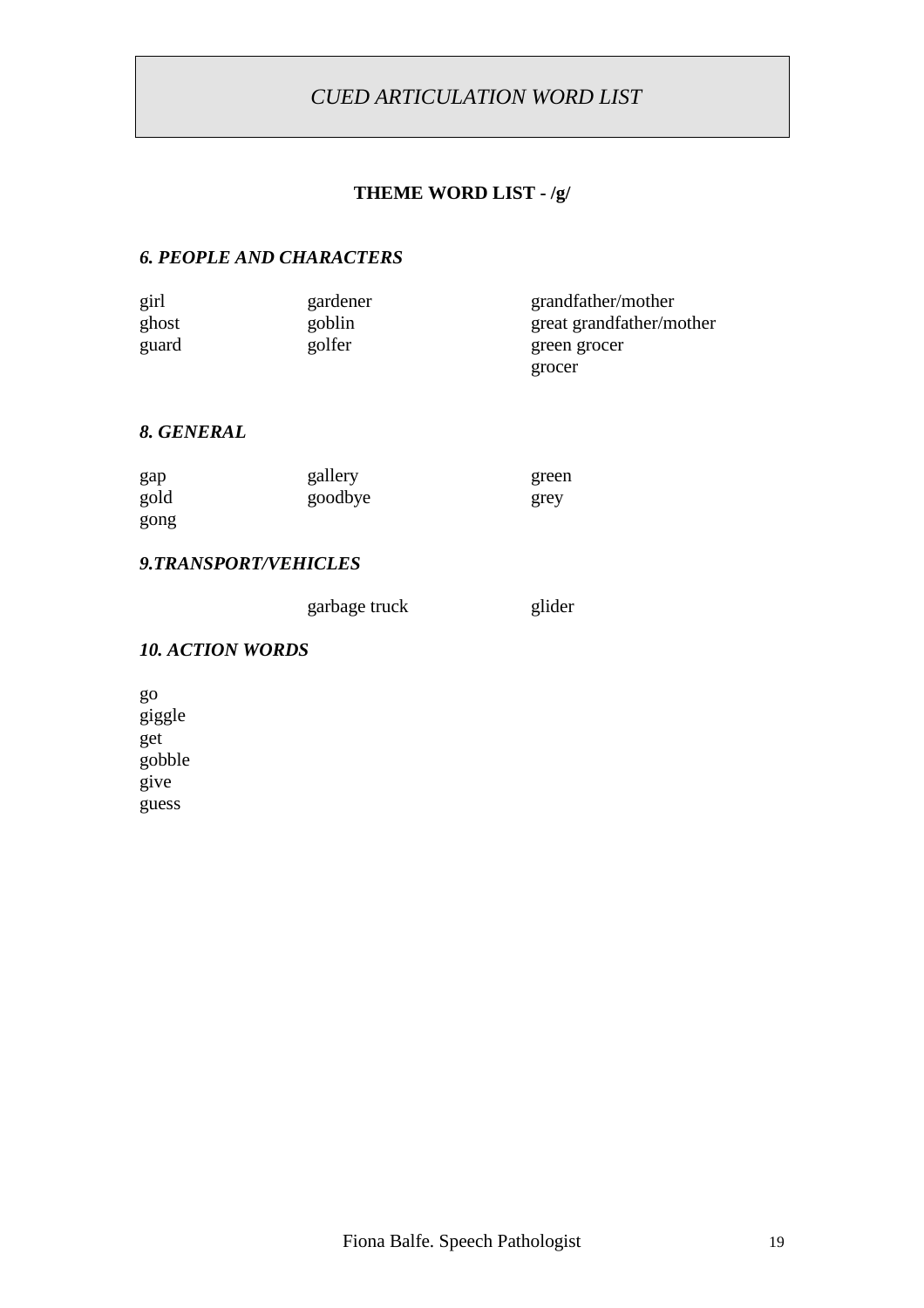#### **THEME WORD LIST - /h/**

#### *1. ANIMALS*

| hare  | hedgehog     |
|-------|--------------|
| hen   | hippopotamus |
| horse |              |
| hound |              |
|       |              |
| hoof  |              |
| hive  |              |
| hutch |              |

#### *2. FOOD*

#### *A. FRUIT AND VEGETABLES.*

honey dew

#### *B. GENERAL FOOD/DRINK*

| и<br>í I<br>Ш<br>. |  |
|--------------------|--|
|                    |  |

ham hamburger herb herb bread herrings honey honey comb horse radish hot chocolate hot cross bun hot dog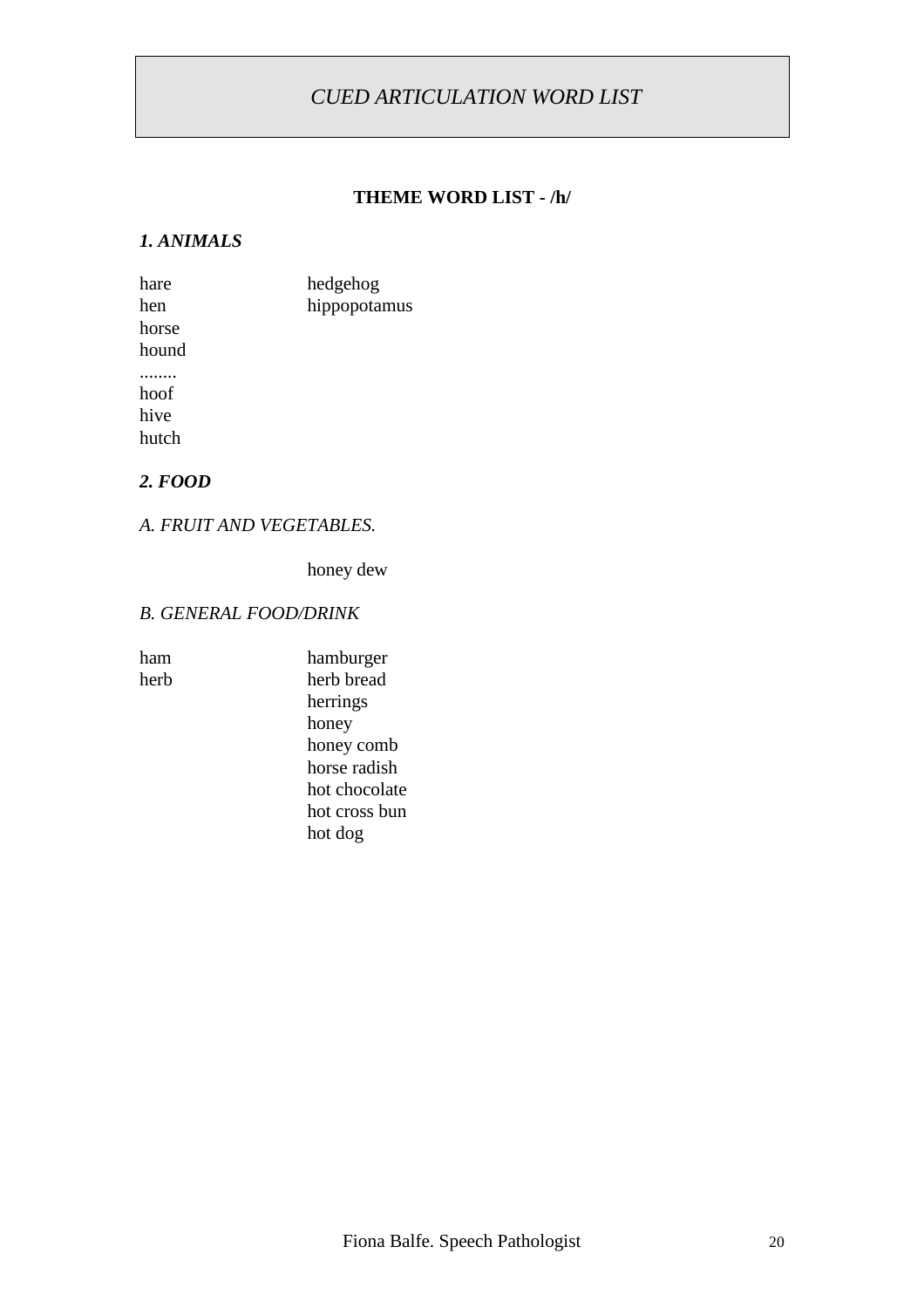#### **THEME WORD LIST - /h/**

#### *3. HOUSEHOLD AND GARDEN include. toys*

| hall  | haircomb/clip/dryer/net/spray |
|-------|-------------------------------|
| hedge | hammer                        |
| hinge | handbag                       |
| hoe   | hand cream/lotion             |
| home  | handcuffs/drill/towel         |
| hook  | handkerchief                  |
| hoop  | handle                        |
| hose  | hanger                        |
| house | harness                       |
| horn  | headband/phones               |
|       | headphones                    |
|       | hair net                      |
|       | heater                        |
|       | helicopter                    |
|       | highchair                     |
|       | highlighter                   |
|       | hockey ball/pads/stick        |
|       | hot water bottle              |
|       |                               |

#### *4. CLOTHES AND RELATED ITEMS*

hem

#### *5. BODYPARTS*

| hair  | halo |
|-------|------|
| hand  |      |
| head  |      |
| heart |      |
| heel  |      |
| hip   |      |
| hump  |      |
|       |      |

#### *6. PEOPLE AND CHARACTERS*

hairdresser house husband/wife Humphrey Bear husband

#### *7. NUMBER AND TIME*

half hundred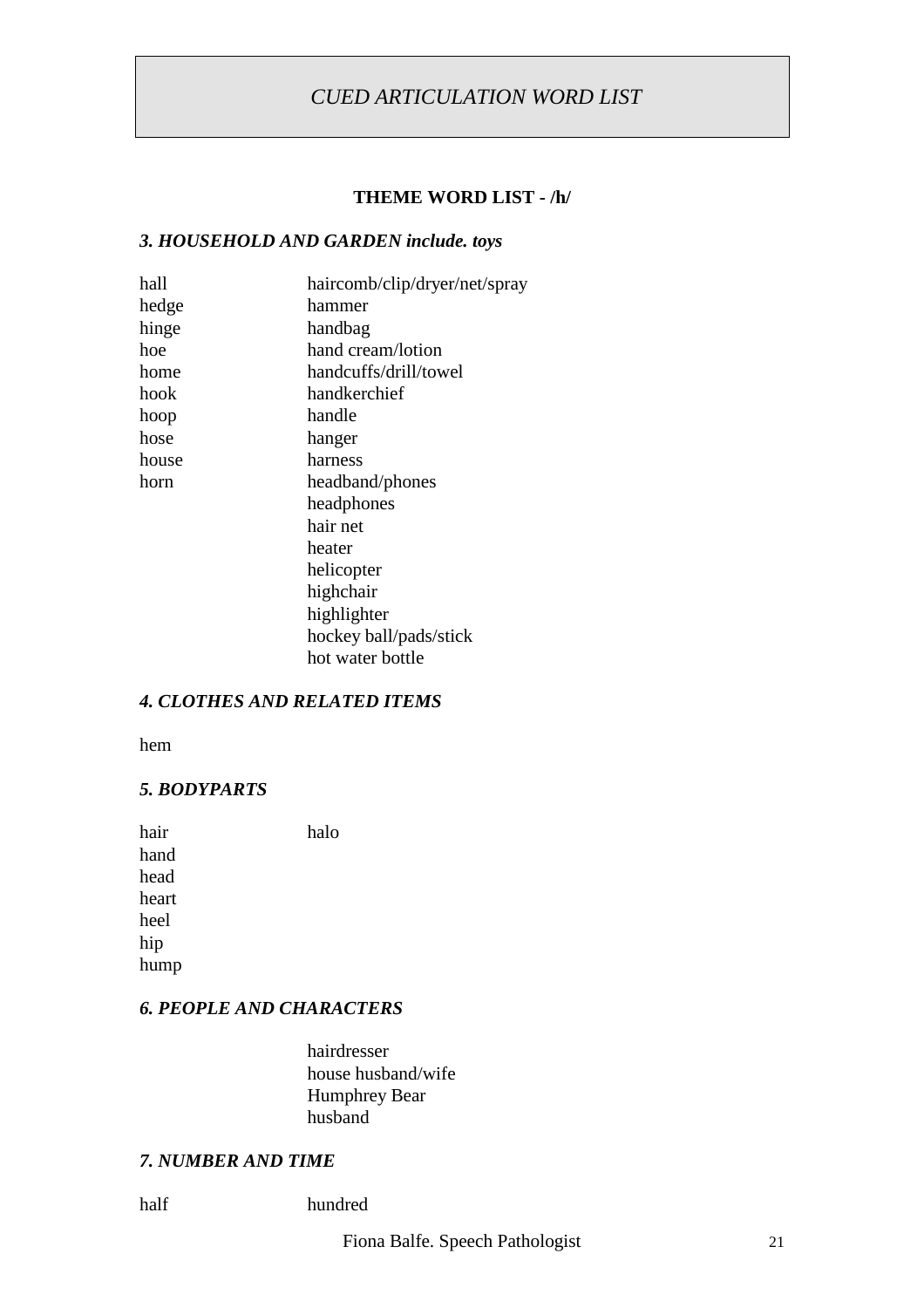#### **THEME WORD LIST - /h/**

#### *8. GENERAL*

| hay  | hockey   |
|------|----------|
| heap | hospital |
| hill |          |
| hut  |          |

#### *9.TRANSPORT/VEHICLES*

helicopter

#### *10. ACTION WORDS*

help hide hop hug hurry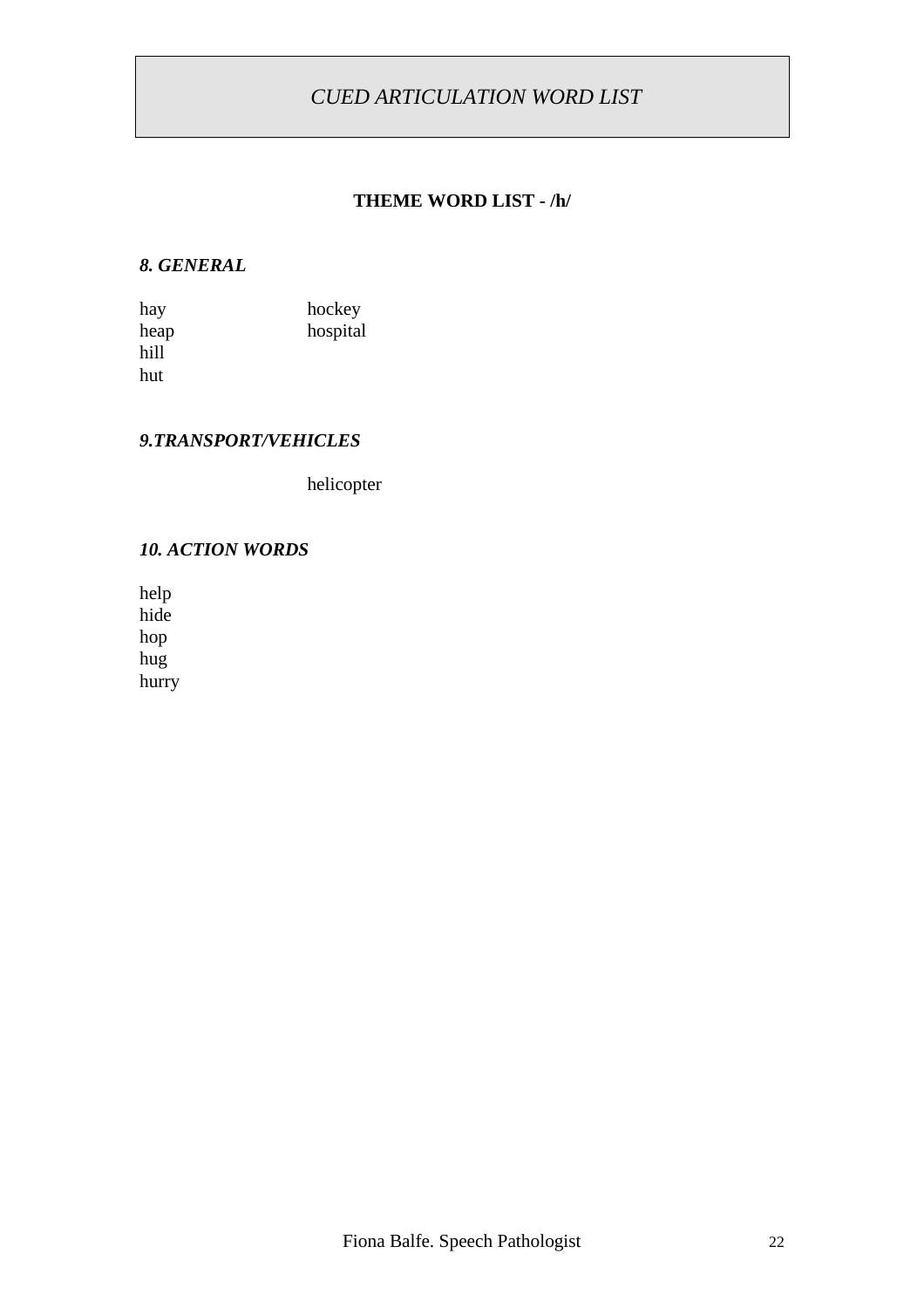#### **THEME WORD LIST - /dg/** *ie. as in jar, ginger.*

#### *1. ANIMALS*

giraffe jaguar jelly fish

#### *2. FOOD*

#### *A. FRUIT AND VEGETABLES.*

*..........*

#### *B. GENERAL FOOD/DRINK*

jam gelatine jube ginger juice ginger ale/beer gingerbread gingerbread man gingernut/snap biscuits jaffas jam donuts/tarts jelly jellybeans junket

#### *3. HOUSEHOLD AND GARDEN include. toys*

| gem  | Jack-in-a-box |
|------|---------------|
| jack | jelly mould   |
| jar  | jewel         |
| jeep | jewel box     |
| jet  | jewellery     |
| joke | jigsaw        |
| jug  | Jonquil       |
| junk |               |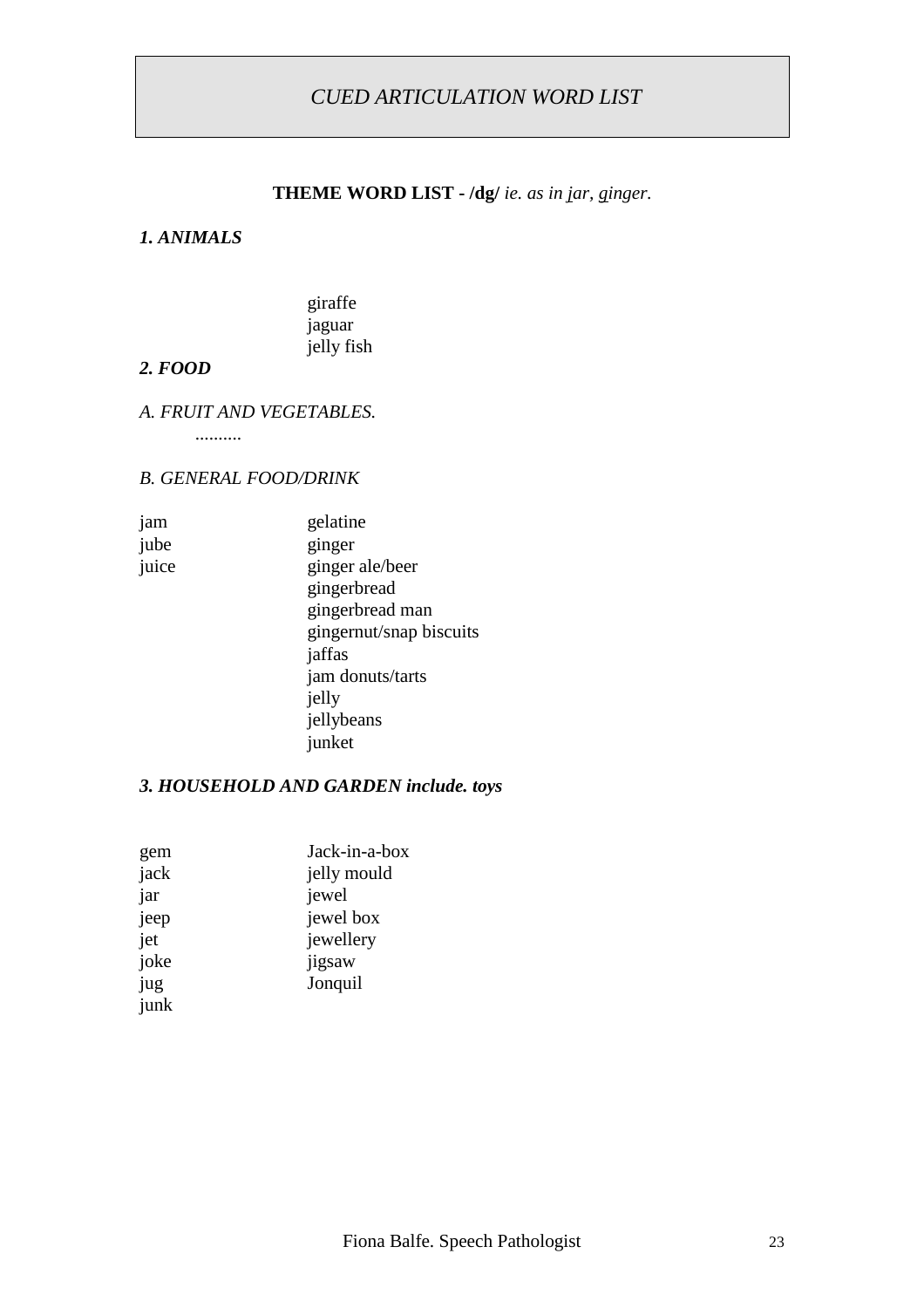#### **THEME WORD LIST - /dg/** *ie. as in jar, ginger*

#### *4. CLOTHES AND RELATED ITEMS*

jeans jacket jodhpurs jumper jumpsuit

#### *5. BODYPARTS*

jaw joint

#### *6. PEOPLE AND CHARACTERS*

| giant | giant      |
|-------|------------|
|       | genie      |
|       | jester     |
|       | jockey     |
|       | journalist |
|       | judge      |

#### *7. NUMBER AND TIME.*

| June | January |
|------|---------|
|      | July    |

#### *8. GENERAL*

| jail | jetty   |
|------|---------|
| join | joker   |
|      | Jupiter |

#### *9. TRANSPORT/VEHICLES*

| jet | jet boat |
|-----|----------|
|     |          |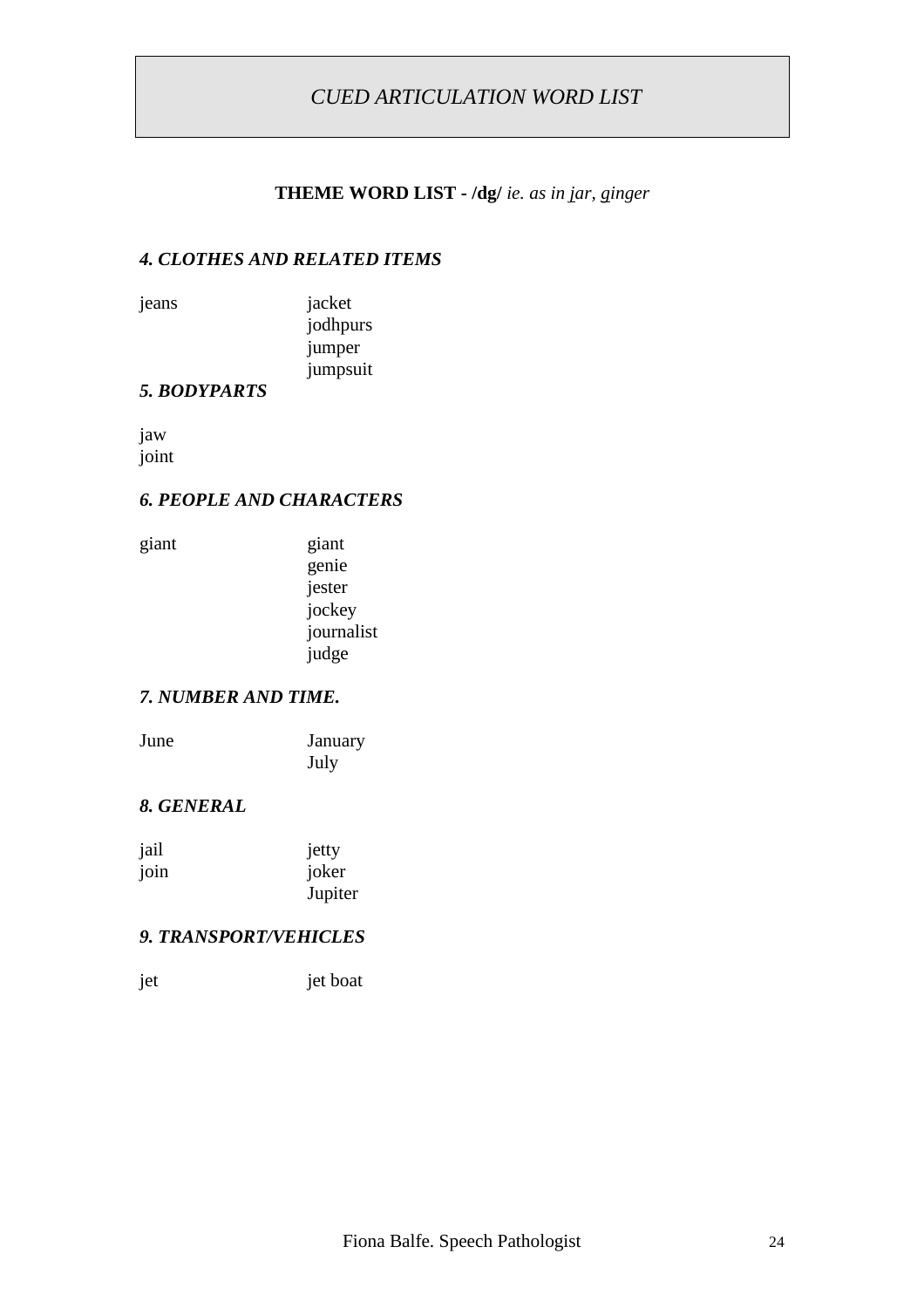#### **THEME WORD LIST - /dg/** *ie. as in jar, ginger*

#### *10. ACTION WORDS*

jab jiggle jog join jot juggle jumble jump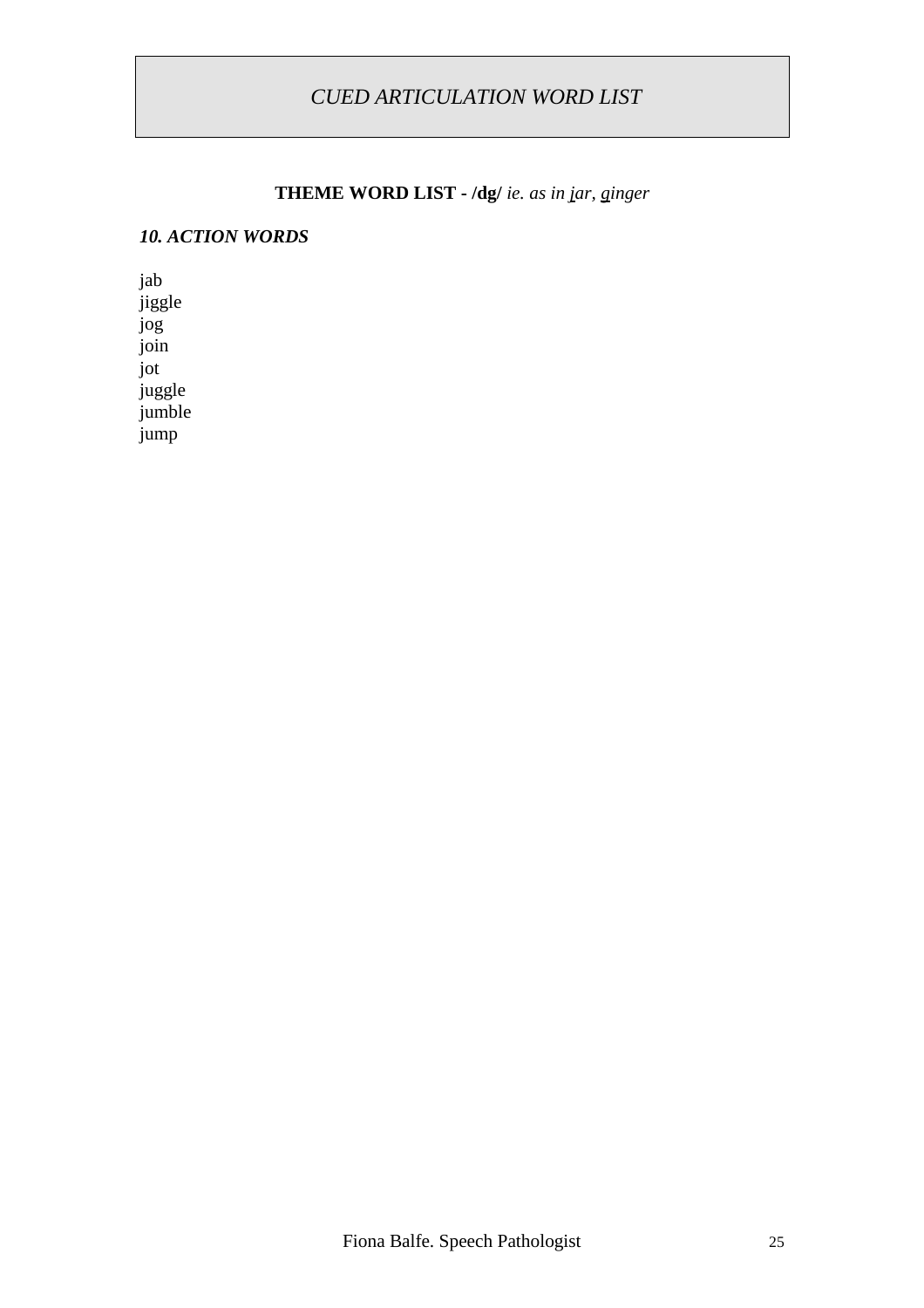#### **THEME WORD LIST - /l/**

#### *1. ANIMALS*

lady bird leopard lizard lobster lyrebird

..... lair

#### *2. FOOD*

#### *A. FRUIT AND VEGETABLES.*

lettuce lentils lemon

leg of lamb lemonade licorice lolly lollipop lunch

#### *B. GENERAL FOOD/DRINK*

loaf lamington loaves lasagne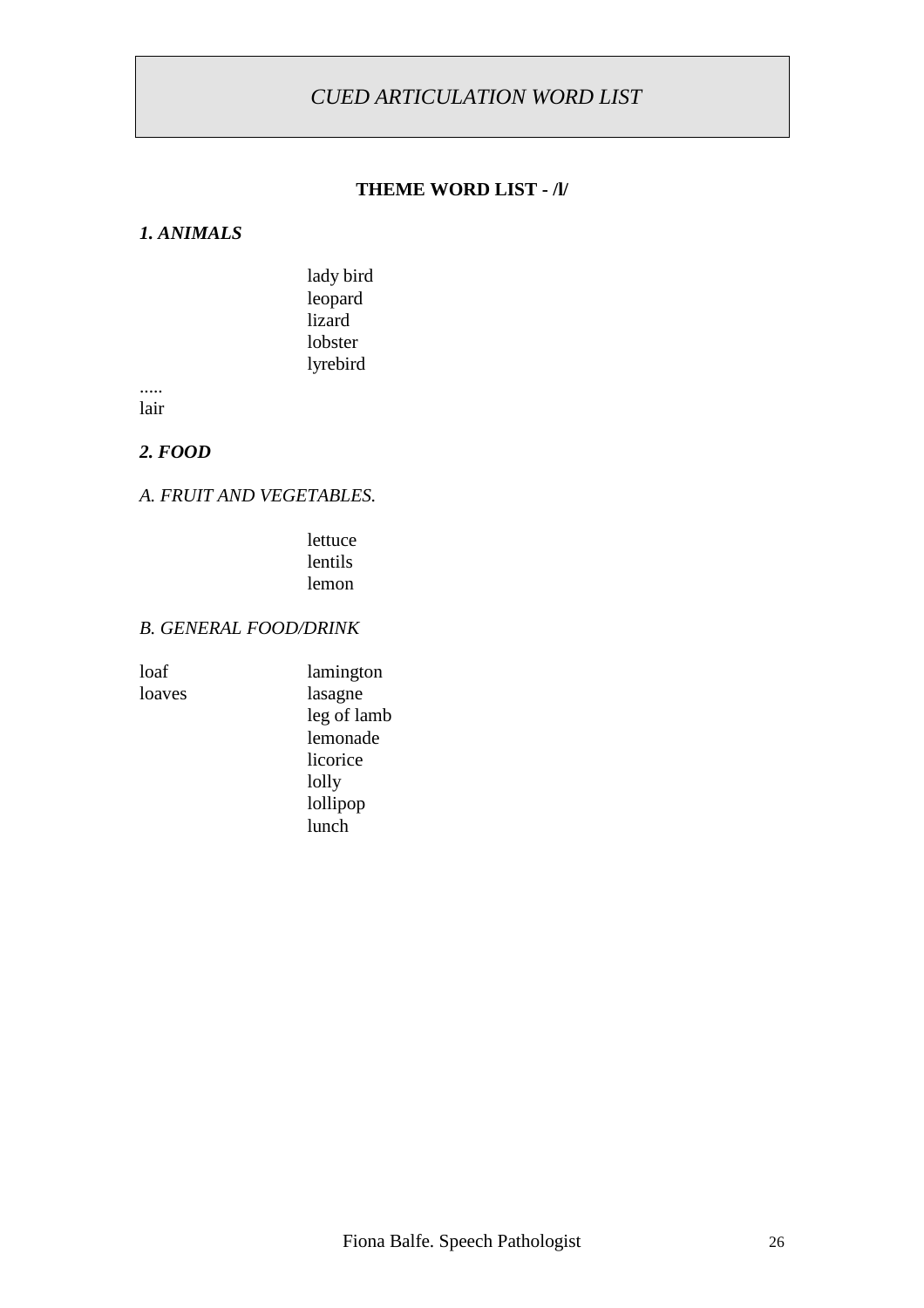#### **THEME WORD LIST - /l/**

#### *3. HOUSEHOLD AND GARDEN include. toys*

| lace   | label             |
|--------|-------------------|
| lamp   | ladder            |
| lawn   | ladle             |
| lead   | lantern           |
| leaf   | laundry           |
| ledge  | lavender          |
| lid    | lawn              |
| light  | lawn mower        |
| lock   | ledge             |
| log    | leggo             |
| lounge | letter            |
|        | letter box        |
|        | library           |
|        | library book      |
|        | lily              |
|        | lino              |
|        | locker            |
|        | lounge chair/room |
|        | luggage           |
|        | lunch box         |
|        |                   |

#### *4. CLOTHES AND RELATED ITEMS*

leggins lipstick

#### *5. BODYPARTS*

lap leg lip

#### *6. PEOPLE AND CHARACTERS*

lady lawyer life saver lorry driver

#### *7. NUMBER AND TIME.*

less

late litre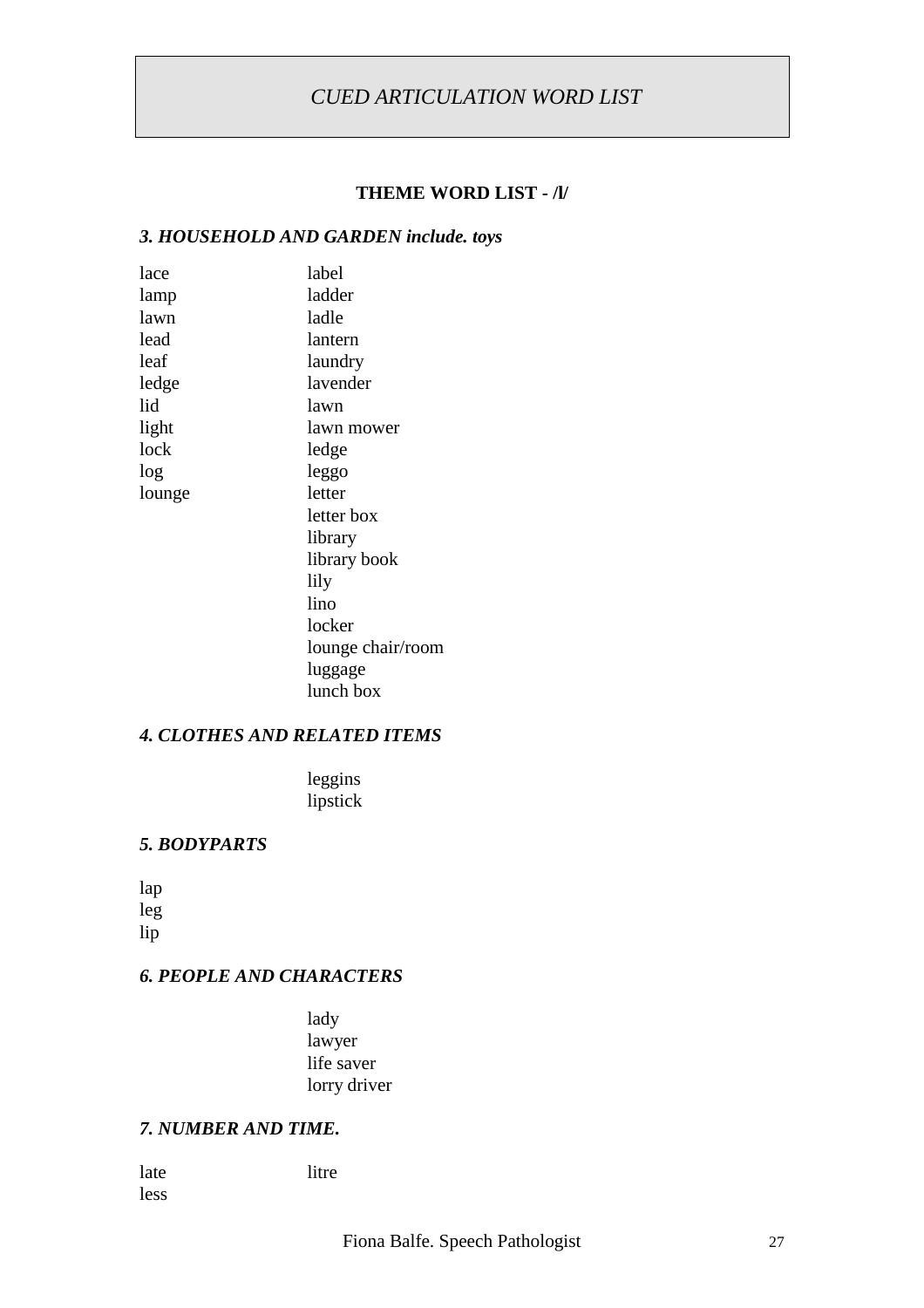#### **THEME WORD LIST - /l/**

#### *8. GENERAL*

| lake  | lazy       |
|-------|------------|
| lane  | leather    |
| land  | lesson     |
| large | lightening |
| left  | lighthouse |
| line  | litter     |
| loop  | little     |
| long  |            |
| lot   |            |
| loud  |            |
| low   |            |
| luck  |            |
| lump  |            |
|       |            |

#### *9. TRANSPORT/VEHICLES*

lorry

#### *10. BASIC ACTION WORDS*

| laugh | listen |
|-------|--------|
| lead  |        |
| lean  |        |
| leap  |        |
| learn |        |
| leave |        |
| lift  |        |
| like  |        |
| love  |        |
|       |        |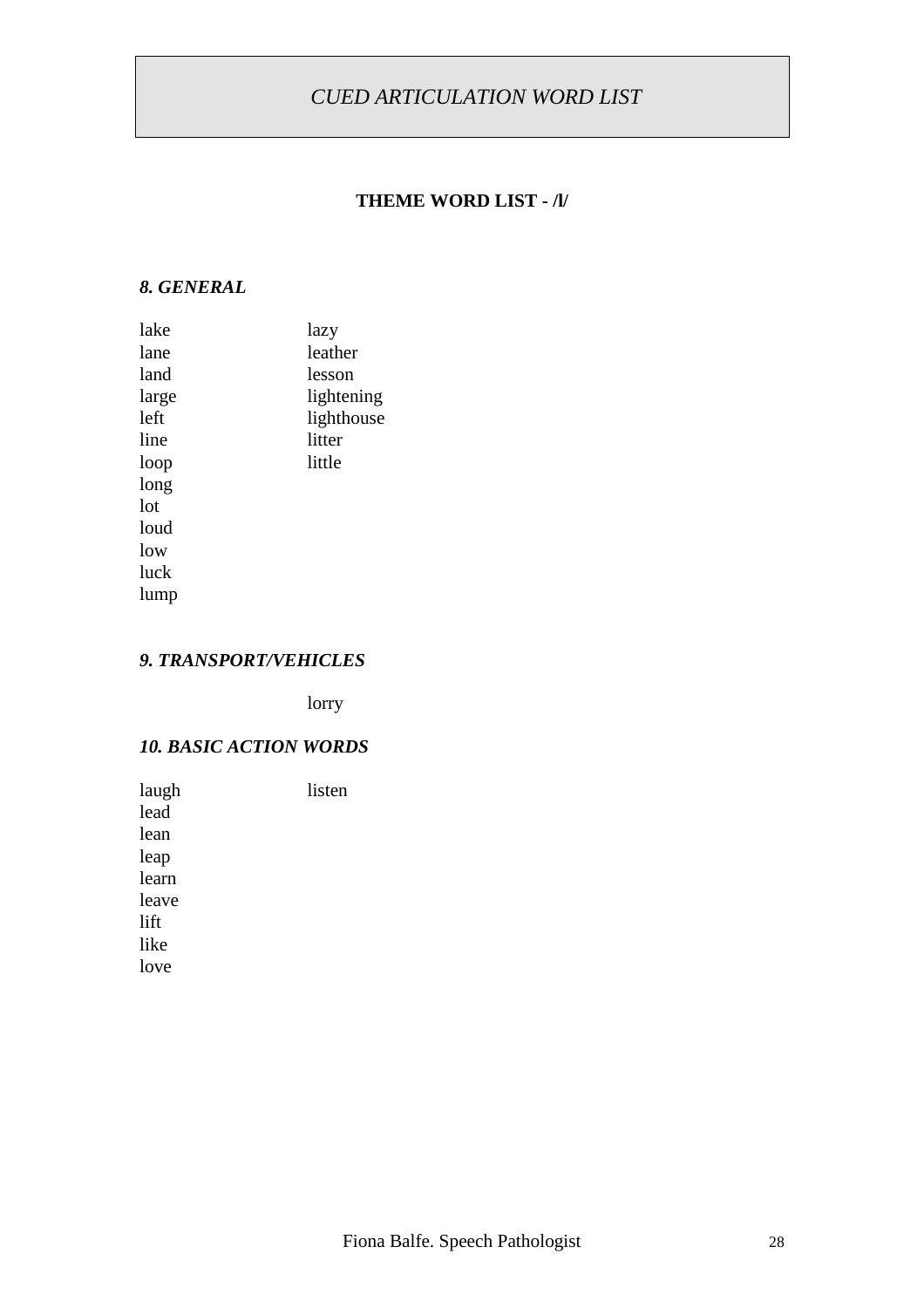#### **THEME WORD LIST - /m/**

#### *1. ANIMALS*

| mouse  | magpie   |
|--------|----------|
| mice   | monkey   |
| moose  | monster  |
| moth   | mosquito |
|        |          |
| muzzle |          |

#### *2. FOOD*

#### *A. FRUIT AND VEGETABLES.*

macadamia nuts mandarin mango melon mulberry mushroom

#### *B. GENERAL FOOD/DRINK*

| malt | macaroons     |
|------|---------------|
| meal | macaroni      |
| meat | maple syrup   |
| milk | mashed potato |
|      | margarine     |
|      | marmalade     |
|      | Mars Bar      |
|      | marshmallow   |
|      | marzipan      |
|      | mayonnaise    |
|      | McDonalds     |
|      | meatball/pie  |
|      | medicine      |
|      | meringue      |
|      | milkshake     |
|      | milo          |
|      | mineral water |
|      | Mini Wheats   |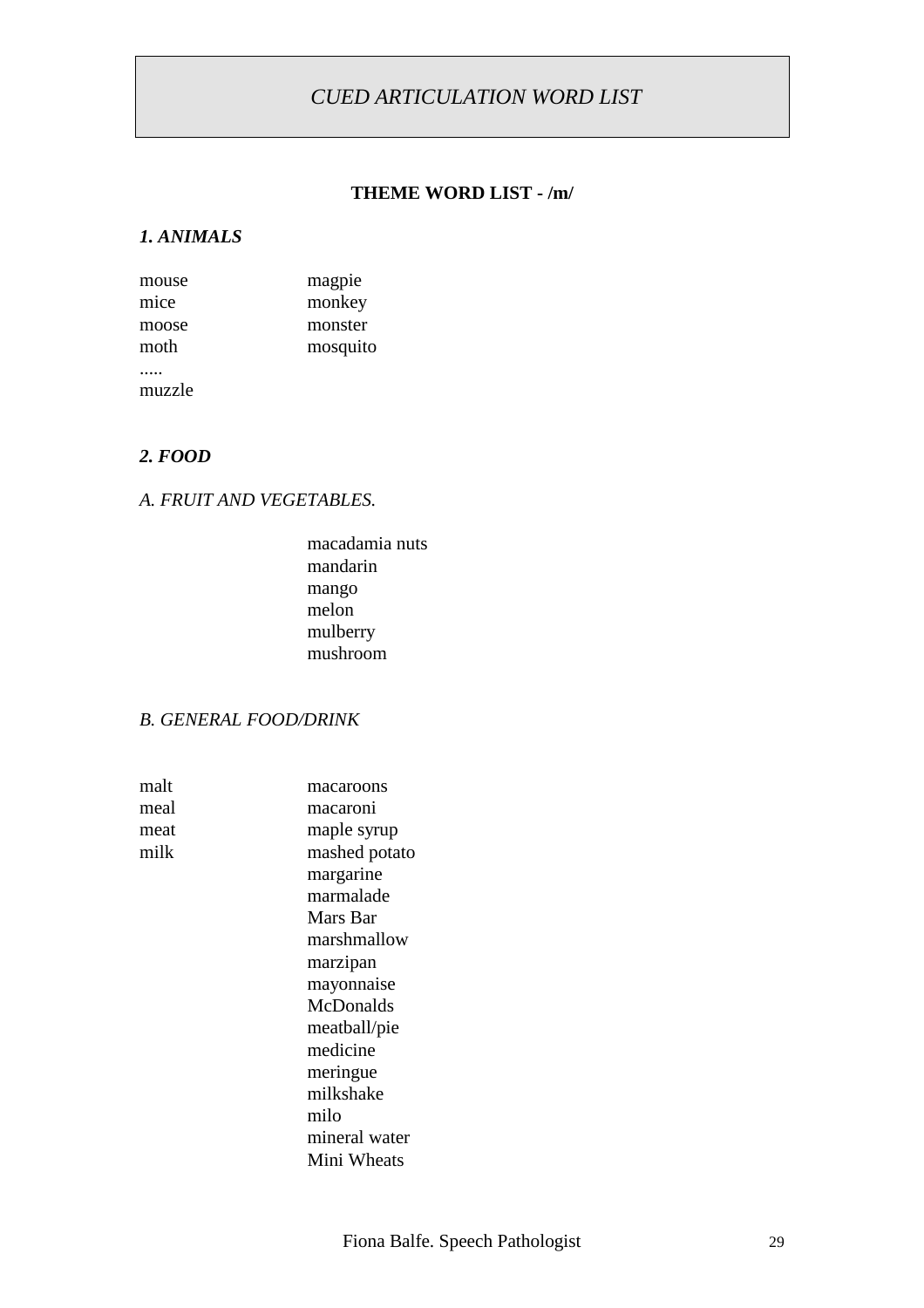#### **THEME WORD LIST - /m/**

mint sauce mousse mozarella cheese muesli muffin mustard

#### *3. HOUSEHOLD AND GARDEN include. toys*

| mat   | macrame                 |
|-------|-------------------------|
| mail  | magazine                |
| match | magnet                  |
| mop   | mailbox                 |
| mud   | mallet                  |
| mug   | manger                  |
|       | mantelpiece             |
|       | matches                 |
|       | mattress                |
|       | mattress protector      |
|       | marble                  |
|       | material                |
|       | measuring cup/jug/spoon |
|       | metal                   |
|       | microscope              |
|       | microwave               |
|       | microwave bowl/dish     |
|       | milk jug                |
|       | mirror                  |
|       | mixer                   |
|       | mix master              |
|       | money                   |
|       | money box               |
|       | motor                   |
|       | mouth organ             |
|       | mower                   |
|       | music                   |
|       | music stand             |

#### *4. CLOTHES AND RELATED ITEMS*

| mask | makeup |
|------|--------|
| muff | medal  |
|      | mitten |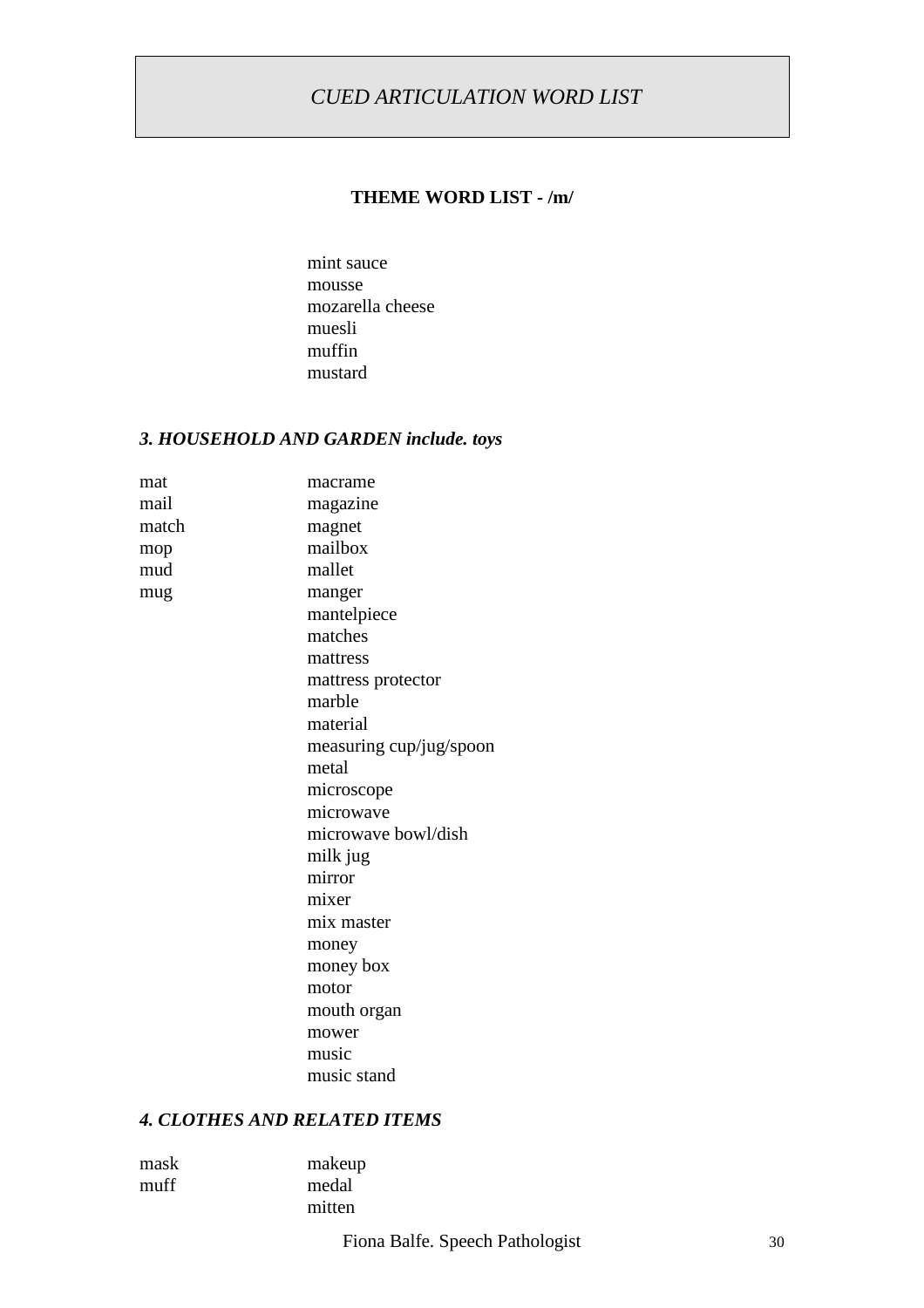#### **THEME WORD LIST - /m/**

#### *5. BODYPARTS*

mouth moustache muscle

#### *6. PEOPLE AND CHARACTERS*

| maid | mailman/woman       |
|------|---------------------|
| male | master              |
| man  | mechanic            |
| men  | <b>Mickey Mouse</b> |
| mum  | milkman             |
|      | miner               |
|      | minister            |
|      | mother              |
|      | mummy               |
|      | murderer            |
|      | musician            |

#### *7. NUMBER AND TIME.*

| May   | metric  |
|-------|---------|
| March | million |
| month | Monday  |
|       | morning |

#### *8. GENERAL*

| mad  | machine        |
|------|----------------|
| mill | magic          |
| moon | market         |
|      | merry-go-round |
|      | middle         |
|      | mistake        |
|      | mountain       |
|      | museum         |

#### *9. TRANSPORT/VEHICLES*

mail van milk truck motor bike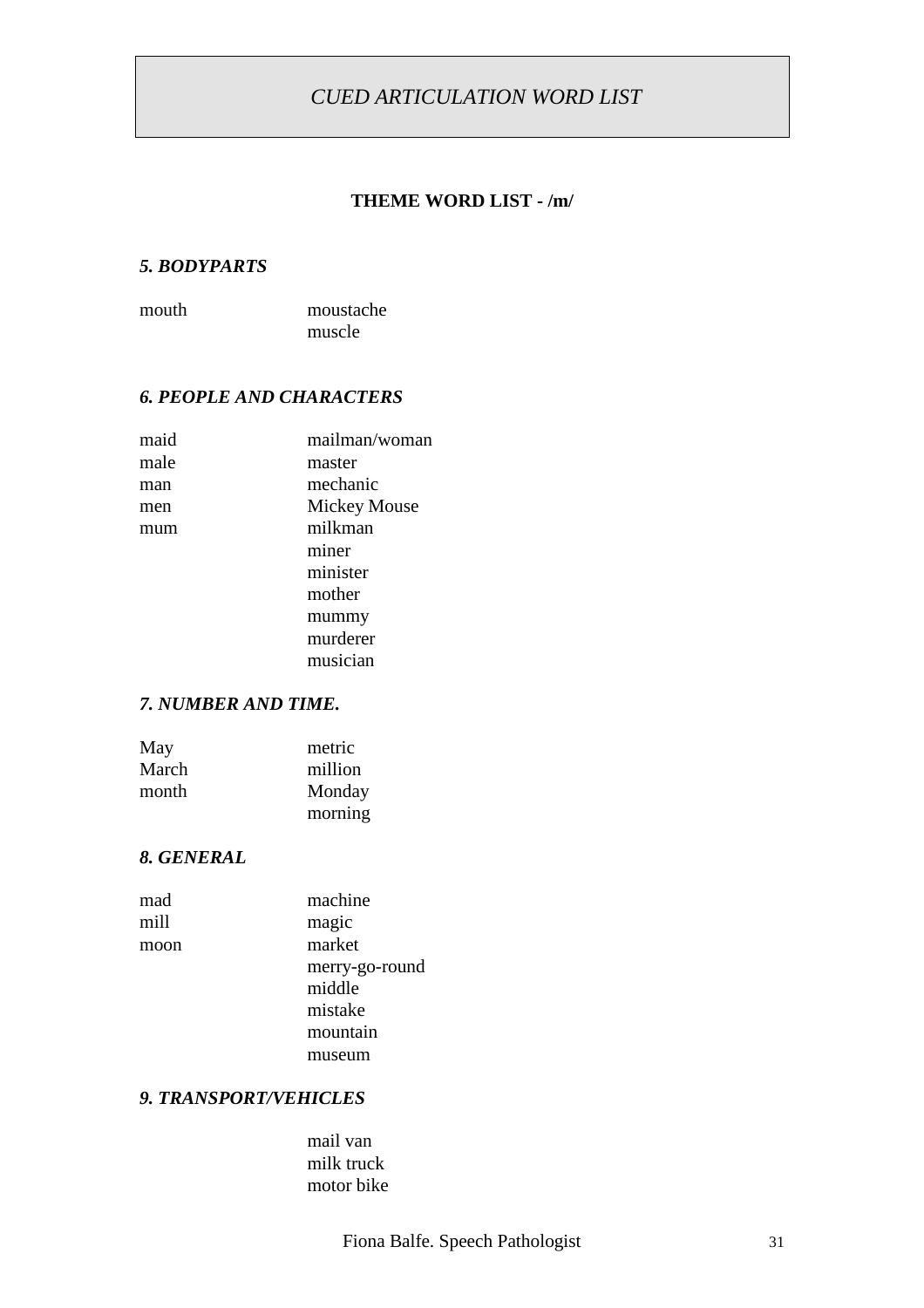#### **THEME WORD LIST - /m/**

# *10. ACTION WORDS*

make march mark meet melt move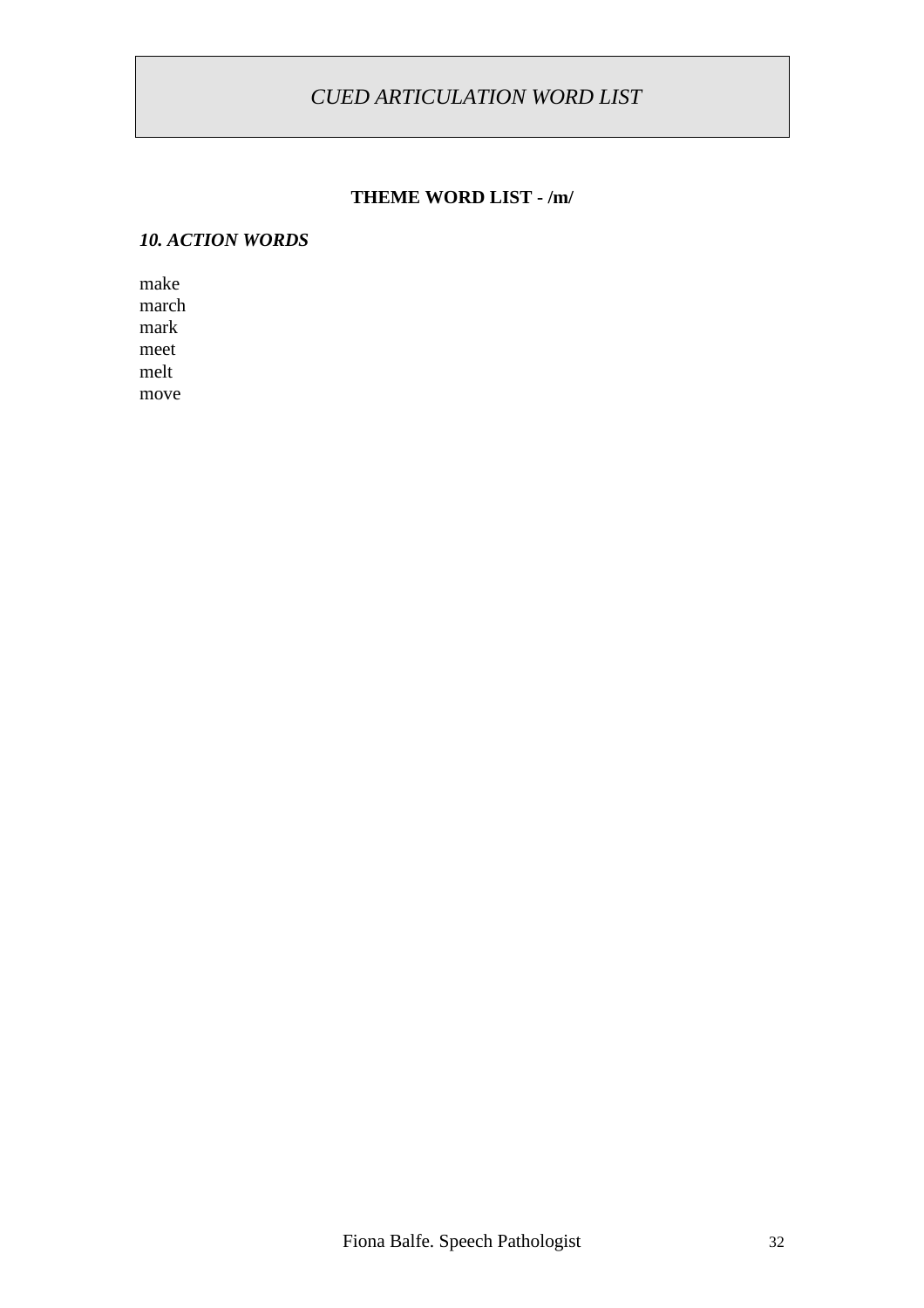#### **THEME WORD LIST - /n/** *ie. as in no, knit, gnome.*

#### *1. ANIMALS*

numbat

#### *2. FOOD*

#### *A. FRUIT AND VEGETABLES.*

nut nectarine

#### *B. GENERAL FOOD/DRINK*

noodles gnocchi Neapolitan

#### *3. HOUSEHOLD AND GARDEN include. toys*

| knob  | knitting                  |
|-------|---------------------------|
| knot  | knitting bag/Nancy/needle |
| knife | name tag                  |
| nail  | nappy                     |
| nest  | nappy bucket/pin          |
| net   | needle                    |
| news  | netball                   |
| nib   | newsletter/paper          |
| note  | note book                 |
|       | novel                     |
|       | nursery                   |
|       |                           |

#### *4. CLOTHES AND RELATED ITEMS*

nail brush/file nailpolish nailpolish remover necklace/tie nightie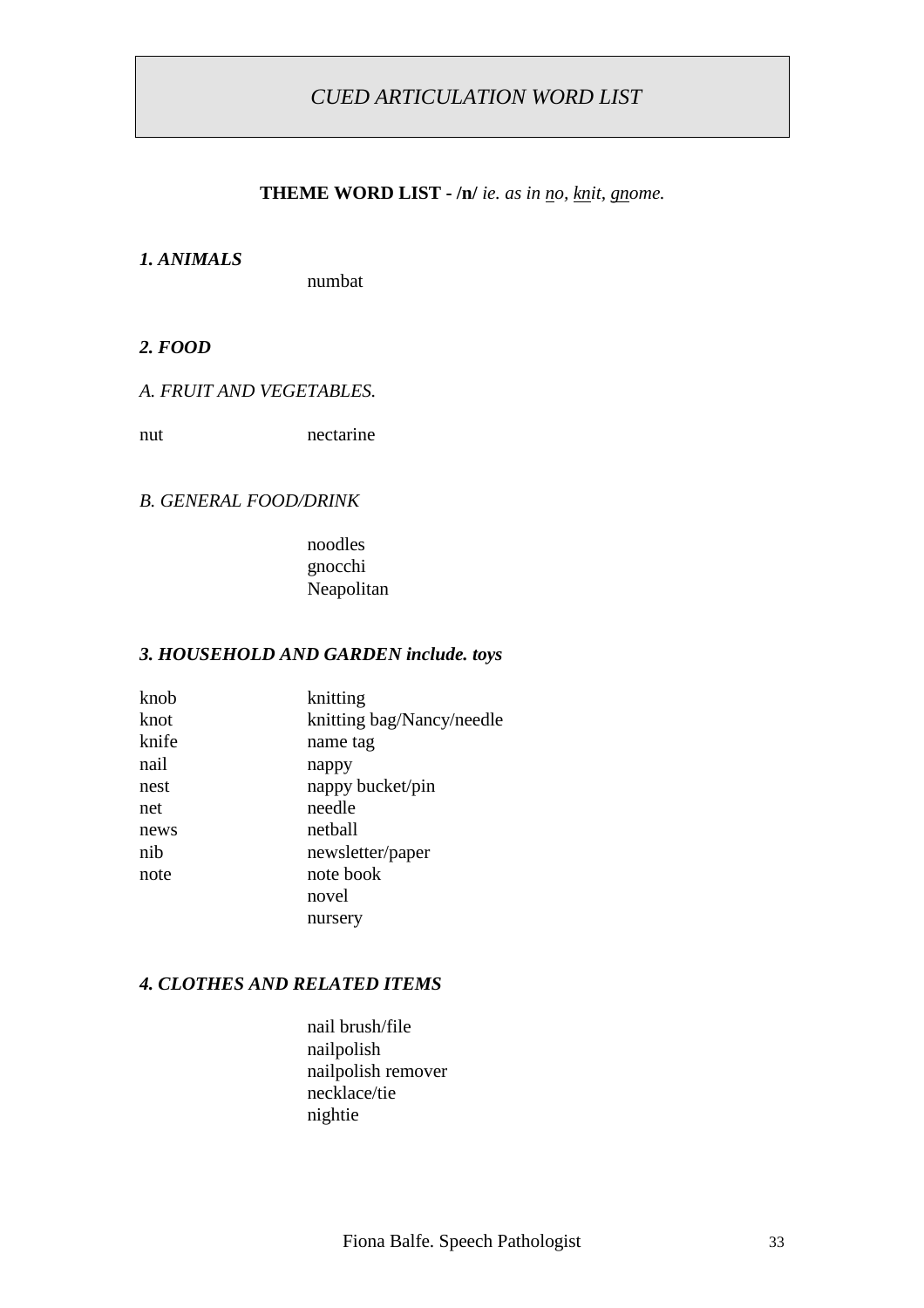#### **THEME WORD LIST - /n/** *ie. as in no, knit, gnome.*

#### *5. BODYPARTS*

| navel |
|-------|
|       |
|       |
|       |
|       |
|       |

#### *6. PEOPLE AND CHARACTERS*

| gnome  | neighbour |
|--------|-----------|
| knight | nephew    |
| niece  | newsagent |
| nun    |           |
| nurse  |           |

#### *7. NUMBER AND TIME.*

| nine   | night     |
|--------|-----------|
| ninth  | nineteen  |
| night  | ninety    |
| noon   | ninetieth |
| nought | November  |
|        | number    |

#### *8. GENERAL*

name news nine noise north

#### *9. TRANSPORT/VEHICLES*

*.......*

#### *10. BASIC ACTION WORDS*

kneel knock knit nip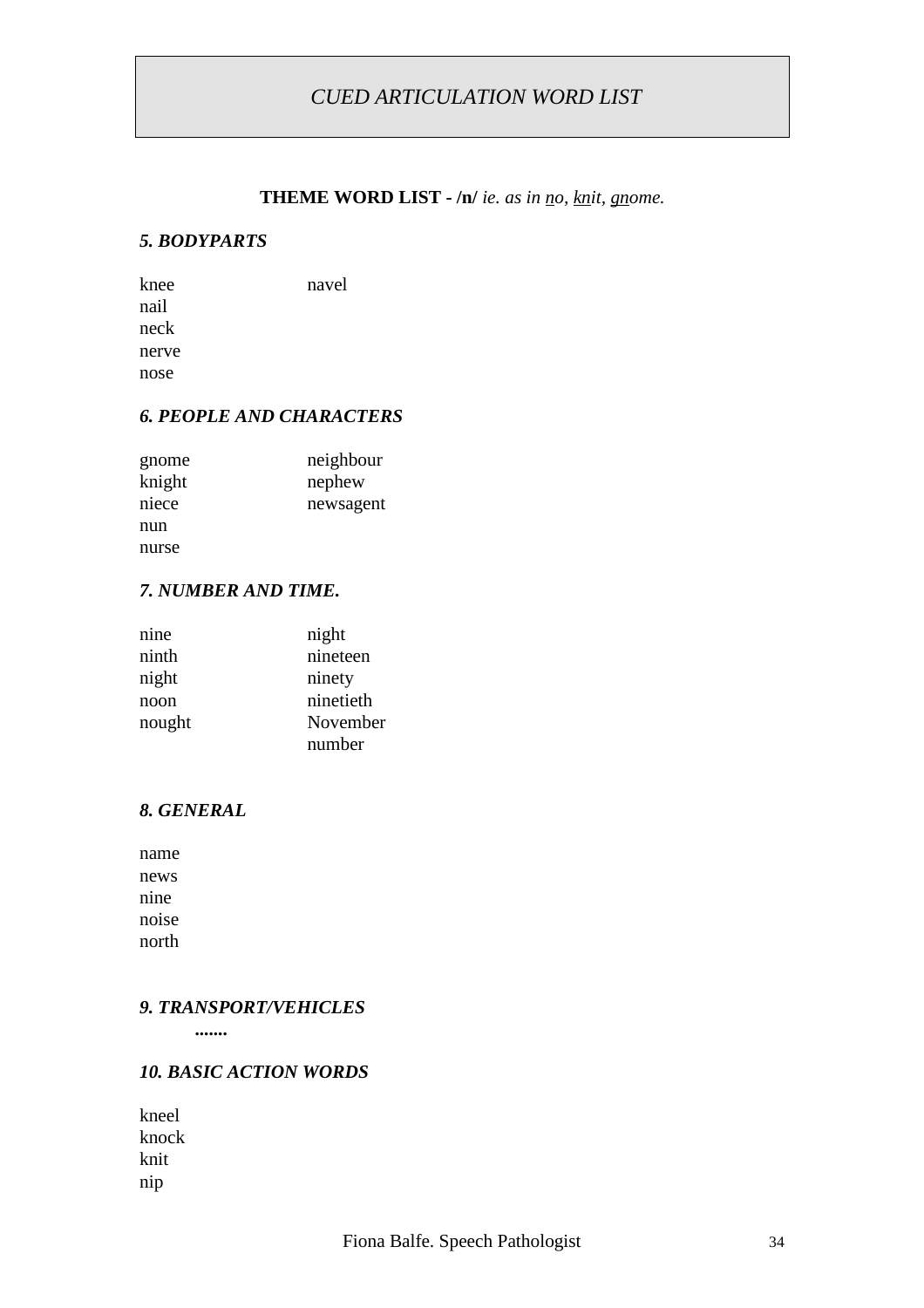#### **THEME WORD LIST - /p/**

#### *1. ANIMALS*

| pet  | panda      |
|------|------------|
| pig  | parrot     |
| puss | peacock    |
|      | pelican    |
|      | penguin    |
|      | pigeon     |
|      | piglet     |
|      | polar bear |
|      | possum     |
|      | pony       |
|      | poodle     |
|      | puppy      |
|      |            |

paw

#### *2. FOOD*

#### *A. FRUIT AND VEGETABLES.*

peas parsnip plum peach pawpaw prunes pear peanuts pineapple pineapple pieces/rings postachio nuts potato pumpkin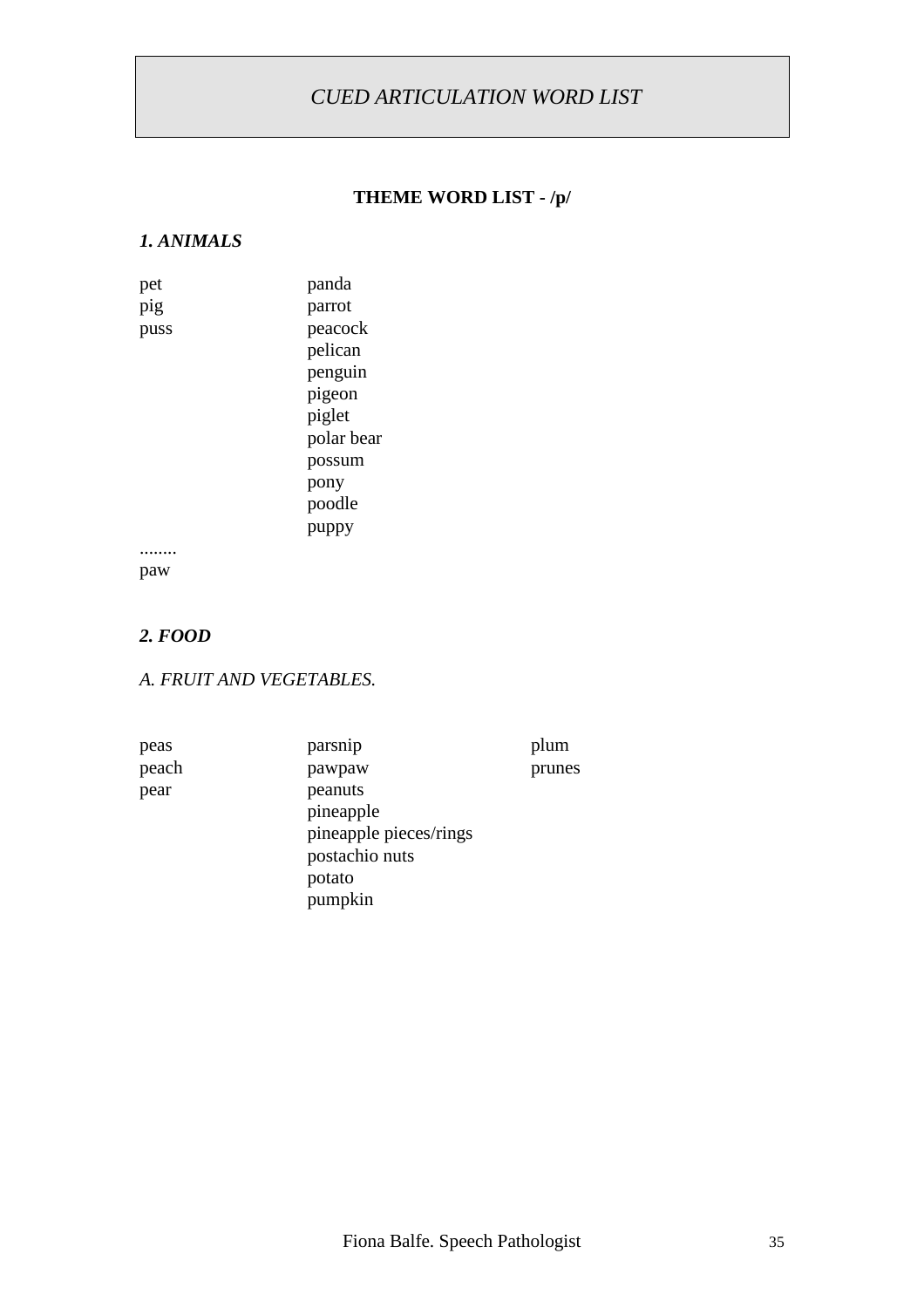# **THEME WORD LIST - /p/**

#### *B. GENERAL FOOD/DRINK*

| pate | pancake            | prawns |
|------|--------------------|--------|
| peel | parmesan cheese    |        |
| pie  | parsley            |        |
| pip  | party pies         |        |
| pork | pastie             |        |
|      | pasta              |        |
|      | pastry             |        |
|      | peanut butter      |        |
|      | peppermints        |        |
|      | pepper             |        |
|      | pickle             |        |
|      | pikelet            |        |
|      | pita (bread)       |        |
|      | pizza              |        |
|      | popcorn            |        |
|      | potato cake        |        |
|      | potato chips/salad |        |
|      | porridge           |        |
|      | pudding            |        |
|      | puffed wheat       |        |

#### *3. HOUSEHOLD AND GARDEN*

| pad   | packet                     | plant       |
|-------|----------------------------|-------------|
| palm  | padlock                    | plastic     |
| paint | painting                   | plastic bag |
| paste | paint brush/pot/tin/roller | plane       |
| peg   | pantry                     | plates      |
| pen   | paper                      | plates      |
| perch | paper bag/clip             | pliers      |
| pill  | pamphlet                   | plug        |
| pin   | pastry brush/cutter        | pram        |
| pod   | patio                      | present     |
|       | pattern                    | prima       |
| pole  | parcel                     |             |
| pool  | party hat                  |             |
| pot   | patty pans                 |             |
|       | pebble                     |             |
|       | peeler                     |             |
|       | pegola                     |             |
|       | pencil                     |             |
|       | pencil case                |             |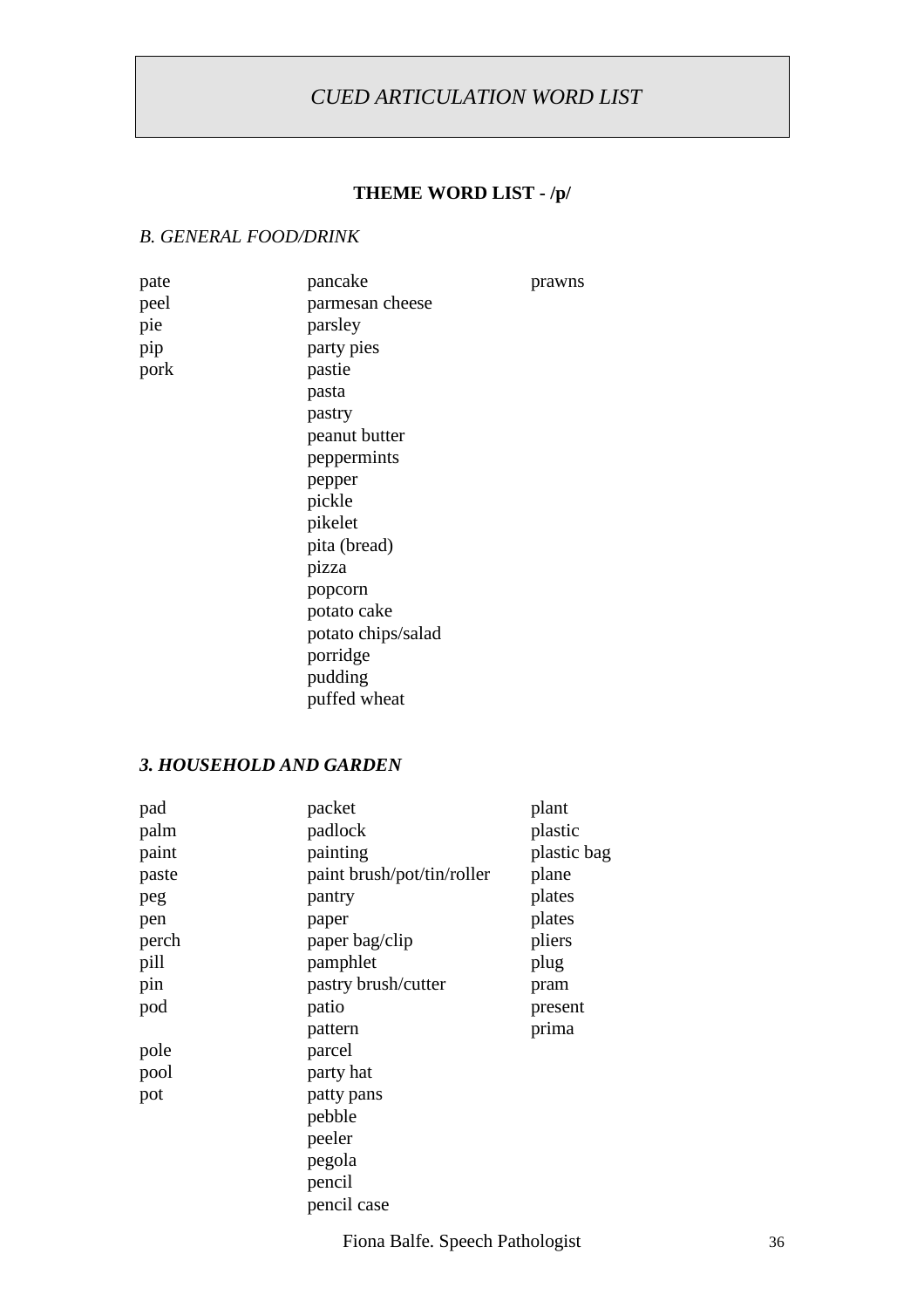#### **THEME WORD LIST - /p/**

petal piano picnic rug picnic basket picture pillow pillow slip/case poppy porch post it police car potting mix potty powder powder puff power point puddle pump pusher puzzle

#### *4. CLOTHES AND RELATED ITEMS*

| pants  | pantihose  |
|--------|------------|
| patch  | parka      |
| pearls | perfume    |
| pipe   | petticoat  |
| pouch  | puppet     |
| purse  | pocket     |
|        | polo shirt |
|        | powder     |
|        | pyjamas    |

#### *5. BODY PARTS*

#### palm pig/ponytail plaits

#### *6. PEOPLE AND CHARACTERS*

Peter Rabbit plumber painter pirate police postman/lady

Fiona Balfe. Speech Pathologist 37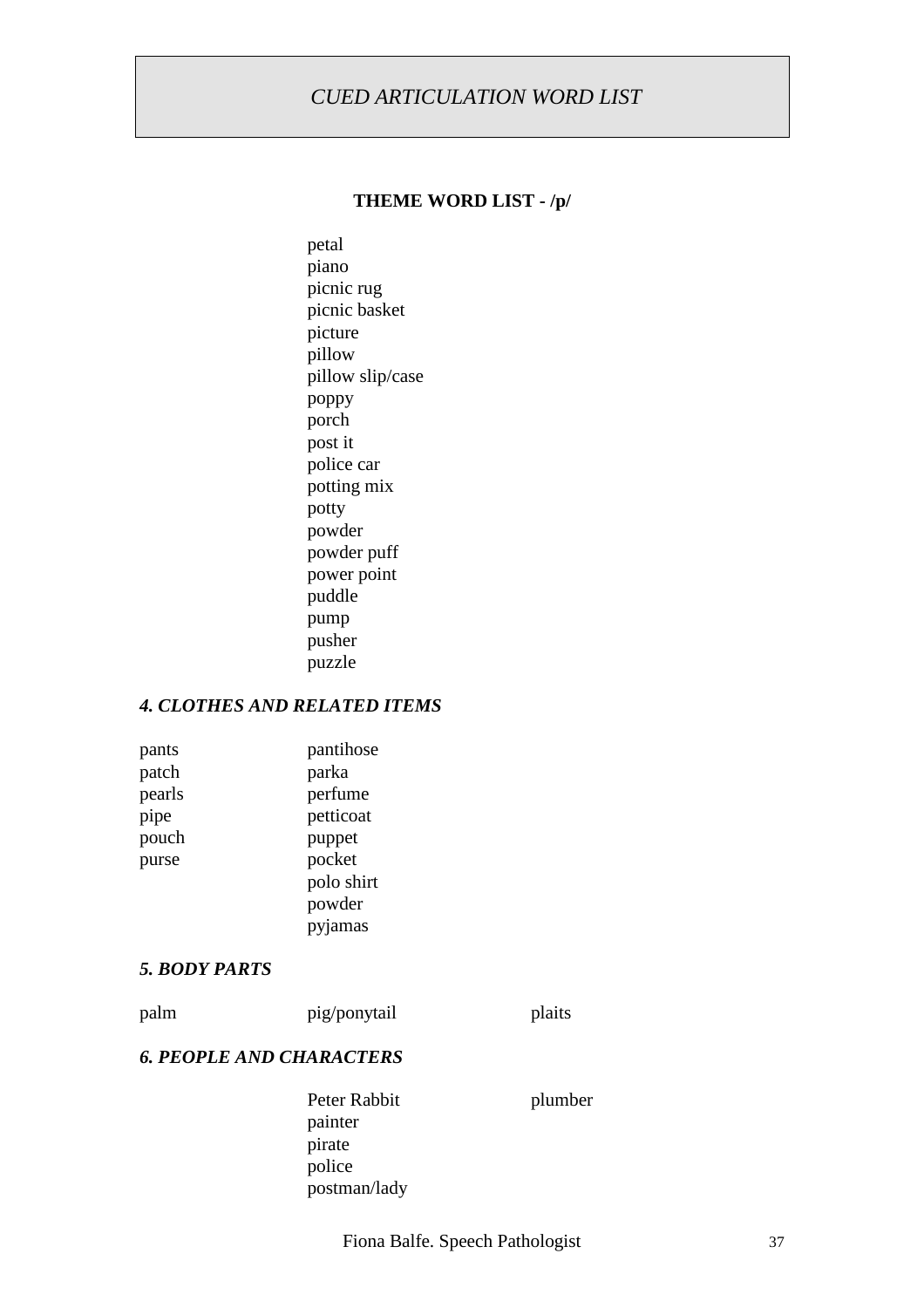#### **THEME WORD LIST - /p/**

#### *7. NUMBER AND TIME*

#### *8. GENERAL*

| page | parachute | planet |
|------|-----------|--------|
| park | purple    |        |
| path |           |        |
| pile |           |        |
| pink |           |        |
| post |           |        |
|      |           |        |

#### *9. TRANSPORT/VEHICLES*

police car plane

plough

#### *10. BASIC ACTION WORDS*

paint park paste pick pour pull put push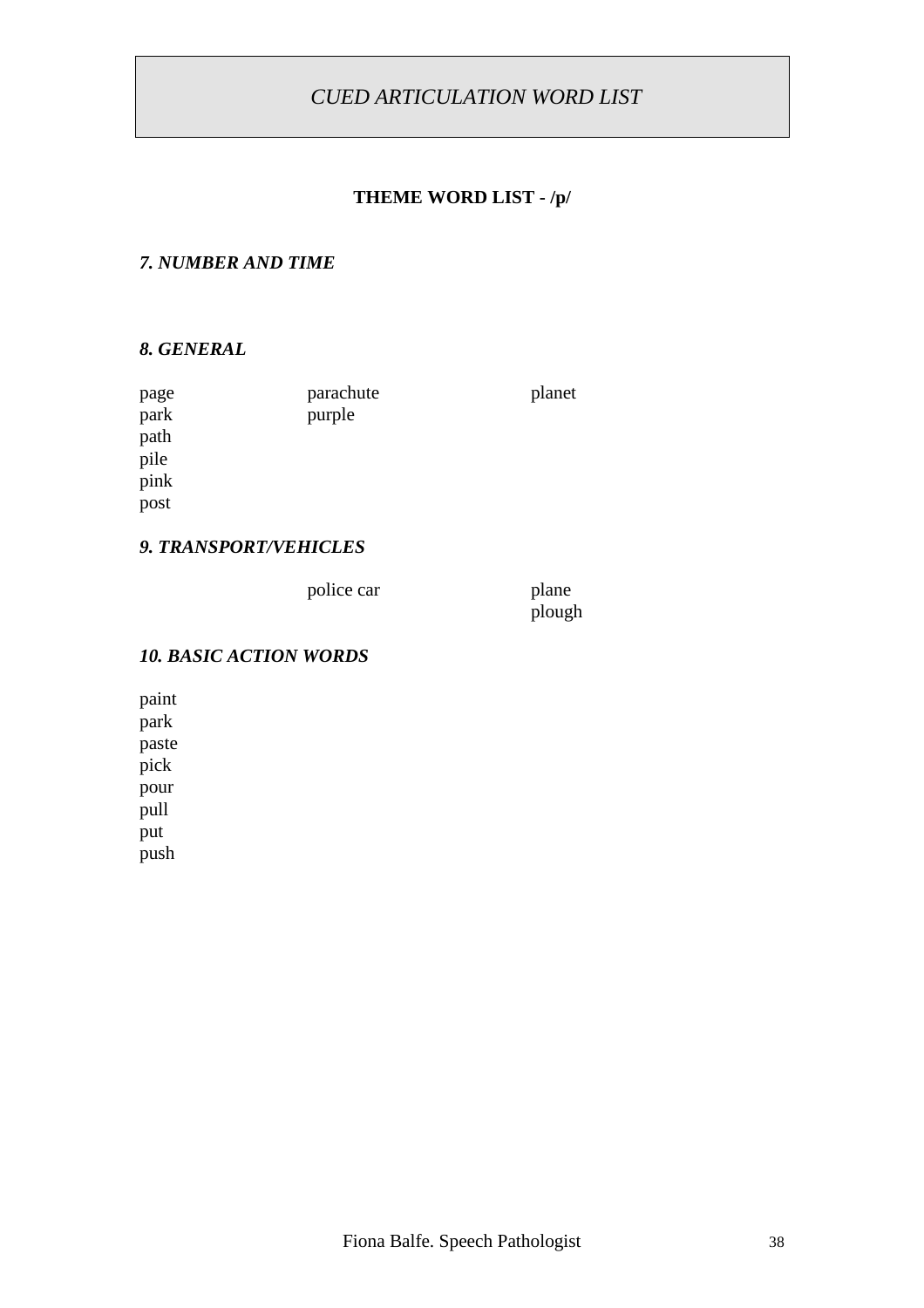#### **THEME WORD LIST - /r/** *ie. as in rat, wrist.*

#### *1. ANIMALS*

| ram  | rabbit       |
|------|--------------|
| rat  | rattle snake |
| roo  | reindeer     |
| wren | robin        |
|      | rooster      |

#### *2. FOOD*

#### *A. FRUIT AND VEGETABLES.*

raisin raspberry rhubarb

#### *B. GENERAL FOOD/DRINK*

| rice  | rice cakes              |
|-------|-------------------------|
| roll  | roast beef/lamb/chicken |
| roast | 'ryvita' biscuits       |

#### *3. HOUSEHOLD AND GARDEN include. toys*

| rag  | racket               |
|------|----------------------|
| rake | radiator             |
| rock | radio                |
| rope | rattle               |
| roof | razor                |
| room | record               |
| rug  | record player        |
|      | recorder             |
|      | roller blades/skates |
|      | rolling pin          |
|      | rubber               |
|      | rubber gloves        |
|      | rubbish              |
|      | rubbish bin          |
|      | ruler                |
|      | wrench               |
|      |                      |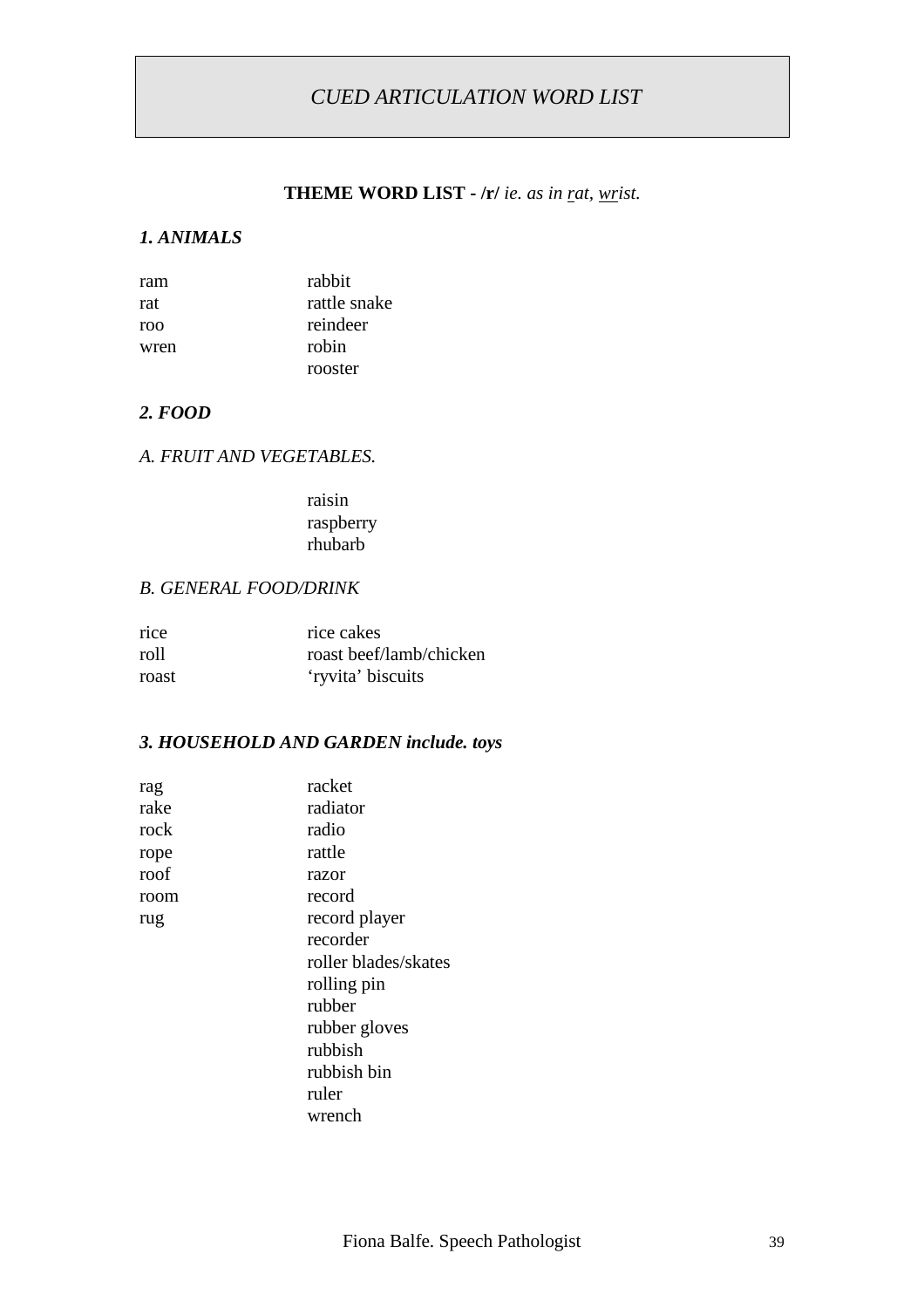#### **THEME WORD LIST - /r/** *ie. as in rat, wrist.*

#### *4. CLOTHES AND RELATED ITEMS*

| ring | raincoat/hat |
|------|--------------|
| rip  | ribbon       |
| robe | ruffle       |

#### *5. BODYPARTS*

| rash  | wrinkle |
|-------|---------|
| rib   |         |
| wrist |         |

#### *6. PEOPLE AND CHARACTERS*

robber writer

#### *7. NUMBER AND TIME.*

**.........**

#### *8. GENERAL*

| race  | rainbow    |
|-------|------------|
| rain  | restaurant |
| ray   | river      |
| red   | rocket     |
| reef  |            |
| rhyme |            |
| right |            |
| road  |            |
| round |            |
| wrong |            |

#### *9. TRANSPORT/VEHICLES*

railway railway carriage/station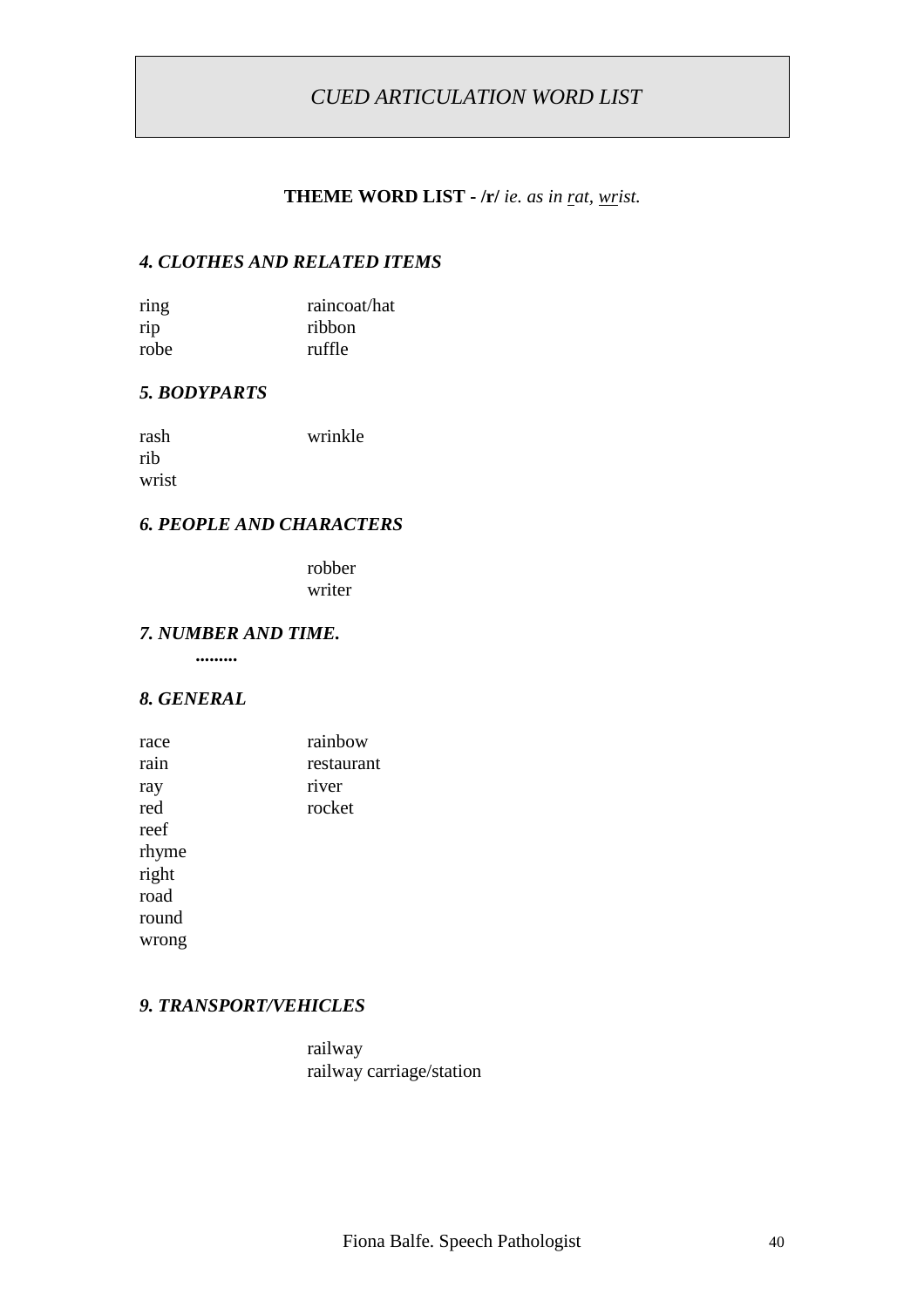#### **THEME WORD LIST - /r/** *ie. as in rat, wrist.*

#### *10. BASIC ACTION WORDS*

read ride ring rip roast rob roll row run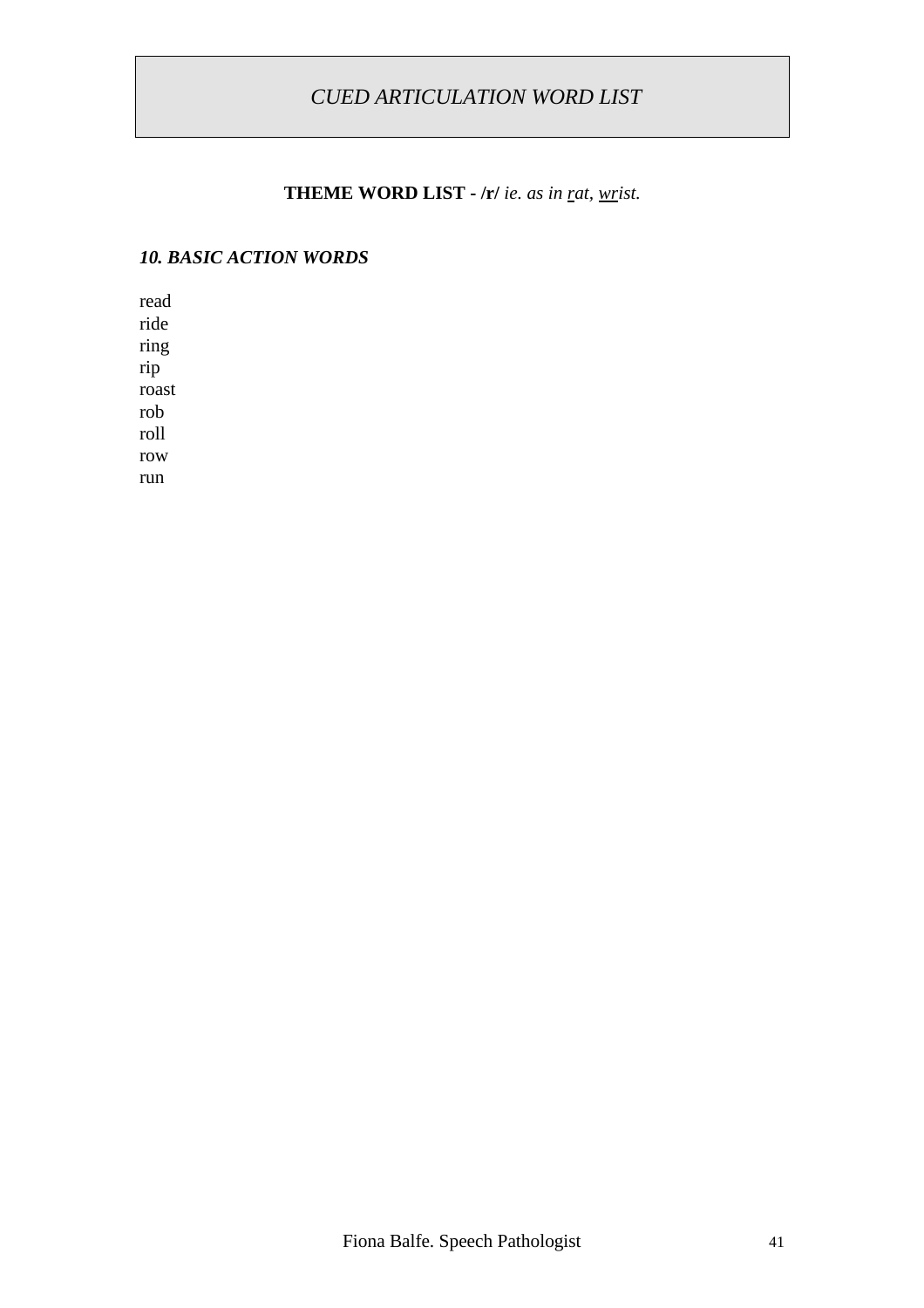# **THEME WORD LIST - /s/** *ie. as in see, cent, sword, scene.*

#### *1. ANIMALS*

| seal | centipede<br>seahorse<br>swordfish | skunk<br>slug<br>snail<br>snake<br>sparrow<br>spider<br>squid<br>stag<br>starfish<br>stingray |
|------|------------------------------------|-----------------------------------------------------------------------------------------------|
|      |                                    | swallow                                                                                       |
|      |                                    | swan                                                                                          |
|      | saddle                             | scales<br>stable<br>sty                                                                       |

#### *2. FOOD*

#### *A. FRUIT AND VEGETABLES.*

| celery     | spinach       |
|------------|---------------|
| salad      | spring onions |
| silverbeet | sprouts       |
| sultanas   | squash        |
|            | strawberries  |

#### *B. GENERAL FOOD/DRINK*

| cereal         | scones      |
|----------------|-------------|
| cider          | skim milk   |
| cinnamon       | skinny milk |
| salad          | snack       |
| salad dressing | spaghetti   |
| salarmi        | spices      |
| salmon         | steak       |
| sandwich       | stew        |
| sardine        | stir fry    |
| sausage        | stock       |
| sausage roll   | stock cubes |
| savouries      | sweet       |
|                |             |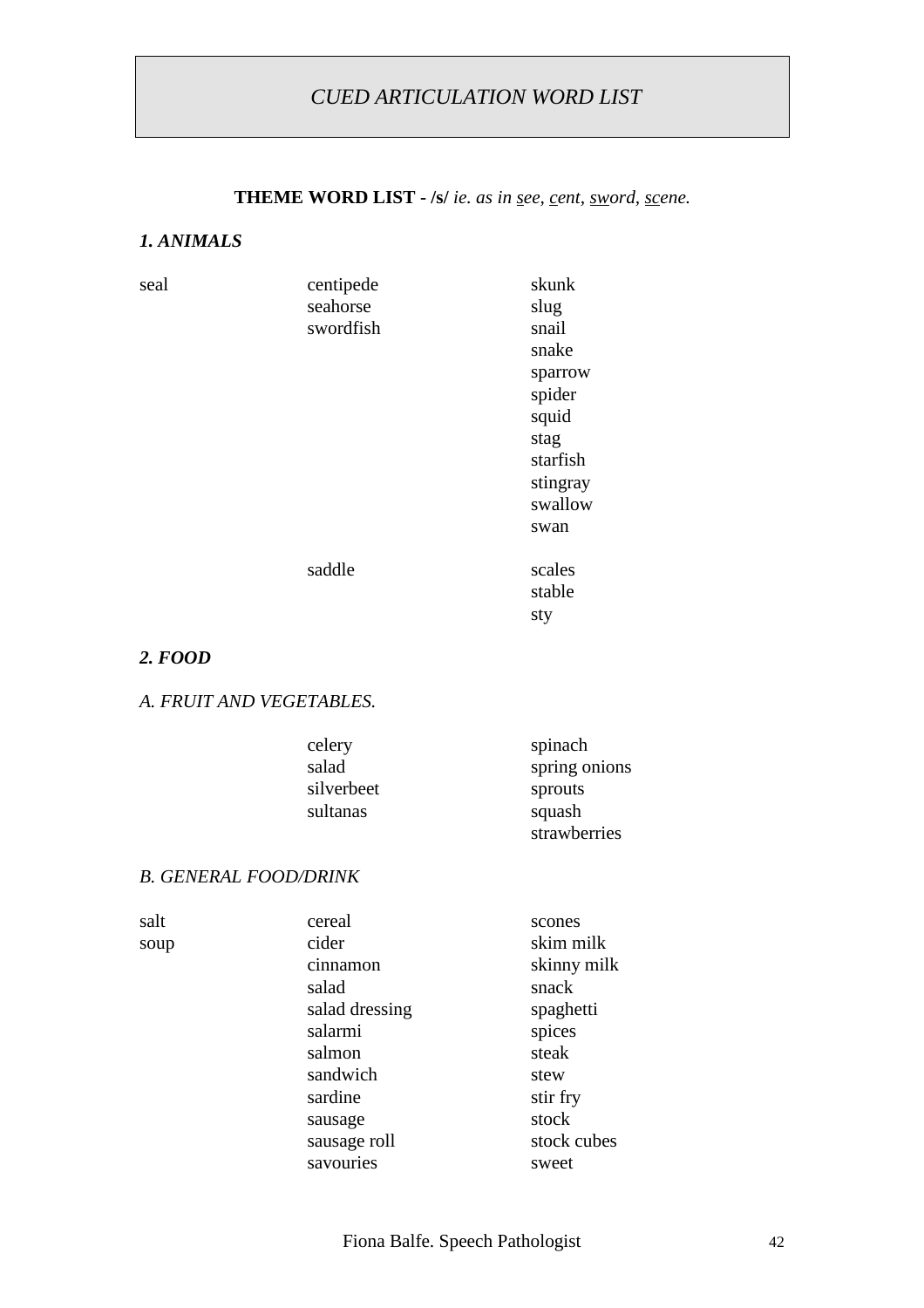#### **THEME WORD LIST - /s/** *ie. as in see, cent, sword, scene.*

soda soda water soy sauce syrup

#### *3. HOUSEHOLD AND GARDEN include. toys*

| cent  | ceiling                | scales          |
|-------|------------------------|-----------------|
| sack  | cellophane             | school bag/book |
| safe  | cement                 | scooter         |
| sand  | cigarette              | scourer         |
| saw   | cigarette lighter      | scraper         |
| seed  | safety pin             | scrubbing brush |
| seat  | salad bowl/servers     | screen          |
| sieve | sandpaper/pit          | screw           |
| sign  | saucepan               | screwdriver     |
| soap  | saucepan lid/stand     | sleeping bag    |
| song  | saucer                 | spanner         |
|       | serviette              | spatulla        |
|       | serviette holder/ring  | sponge          |
|       | serving tray           | spoon           |
|       | sewing box/machine     | stair           |
|       | sewing needle/scissors | staircase/way   |
|       | scissors               | stamp           |
|       | soap dish/holder       | stamp album     |
|       | soccer ball            | stand           |
|       | sofa                   | step            |
|       | soup ladle/spoon       | stem            |
|       | sunscreen              | stereo          |
|       | suntan lotion          | sticker         |
|       |                        | stool           |
|       |                        | stone           |
|       |                        | story           |
|       |                        | stove           |
|       |                        | strainer        |
|       |                        | straw           |
|       |                        | string          |
|       |                        | switch          |
|       |                        | swimming pool   |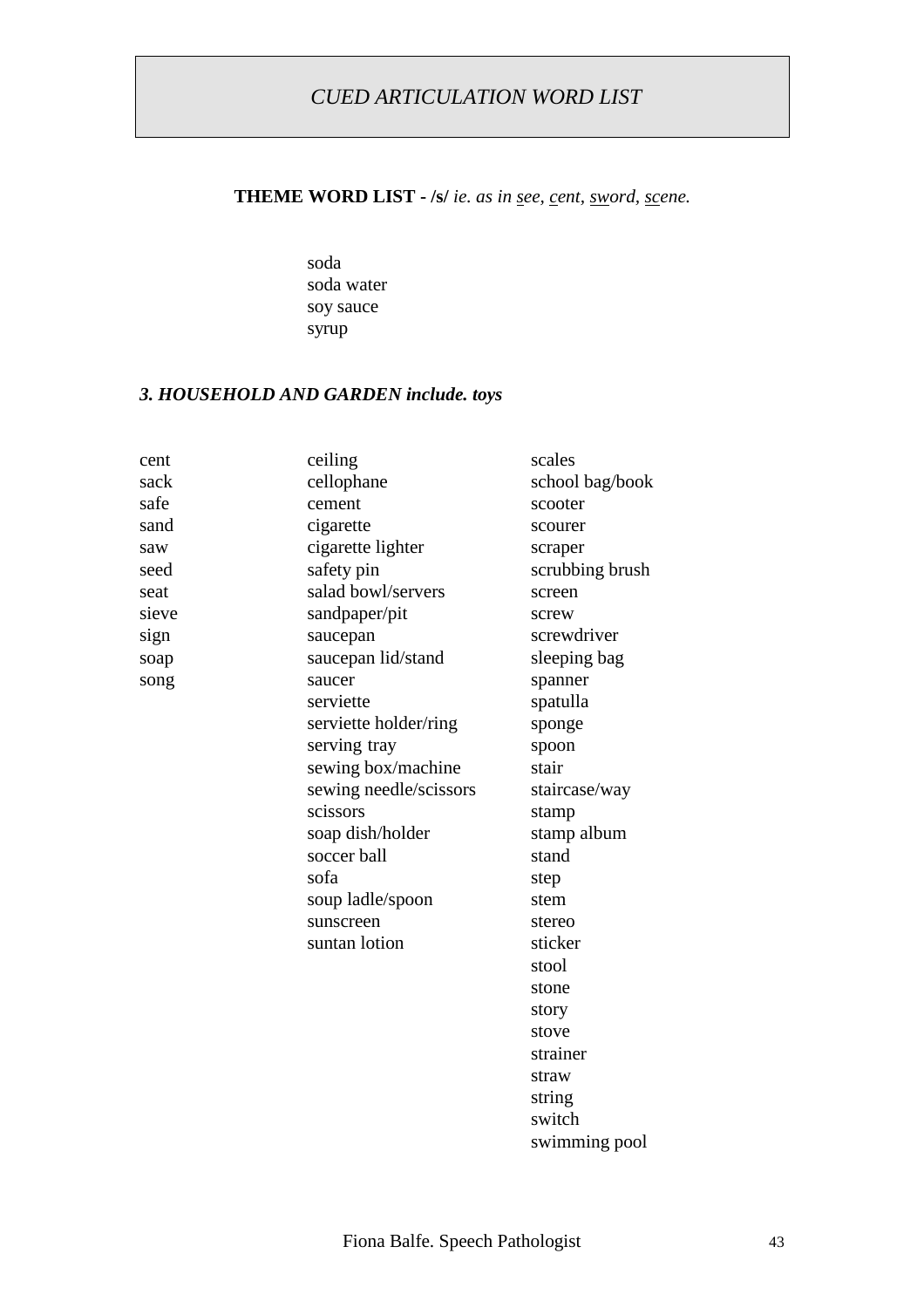#### **THEME WORD LIST - /s/** *ie. as in see, cent, sword, scene.*

#### *4. CLOTHES AND RELATED ITEMS*

| sash  | sandals    | scarf                |
|-------|------------|----------------------|
| socks | singlet    | skates               |
| suit  | sunglasses | skis                 |
|       | sun hat    | ski gloves/hat/pants |
|       | sword      | skirt                |
|       |            | sleeve               |
|       |            | slip                 |
|       |            | slipper              |
|       |            | stocking             |

#### *5. BODYPARTS*

scab scratch skeleton skin skull stomach sweat

#### *6. PEOPLE AND CHARACTERS*

sailor scout Santa Claus swimmer secretary sister soldier someone Superman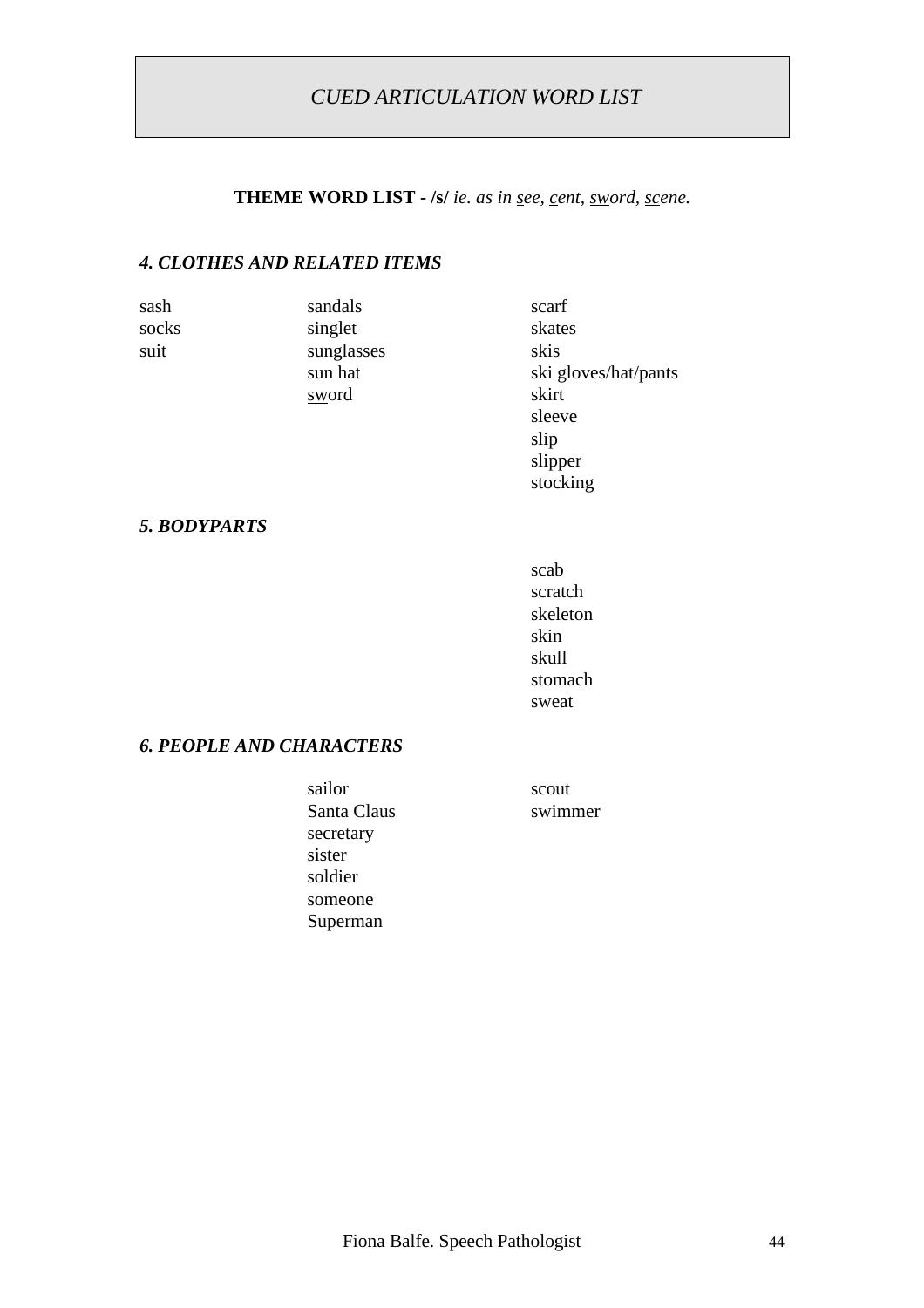#### **THEME WORD LIST - /s/** *ie. as in see, cent, sword, scene.*

#### *7 . NUMBER AND TIME.*

| six   | century      | Spring |
|-------|--------------|--------|
| sixth | Saturday     |        |
|       | season       |        |
|       | second       |        |
|       | September    |        |
|       | seven/th     |        |
|       | seventeen/th |        |
|       | seventy      |        |
|       | seventieth   |        |
|       | sixteen/th   |        |
|       | sixty        |        |
|       | sixtieth     |        |
|       | Summer       |        |
|       | Sunday       |        |

#### *8. GENERAL*

| sail  | cemetery    | school   | smudge    |
|-------|-------------|----------|-----------|
| same  | certificate | scoop    | snow      |
| sea   | circle      | scratch  | stack     |
| south | circus      | scribble | star      |
| sun   | city        | skinny   | steam     |
| sum   | cyclone     | sky      | storm     |
|       | seaweed     | slide    | stream    |
|       | second      | slow     | street    |
|       | silly       | spark    | stretcher |
|       | sunshine    | spear    | stretcher |
|       | surname     | spot     | string    |
|       |             | sport    |           |
|       |             | splinter |           |
|       |             | spray    |           |
|       |             | square   |           |
|       |             | small    |           |

#### *9. TRANSPORT/VEHICLES*

#### sailboat sleigh

speed boatsteam steam engine/train

smoke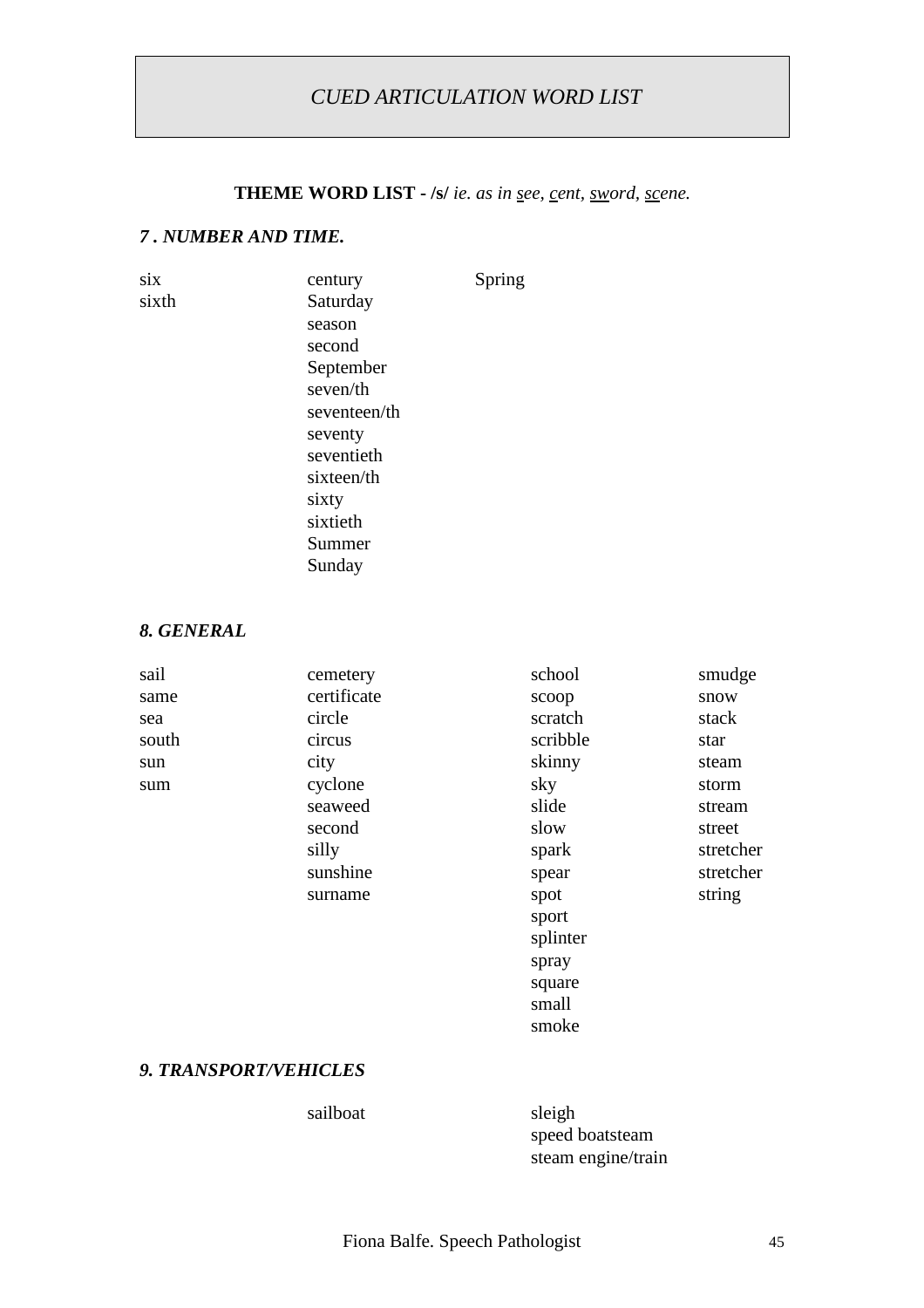**THEME WORD LIST - /s/** *ie. as in see, cent, sword, scene.*

### *10. BASIC ACTION WORDS*

| sail | scream   | spray    |
|------|----------|----------|
| see  | scribble | spread   |
| sell | skate    | sprinkle |
| sew  | skid     | squash   |
| sit  | skip     | stay     |
| save | sleep    | steer    |
| suck | slide    | sting    |
|      | smell    | stir     |
|      | smile    | stop     |
|      | snap     | stretch  |
|      | snatch   | strike   |
|      | snore    | struggle |
|      | speak    |          |
|      | spill    |          |
|      | spin     |          |
|      | splash   |          |
|      | split    |          |
|      |          |          |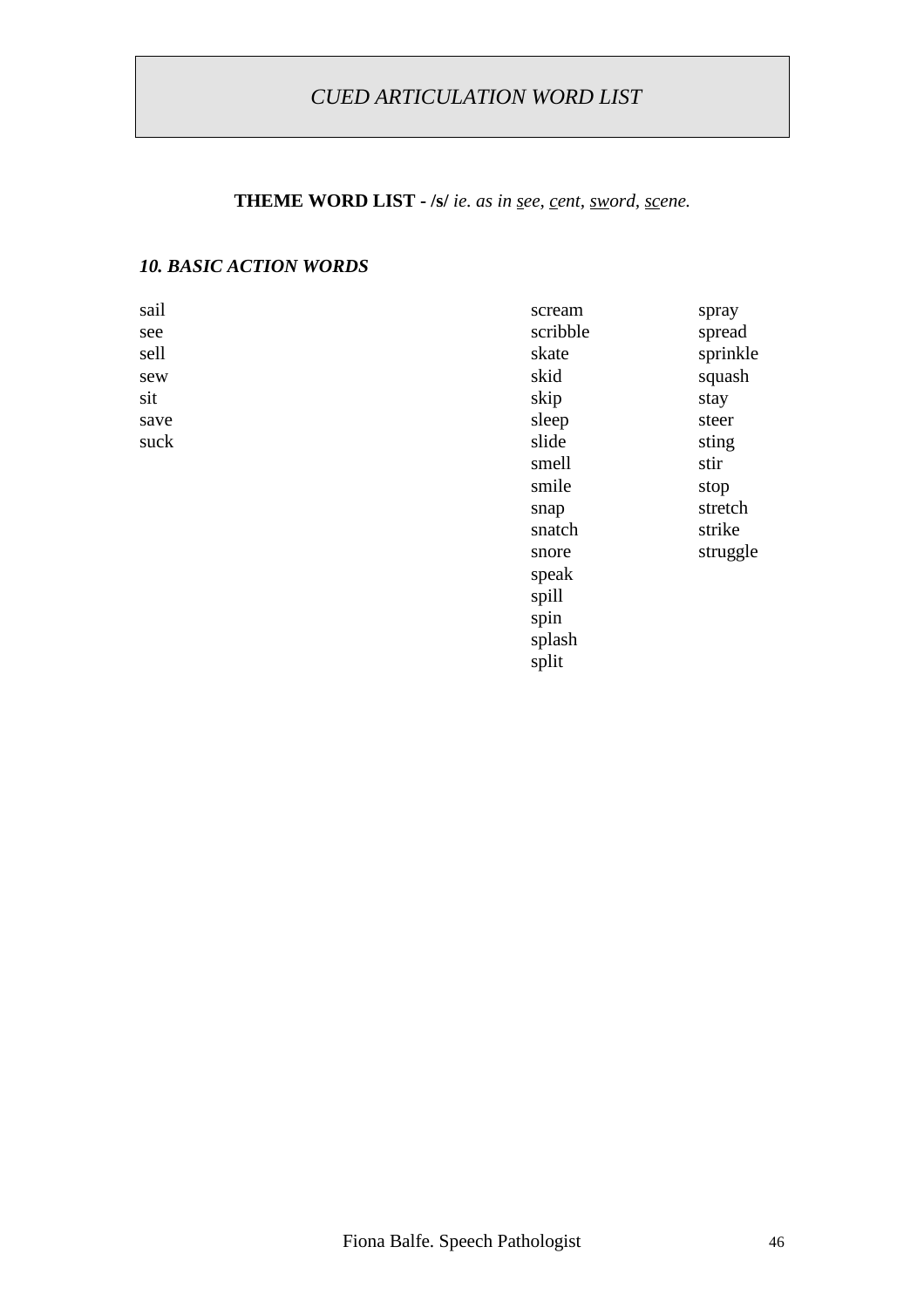#### **THEME WORD LIST - /t/**

#### *1. ANIMALS*

| tick | tadpole                               |       |
|------|---------------------------------------|-------|
| toad | tiger<br>tortoise<br>turkey<br>turtle |       |
| tail | talons                                | trunk |

#### *2. FOOD*

#### *A. FRUIT AND VEGETABLES.*

tamarillo tangerine tomato

#### *B. GENERAL FOOD/DRINK*

| tart  | tacos                          | treacle    |
|-------|--------------------------------|------------|
| tea   | teabag                         | 'twisties' |
| toast | 'Teddy Bear' biscuits          |            |
|       | 'Tic Tacs'                     |            |
|       | 'Tim Tams'                     |            |
|       | 'Tiny Teddies'                 |            |
|       | tinned fruit/vegetables        |            |
|       | tobacco                        |            |
|       | toffee                         |            |
|       | toffee apple                   |            |
|       | tofu                           |            |
|       | tomato juice/paste/puree/sauce |            |
|       | topping                        |            |
|       | tuna                           |            |

#### *3. HOUSEHOLD AND GARDEN include. toys*

| table              | tractor         |
|--------------------|-----------------|
| table tennis/cloth | trailer         |
| tablet             | train           |
| talcum powder      | train engine    |
| tamborine          | train set/track |
| tape measure       | trampoline      |
| tea leaves/pot     | tray            |
|                    |                 |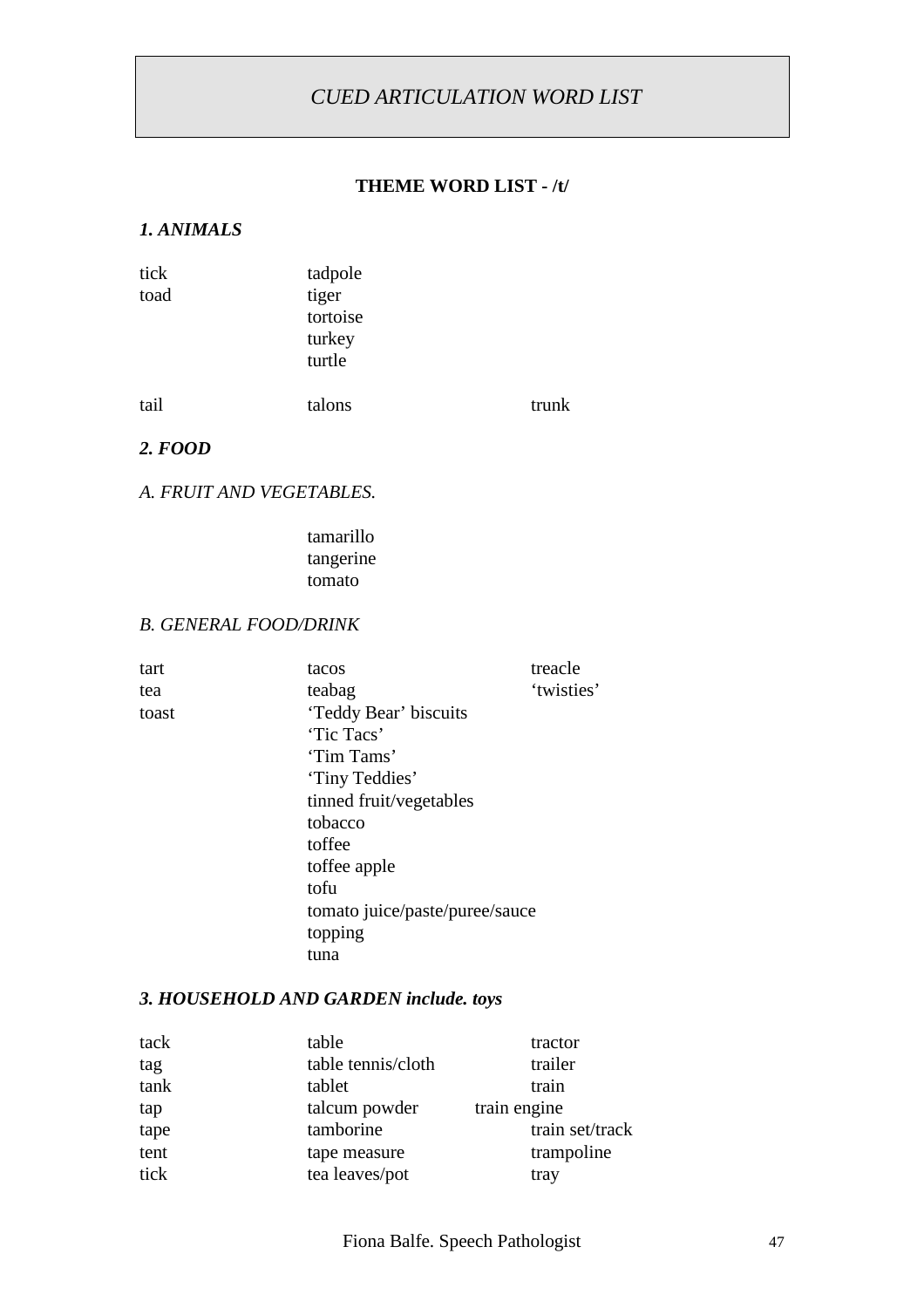#### **THEME WORD LIST - /t/**

| tin       | tea strainer           | tree     |
|-----------|------------------------|----------|
| tools     | teddy                  | tricycle |
| top (lid) | teddy bear             | trophy   |
| top (toy) | telephone              | truck    |
| torch     | telephone book         | trumpet  |
| tub       | telescope              | tweezers |
|           | television             | twig     |
|           | tennis ball/racket     |          |
|           | texta/s                | tube     |
|           | ticket                 |          |
|           | timber                 |          |
|           | tip truck              |          |
|           | tinsel                 |          |
|           | tissues                |          |
|           | tissue paper           |          |
|           | toaster                |          |
|           | toilet                 |          |
|           | toilet bag/brush/paper |          |
|           | Thomas the Tank engine |          |
|           | tool box               |          |
|           | toothbrush/paste       |          |
|           | toothbrush holder      |          |
|           | towel                  |          |
|           | towel rail             |          |
|           | tower                  |          |
|           | turntable              |          |
|           | typewriter             |          |
|           | tyre                   |          |
|           |                        |          |

## *4. CLOTHES AND RELATED ITEMS*

| tie    | tassel | tracksuit/shoes |
|--------|--------|-----------------|
| tights | toggle | trousers        |
| togs   | tissue |                 |

#### **5. BODY PARTS**

| teeth  | toenail |
|--------|---------|
| toe    | tummy   |
| tongue |         |
| tooth  |         |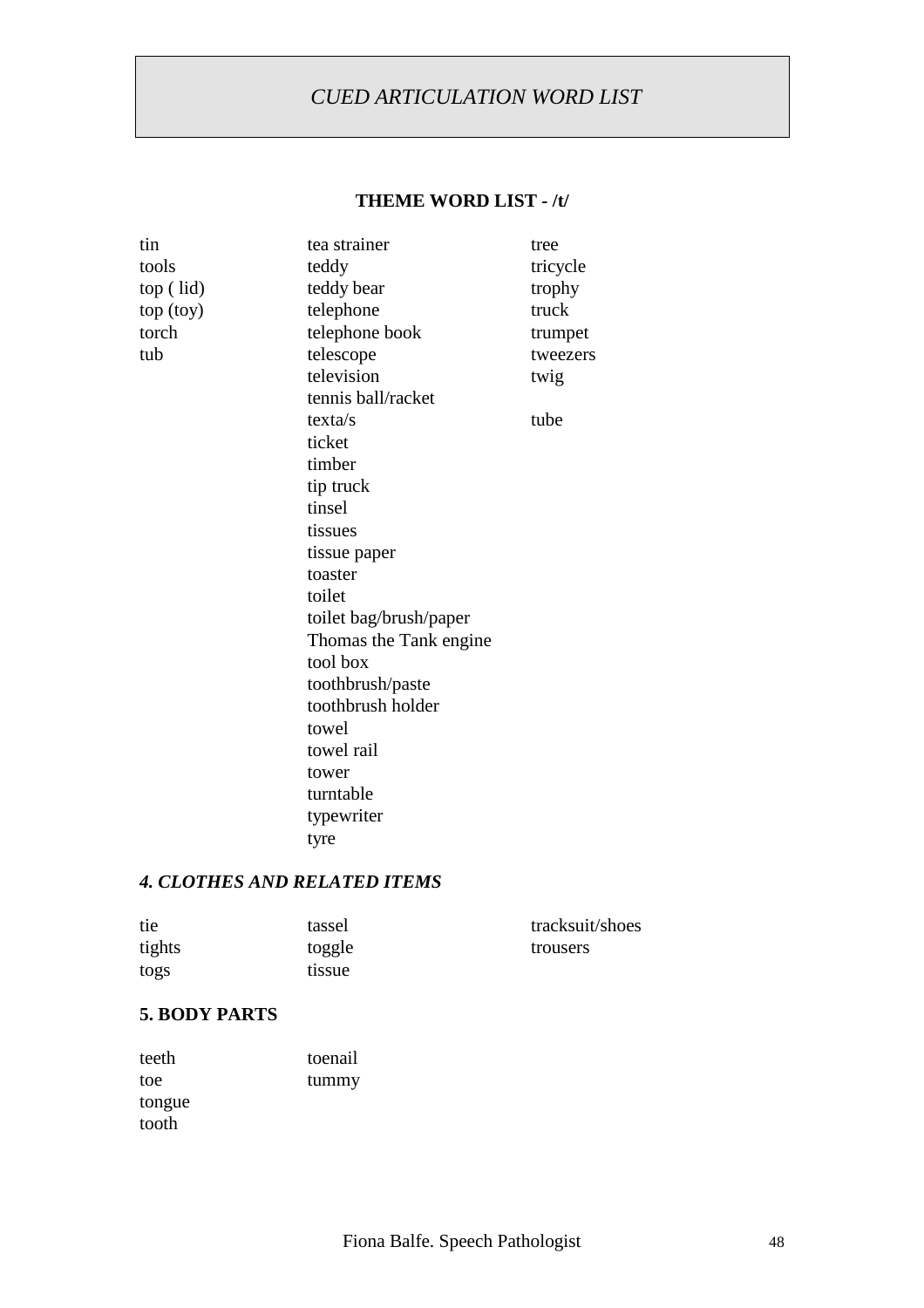#### **THEME WORD LIST - /t/**

#### *6. PEOPLE AND CHARACTERS*

tailor twin teacher

#### *7. NUMBER AND TIME*

| two  | today    | twelve    |
|------|----------|-----------|
| ten  | tomorrow | twenty    |
| time | tonight  | twentieth |
|      | Tuesday  |           |

#### *8. GENERAL*

| tall  | tepee  | triangle |
|-------|--------|----------|
| team  | ticket | trolley  |
| tight | timber |          |
| tip   | tyre   |          |
| top   |        |          |

#### *9. TRANSPORT/VEHICLES*

| tug | tanker    | tractor |
|-----|-----------|---------|
|     | taxi      | trailer |
|     | tip truck | train   |
|     | toboggan  | tram    |
|     | tug boat  | truck   |

#### *10. BASIC ACTION WORDS*

| take  | tumble | twinkle |
|-------|--------|---------|
| talk  |        | twist   |
| tap   |        |         |
| teach |        |         |
| tear  |        |         |
| tell  |        |         |
| tie   |        |         |
| touch |        |         |
| tow   |        |         |
| tug   |        |         |
| turn  |        |         |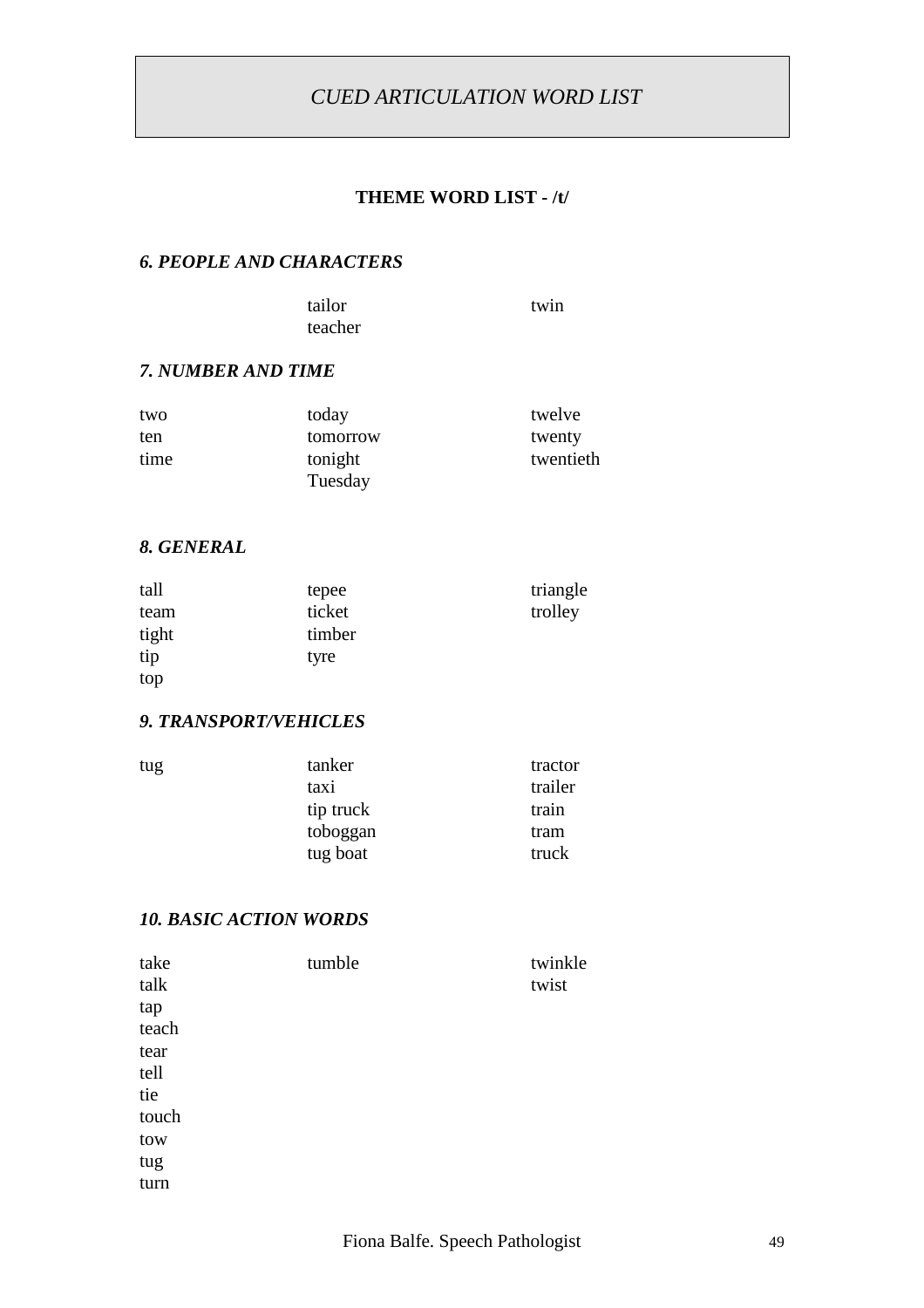#### **THEME WORD LIST - /v/**

#### *1. ANIMALS*

vixen vulture

#### *2. FOOD*

#### *A. FRUIT AND VEGETABLES.*

vegetable

#### *B. GENERAL FOOD/DRINK*

veal vanilla vanilla essence/icecream vegemite vegetable soup 'Violet Crumble' vinegar vitamins

#### *3. HOUSEHOLD AND GARDEN include. toys*

vase vacuum cleaner vice varnish vine vaseline velcro velvet verandah 'Vicks VapoRub' video video recorder View Master violet violin vitamizer

#### *4. CLOTHES AND RELATED ITEMS*

veil visor vest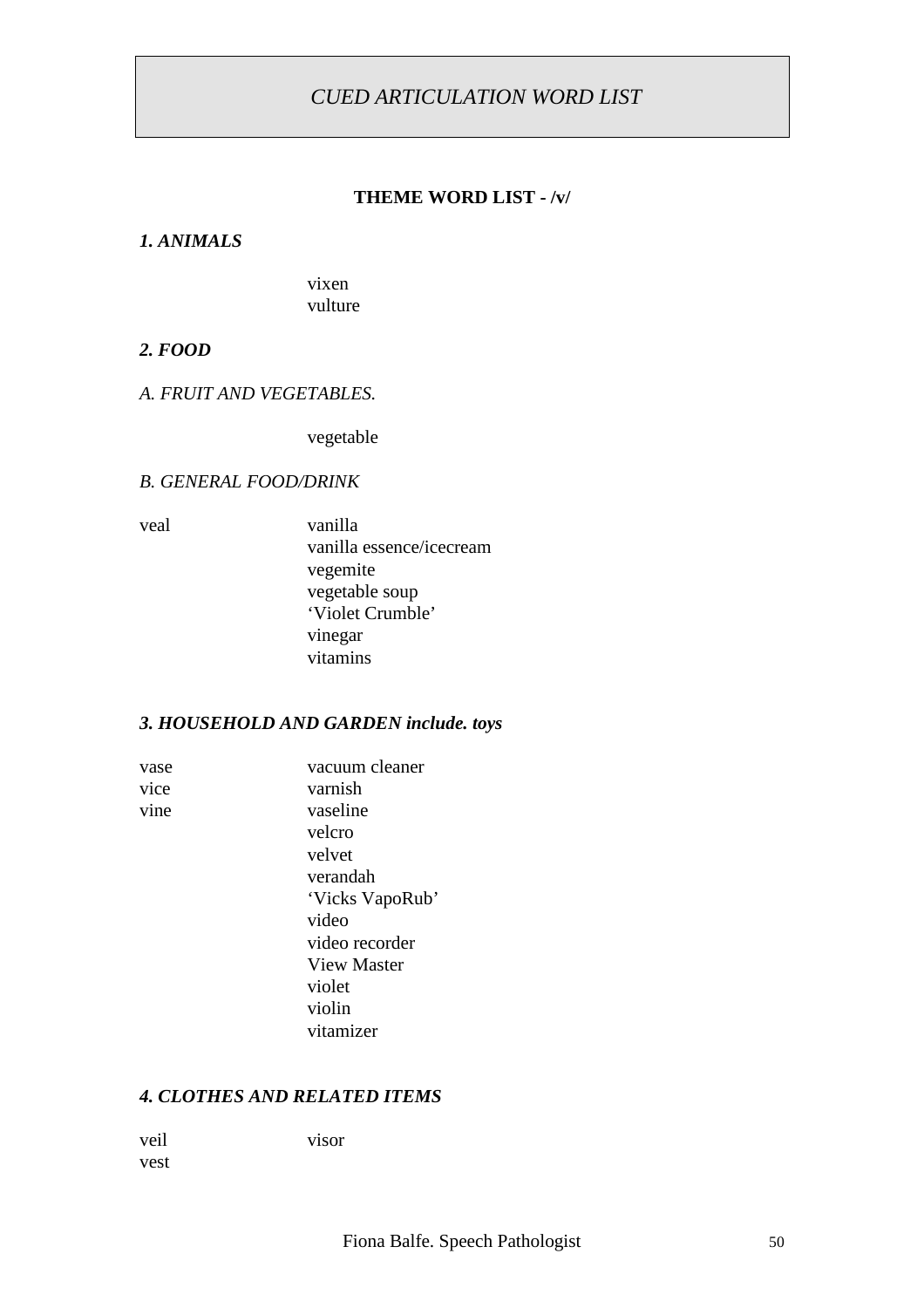#### **THEME WORD LIST - /v/**

#### **5.** *BODY PARTS*

**.........**

#### *6. PEOPLE AND CHARACTERS*

vet vampire visitor

#### *7. NUMBER AND TIME*

**........**

#### *8. GENERAL*

Valley

#### *9. TRANSPORT/VEHICLES*

van vehicle vintage car

#### *10. BASIC ACTION WORDS*

vacuum visit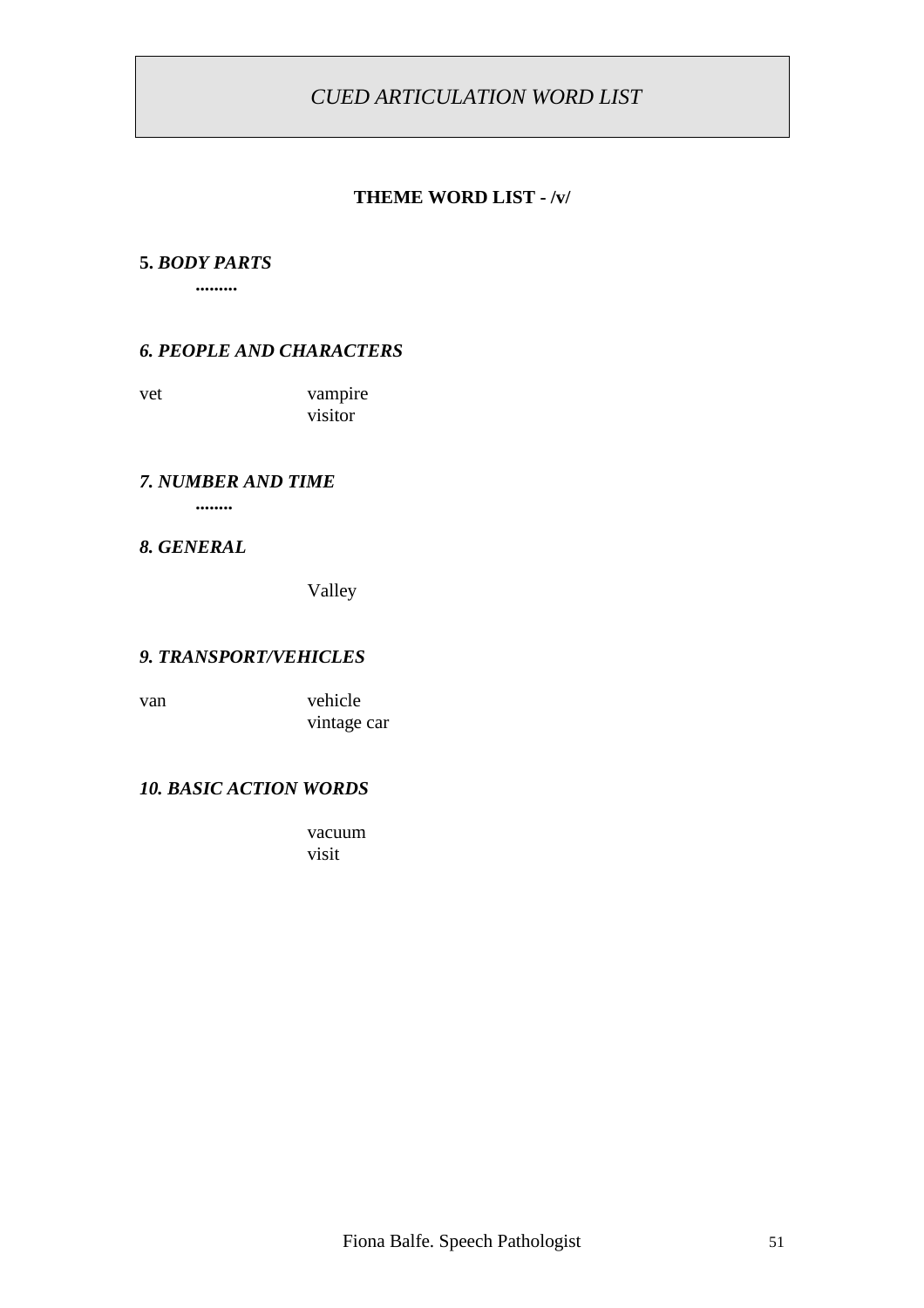#### **THEME WORD LIST - /w/ and / /**

#### *1. ANIMALS*

| wolf | wallaby |
|------|---------|
| worm | walrus  |
|      | weasel  |
| web  | whale   |
| wing |         |

#### *2. FOOD*

#### *A. FRUIT AND VEGETABLES.*

walnut watermelon

#### *B. GENERAL FOOD/DRINK*

| wine  | wafer    |
|-------|----------|
| wheat | waffle   |
|       | water    |
|       | Weeties  |
|       | Weet-Bix |

#### *3. HOUSEHOLD AND GARDEN include. toys*

| wall  | wall paper                  |
|-------|-----------------------------|
| wax   | wardrobe                    |
| weed  | washing basket/line/machine |
| well  | washing up brush            |
| wheel | water                       |
| whisk | water bowl/tank             |
| wick  | watering can                |
| wire  | Weber                       |
| wok   | wheel barrow/chair          |
| wood  | window                      |
| wool  | window cleaner/sill         |
|       | wooden spoon                |
|       |                             |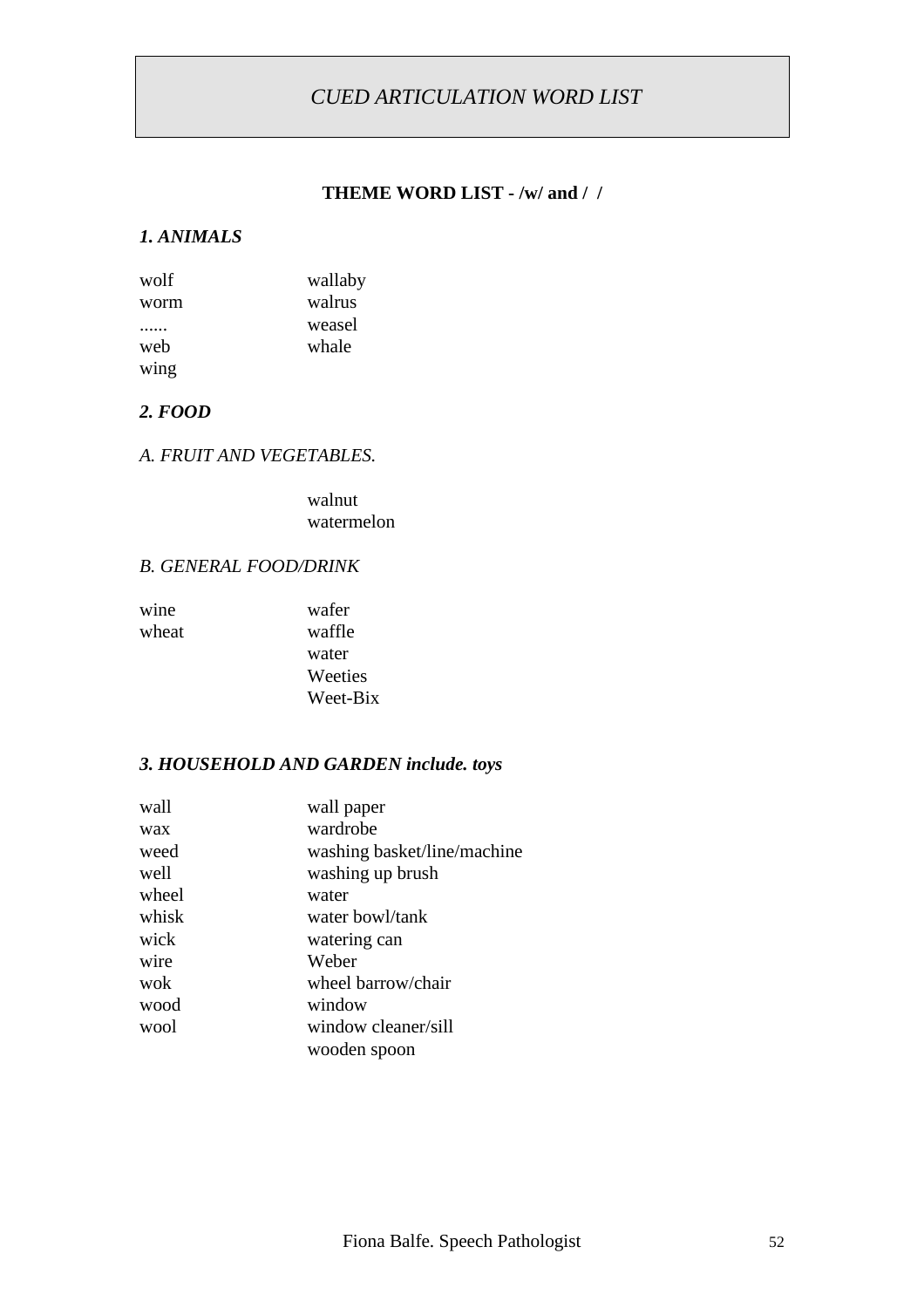#### **THEME WORD LIST - /w/ and / /**

#### *4. CLOTHES AND RELATED ITEMS*

| wand  | wallet      |
|-------|-------------|
| watch | waistband   |
| wig   | watchband   |
|       | wetsuit     |
|       | windcheater |
|       | whistle     |

#### *5. BODYPARTS*

waist

#### *6. PEOPLE*

| wife | waiter    |
|------|-----------|
|      | witch     |
|      | woman/men |
|      | workman   |

#### *7. NUMBER AND TIME.*

| week | Wednesday |
|------|-----------|
|      | weekend   |
|      | winter    |

#### *8. GENERAL*

| warm  | wedding           |
|-------|-------------------|
| wet   | wig wam           |
| wheel | windmill          |
| white | windshield        |
| wide  | windshield wipers |
| wild  |                   |
| wind  |                   |
| wise  |                   |
| word  |                   |

#### *9. TRANSPORT/VEHICLES*

wagon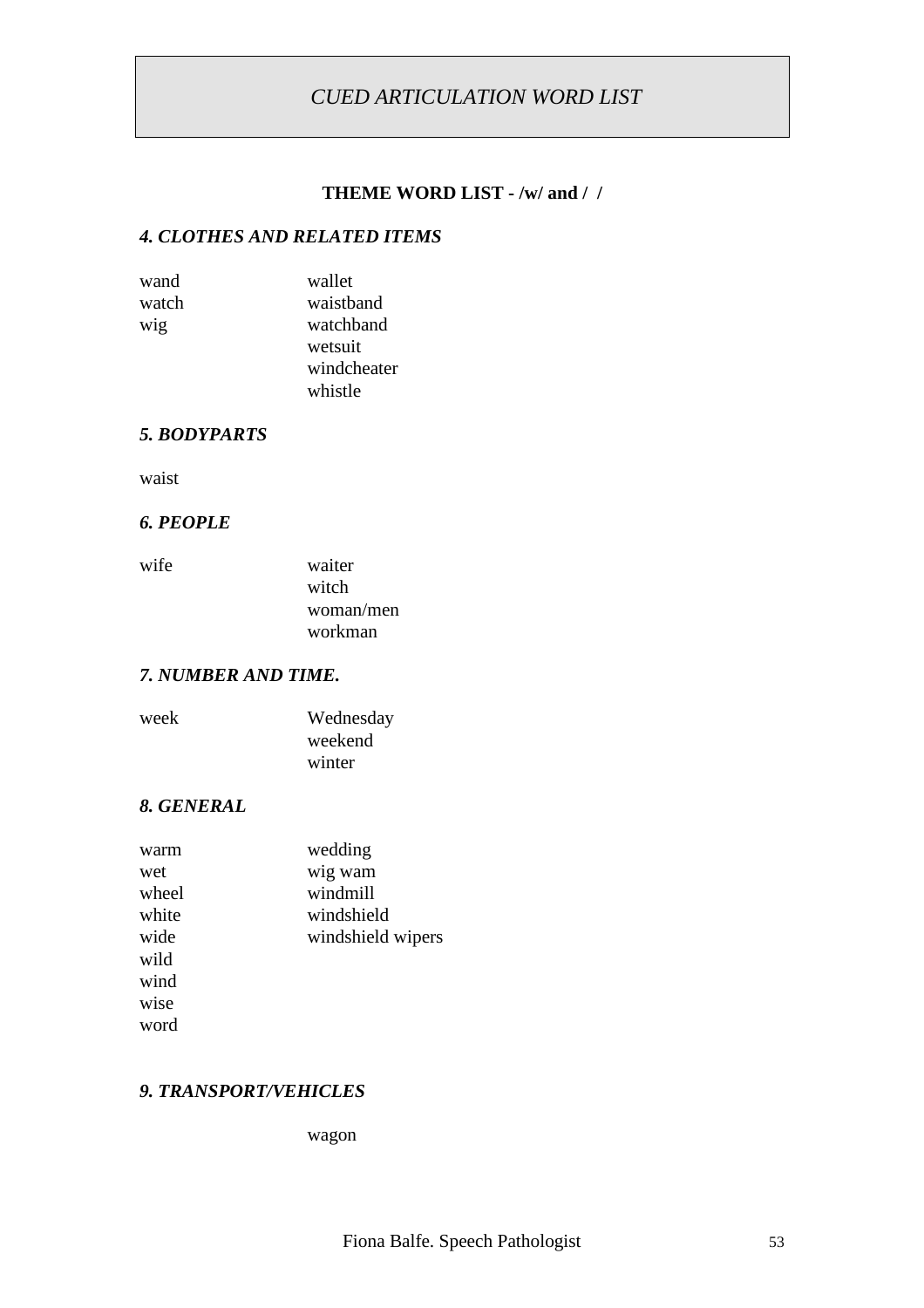# **THEME WORD LIST - /w/ and / /**

#### *10. BASIC ACTION WORDS*

wag whisper wait wake walk want wash waste wave weed win wipe work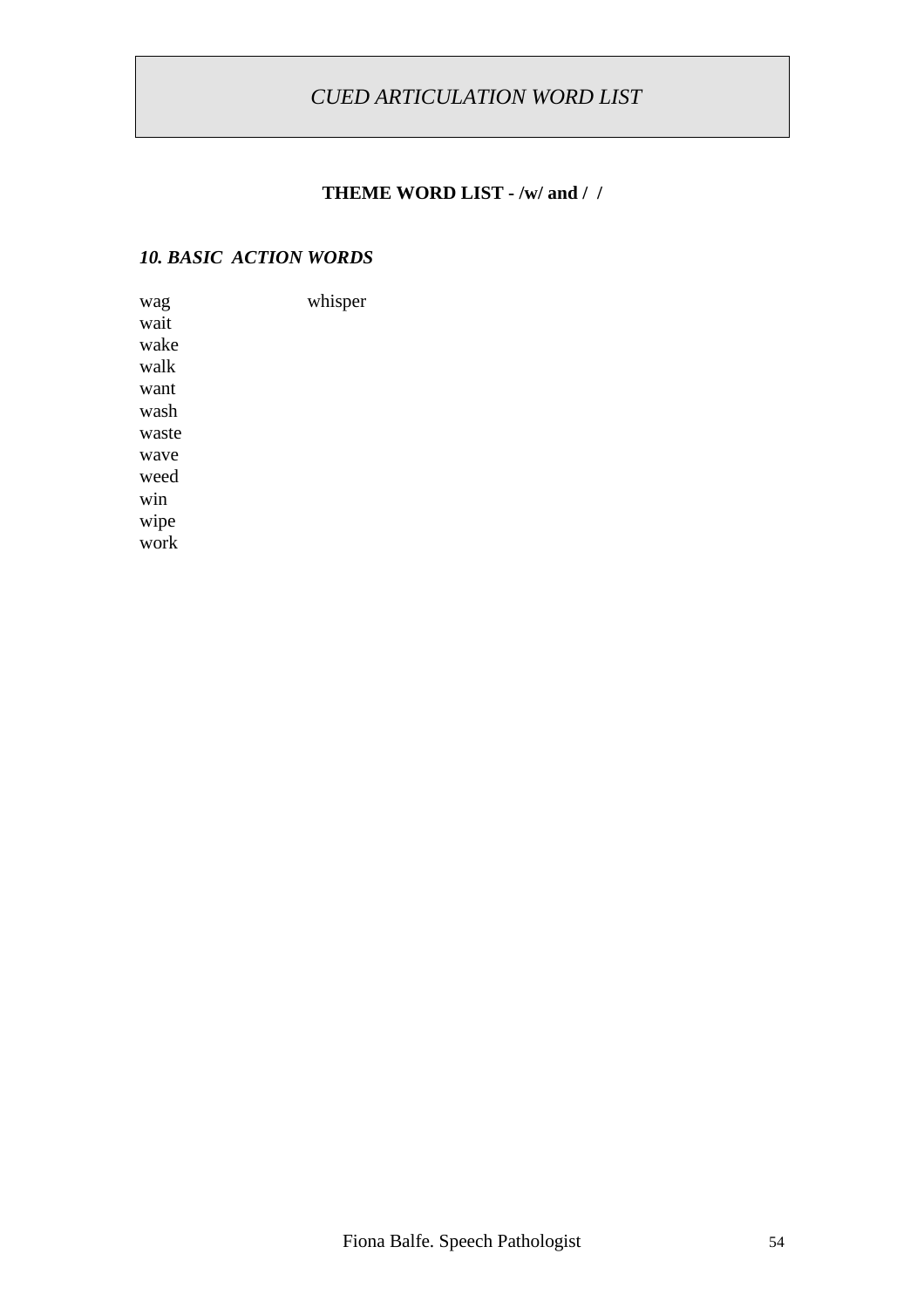#### *1. ANIMALS*

yak ..... yoke

*2. FOOD*

*A. FRUIT AND VEGETABLES.*

**.......**

#### *B. GENERAL FOOD/DRINK*

| yeast | yoghurt    |
|-------|------------|
| yolk  | 'Yo-Plait' |

#### *3. HOUSEHOLD AND GARDEN include. toys*

yarn yoyo

#### *4. CLOTHES AND RELATED ITEMS*

**......**

#### *5. BODYPARTS*

**.......**

#### *6. PEOPLE AND CHARACTERS*

you

#### *7. NUMBER AND TIME.*

yard yesterday year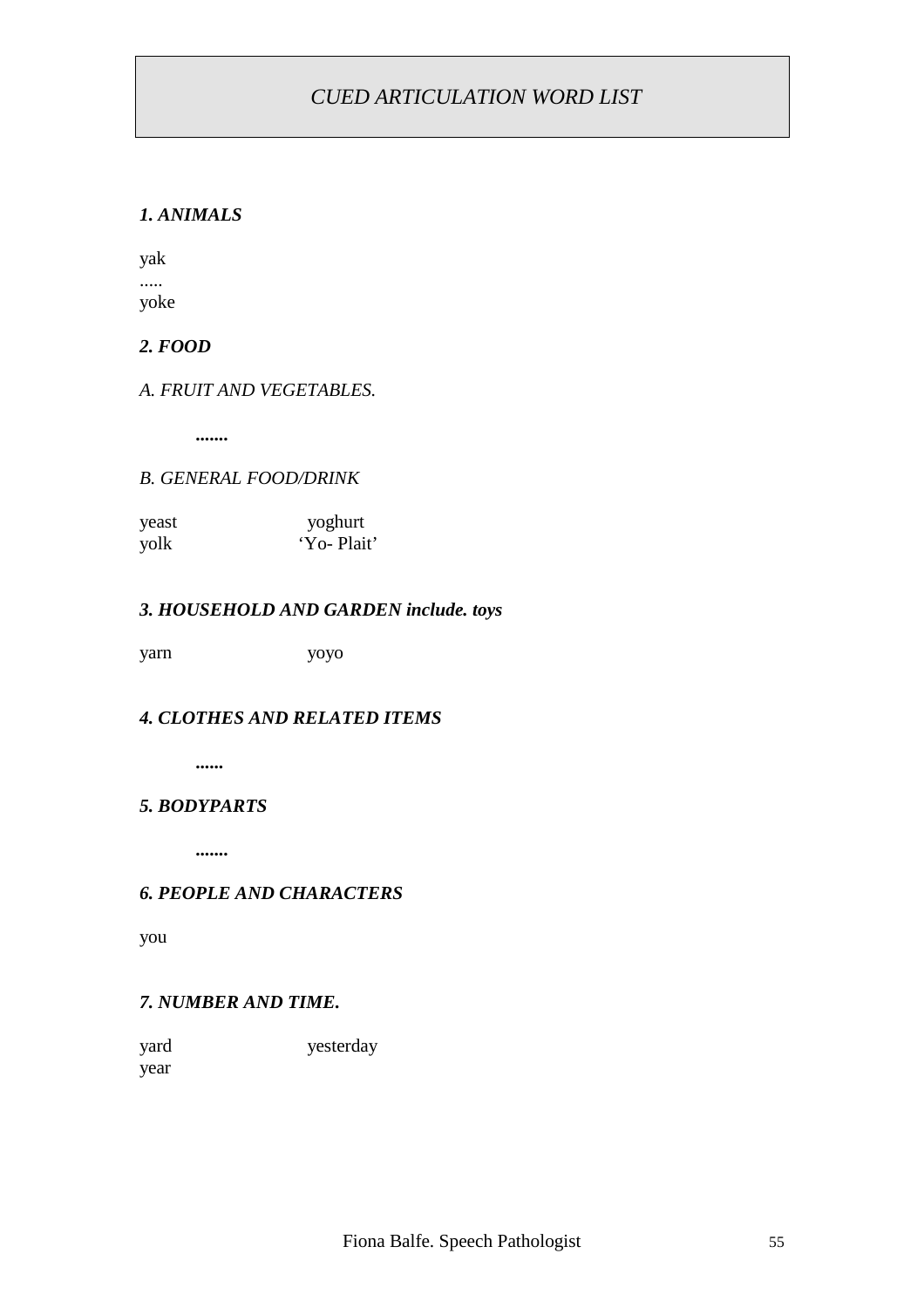#### **THEME WORD LIST - /j/** *ie. y as in yes*

#### *8. GENERAL*

young yellow yukky yummy

#### *9. TRANSPORT/VEHICLES*

yacht

#### *10. BASIC ACTION WORDS*

yank yawn yell yelp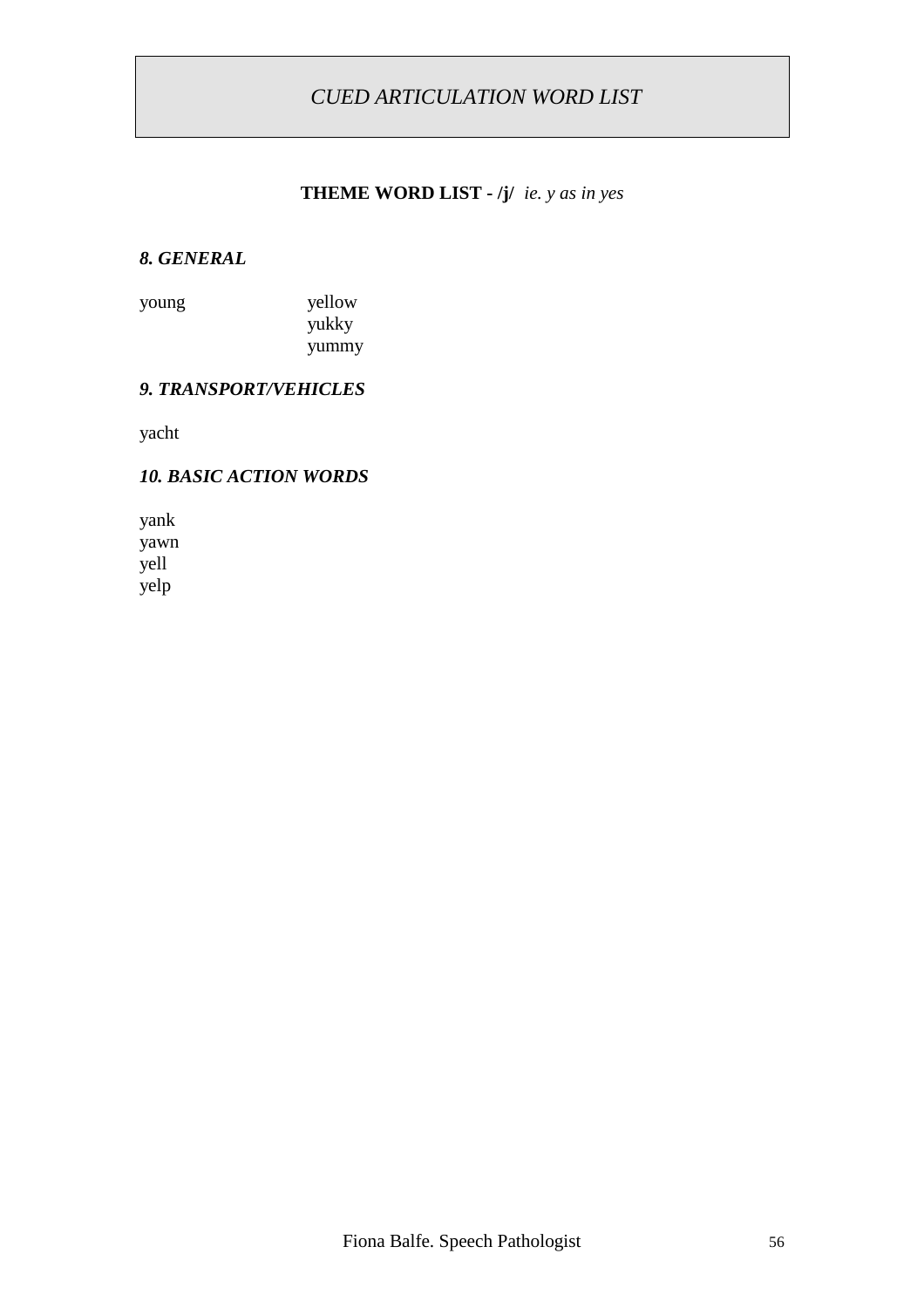#### **THEME WORD LIST - /z/**

#### *1. ANIMALS*

zebra

#### *2. FOOD*

#### *A. FRUIT AND VEGETABLES.*

zucchini

*B. GENERAL FOOD/DRINK* **......**

#### *3. HOUSEHOLD AND GARDEN include. toys*

xylophone

#### *4. CLOTHES AND RELATED ITEMS*

**.......**

#### *5. BODYPARTS*

**.......**

#### *6. PEOPLE AND CHARACTERS*

zoo keeper zoologist

#### *7. NUMBER AND TIME.*

zero

#### *8. GENERAL*

| zinc | zig zag |
|------|---------|
| zone | zodiac  |
| zoo  |         |

#### *9. TRANSPORT/VEHICLES*

*.......*

#### *10. BASIC ACTION WORDS*

zoom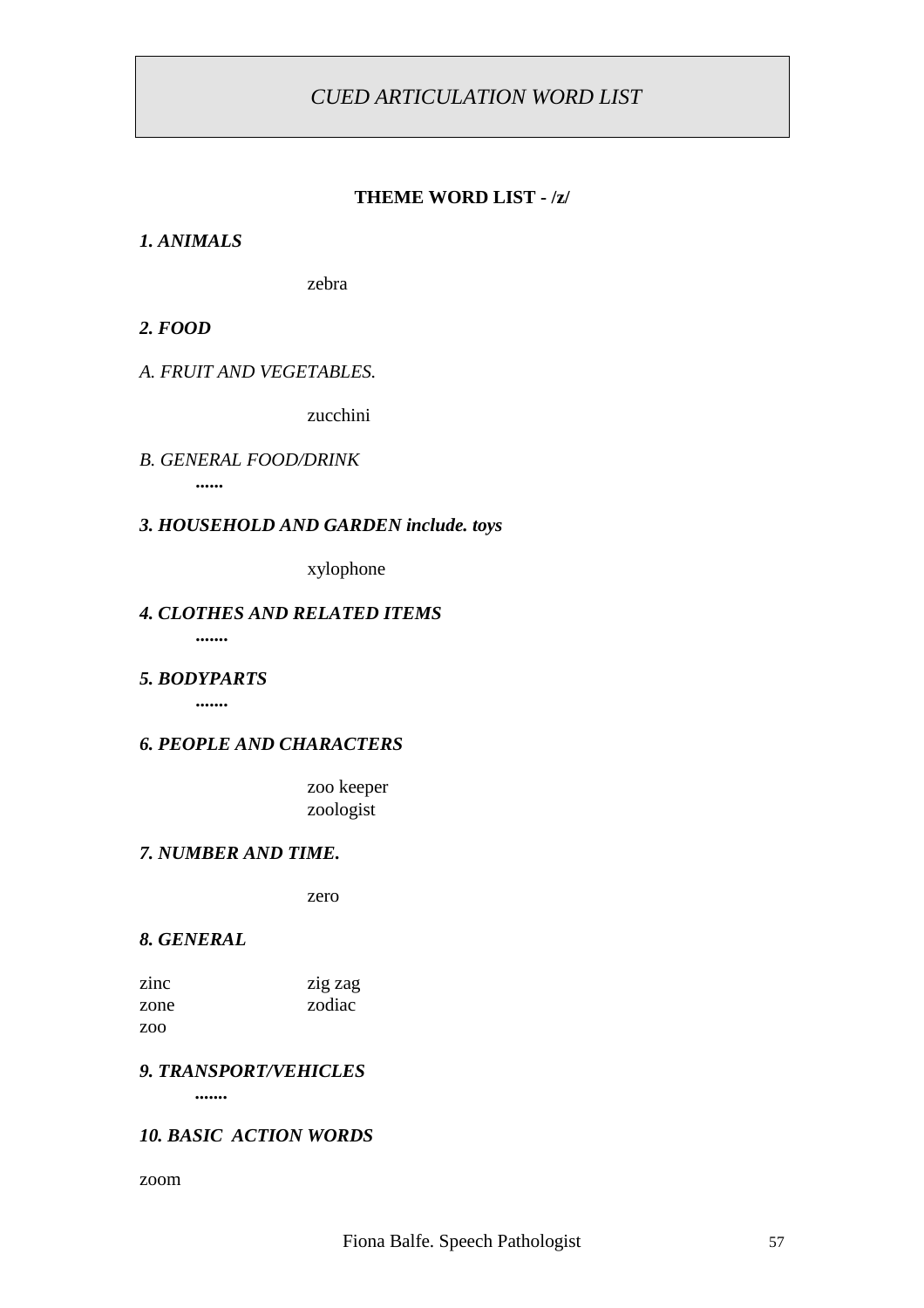#### **THEME WORD LIST - / /** *ie. as in thin*

#### *1. ANIMALS*

**........**

#### *2. FOOD*

#### *A. FRUIT AND VEGETABLES.*

*......*

#### *B. GENERAL FOOD/DRINK*

**.......**

#### *3. HOUSEHOLD AND GARDEN include. toys*

thorn thermometer thermostat thimble

thatch thermos thread

#### *4. CLOTHES AND RELATED ITEMS*

thong

#### *5. BODYPARTS*

| thigh | thunbnail | throat |
|-------|-----------|--------|
| thumb |           |        |

#### *6. PEOPLE AND CHARACTERS*

thief

#### *7. NUMBER AND TIME.*

third thirteen three thirty thirtieth thousand Thursday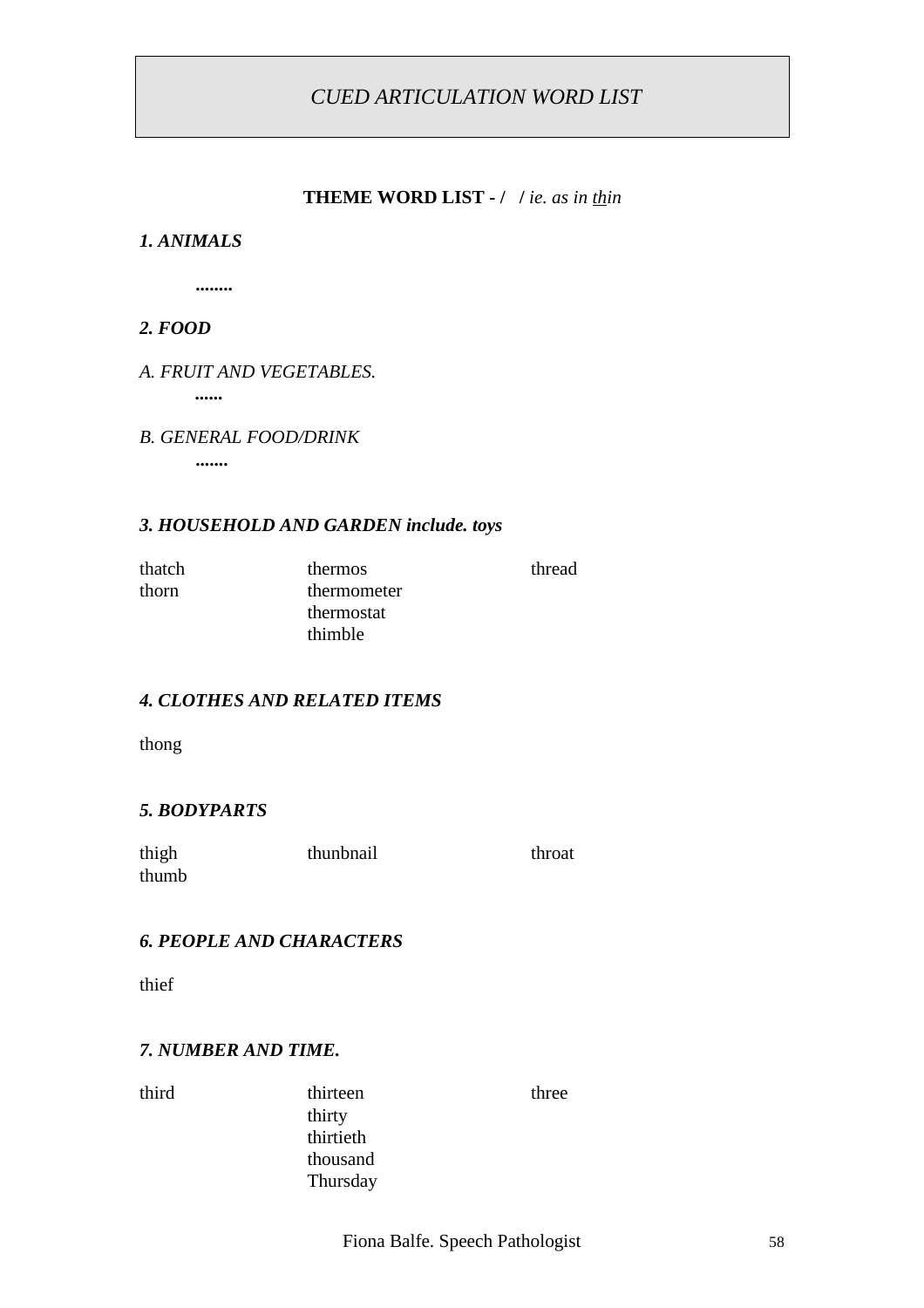# **THEME WORD LIST - / /** *ie. as in thin*

throne

#### *8. GENERAL*

| thick | theatre      |
|-------|--------------|
| thin  | thunder      |
| thing | thunderstorm |

#### *9. TRANSPORT/VEHICLES*

**.......**

#### *10. BASIC ACTION WORDS*

| thank | thicken | thrash |
|-------|---------|--------|
| thaw  |         | throw  |
| think |         |        |
| thud  |         |        |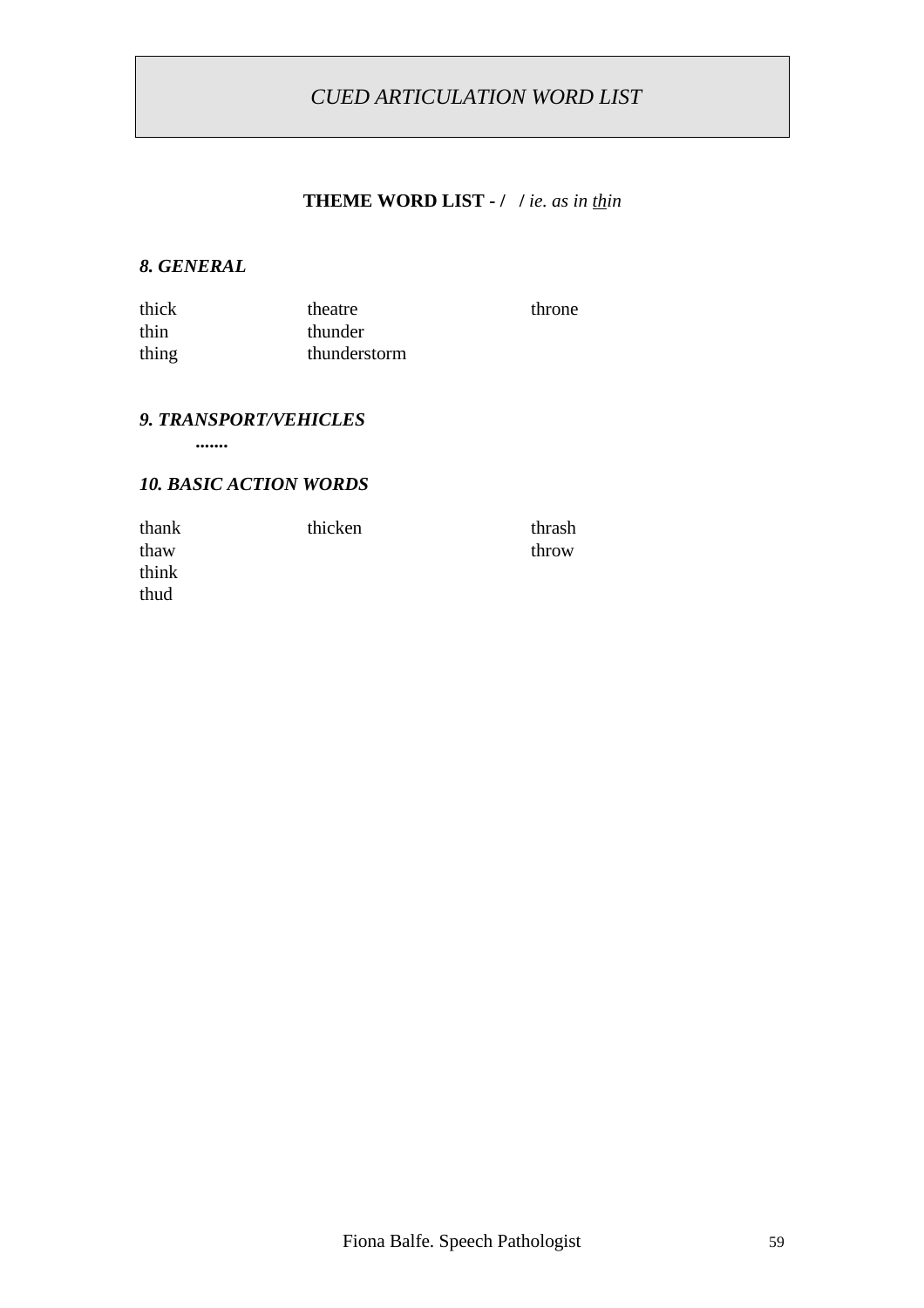#### **THEME WORD LIST - / /** *ie. as in the*

#### *1. ANIMALS*

**........**

#### *2. FOOD*

#### *A. FRUIT AND VEGETABLES.*

*......*

#### *B. GENERAL FOOD/DRINK*

**.......**

#### *3. HOUSEHOLD AND GARDEN include. toys* **.......**

*4. CLOTHES AND RELATED ITEMS* **........**

### *5. BODYPARTS*

**.......**

#### *6. PEOPLE AND CHARACTERS*

them themselves they

#### *7. NUMBER AND TIME.*

then

#### *8. GENERAL*

| that  |
|-------|
| the   |
| their |
| there |
| these |
| this  |
| those |

#### *9. TRANSPORT/VEHICLES*

**.......**

#### *10. BASIC ACTION WORDS*

**........**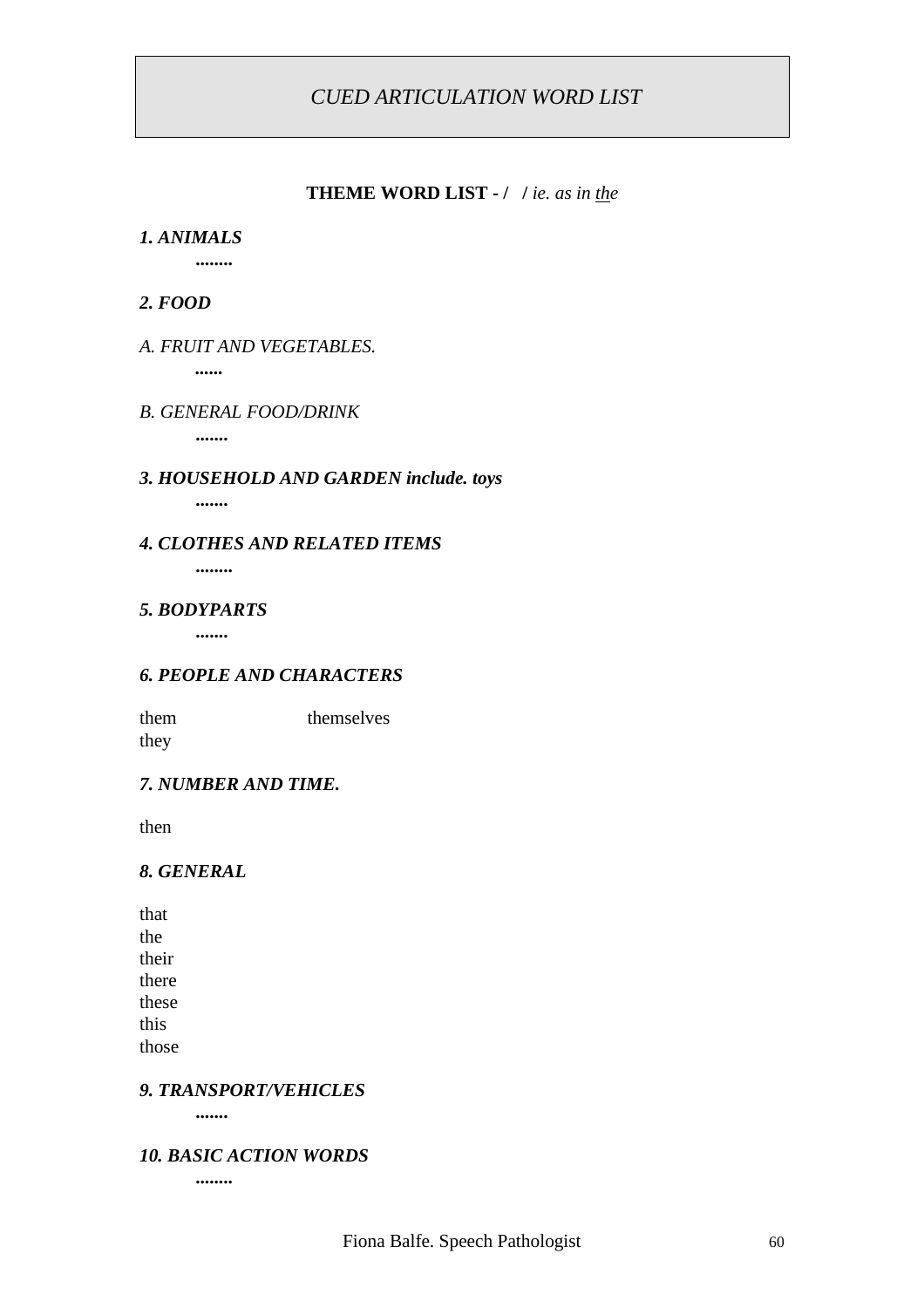#### **THEME WORD LIST - / /** *ie. as in ship, chamois*

#### *1. ANIMALS*

sheep

shark shellfish shrimp

#### *2. FOOD*

#### *A. FRUIT AND VEGETABLES.*

*......*

#### *B. GENERAL FOOD/DRINK*

shapes sugar champagne

sherbet shortbread shortcake

#### *3. HOUSEHOLD AND GARDEN include. toys*

| shack  | chamois                           | shrub |
|--------|-----------------------------------|-------|
| shed   | shaker                            |       |
| sheets | shampoo                           |       |
| shelf  | sharpener                         |       |
| shell  | shaving bag/brush/cream/gear/soap |       |
| shield | shelves                           |       |
|        | shoe brush/cleaner/polish         |       |
|        | shopping bag/basket/list/trolley  |       |
|        | shovel                            |       |
|        | shower                            |       |
|        | shower cap/curtain/rail           |       |
|        | sugar bowl/spoon                  |       |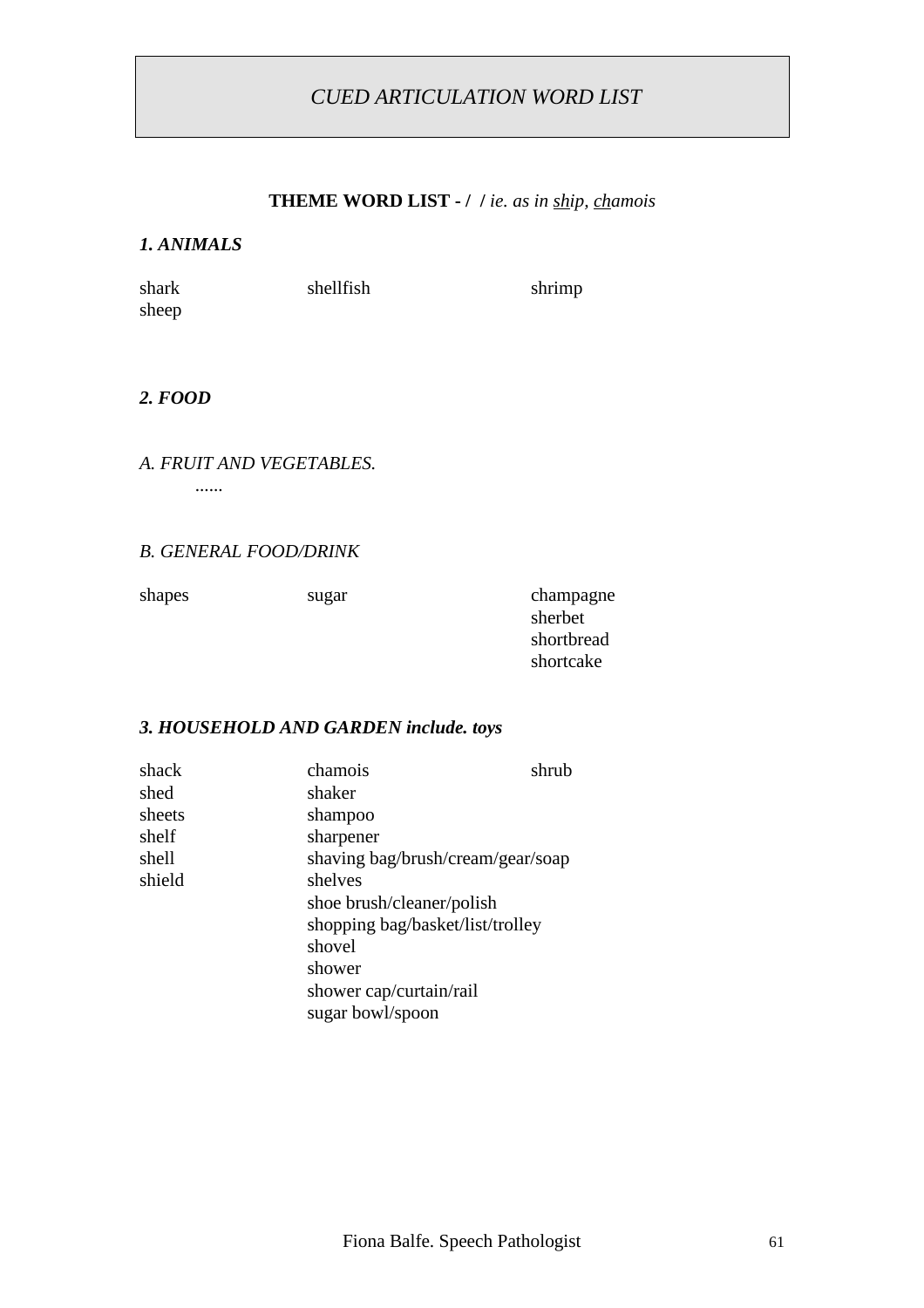#### **THEME WORD LIST - / /** *ie. as in ship, chamois*

#### *4. CLOTHES AND RELATED ITEMS*

| shawl  | chemise            |
|--------|--------------------|
| shirt  | shoe lace          |
| shoe   | shoulder bag/strap |
| shorts |                    |

#### *5. BODYPARTS*

shin shoulder

#### *6. PEOPLE AND CHARACTERS*

shepherd sheriff

#### *7. NUMBER AND TIME.*

*......*

#### *8. GENERAL*

shape sharp shop shy

#### *9. TRANSPORT/VEHICLES*

ship

#### *10. BASIC ACTION WORDS*

share shine shoot shout shove show shut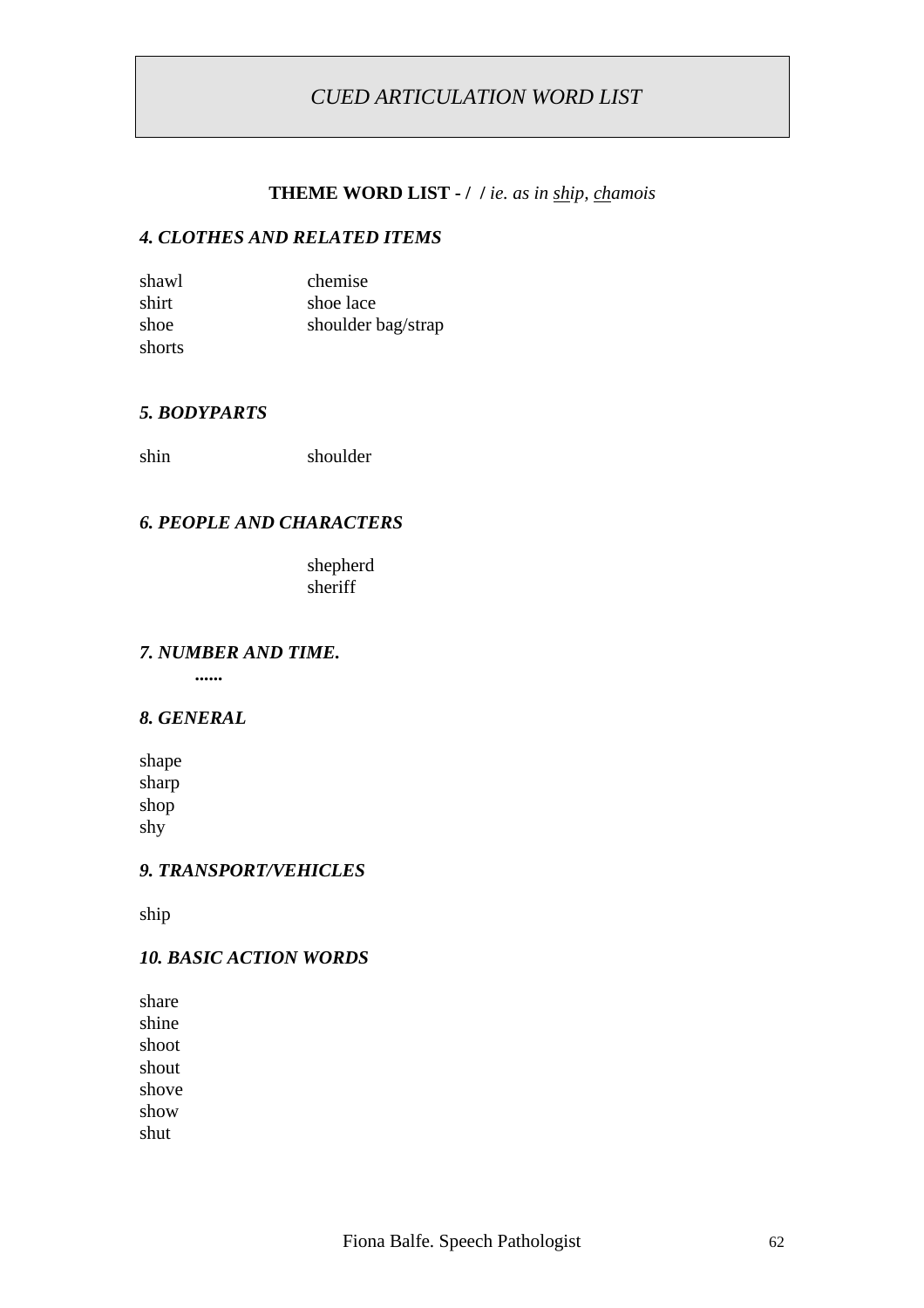#### **THEME WORD LIST - /t /** *ie. as in chip,*

#### *1. ANIMALS*

| chick | cheetah    |
|-------|------------|
|       | chicken    |
|       | chimpanzee |

#### *2. FOOD*

#### *A. FRUIT AND VEGETABLES.*

cherry chestnut chillies choko chinese cabbage

#### *B. GENERAL FOOD/DRINK*

| cheese | cheddar cheese                              |
|--------|---------------------------------------------|
| chips  | 'Cherry Ripe'                               |
| chop   | cheese burger/cake/slices                   |
| chives | 'Cheezels'                                  |
|        | chicken                                     |
|        | chicken drumstick/fillet/thigh              |
|        | chiko roll                                  |
|        | Chinese food                                |
|        | chocolate                                   |
|        | chocolate biscuits/cake/eclair/milk/pudding |
|        | chocolate chip/ripple biscuits              |
|        | 'Chupa Chups'                               |
|        | chutney                                     |
|        |                                             |

#### *3. HOUSEHOLD AND GARDEN include. toys*

| chain  | chalkboard       |
|--------|------------------|
| chair  | charcoal         |
| chalk  | chest of drawers |
| chart  | chimney          |
| cheque | china            |
| chess  | Chinese checkers |
| chimes | chisel           |
|        | chopping board   |
|        | chopsticks       |